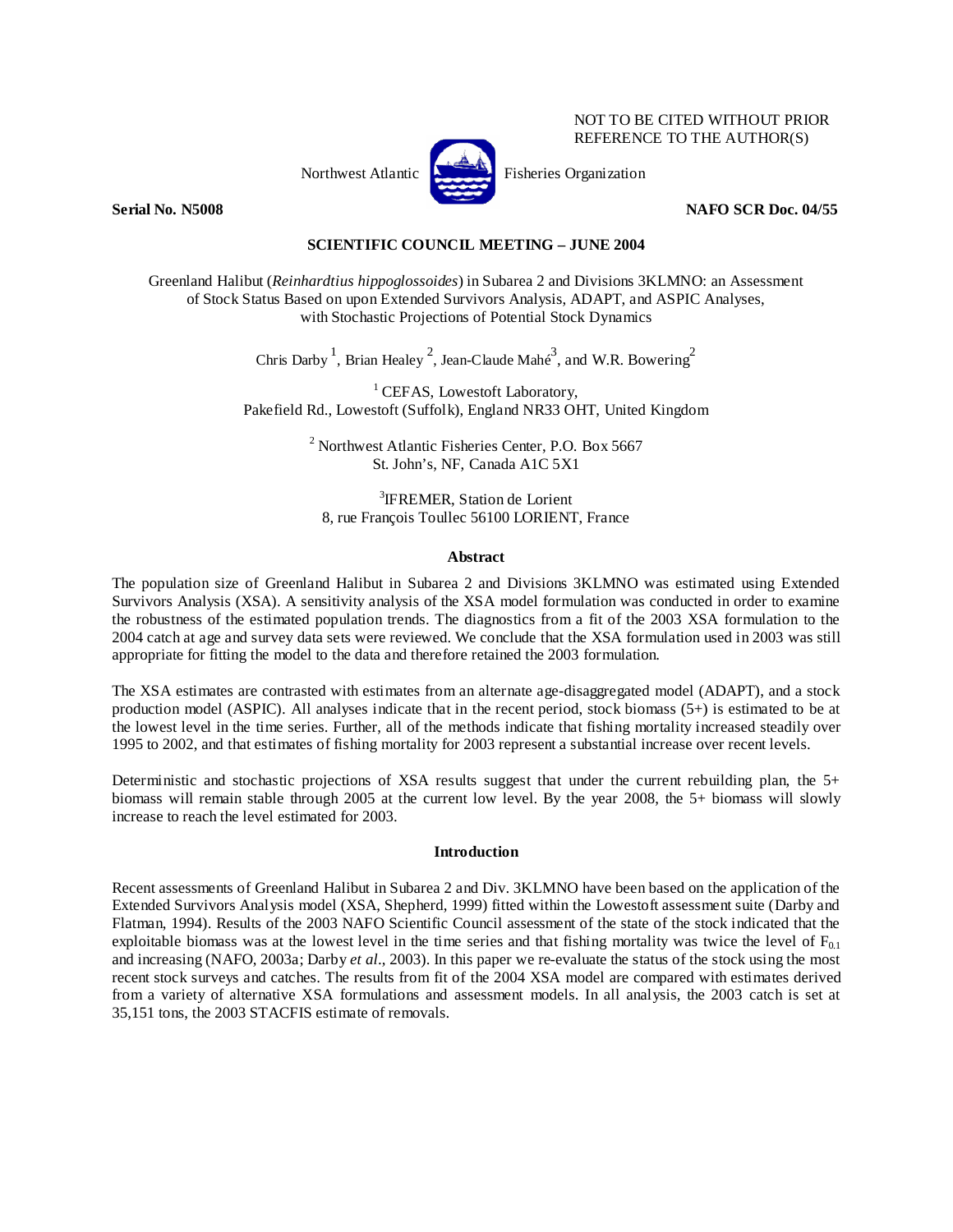## **Input Data**

## **Catches**

Catches increased from low levels in the early-1960s when the fishery began to over 36 000 tons in 1969, ranged from 18 000 tons to 39 000 tons until 1990 (Fig. 1), when an extensive fishery developed in the deep water of the NAFO Regulatory Area (Bowering and Brodie, 1995). The total catch estimated by STACFIS for 1990-94 was in the range of 47 000 to 63 000 tons annually, although estimates in some years were as high as 75 000 tons. Beginning in 1995, TACs for the resource were established for the whole stock areal distribution by the Fisheries Commission, and the catch declined to just over 15 000 tons in 1995, a reduction of about 75% compared to the average annual catch of the previous 5 years. The catch from 1996-98 was around 20 000 tons per year. Catches have been increasing since then and by 2001 had reached 38 000 tons before declining to 34 000 tons in 2002. During the last 9 years the catch has achieved the TAC in only one year. In 2003, the total catch was estimated to be within the range 32 000 tons to 38 500 tons. The STACFIS estimate of catch for 2003 was 35 000 tons.

Fisheries Commission established a fifteen year re-building plan for this stock, in which TACs were set at 20, 19, 18.5, 16 ('000 tons) respectively for the years 2004-07 (Fig. 1). Subsequent TAC levels "shall not be set at levels beyond 15% less or greater than the TAC of the preceding year" (NAFO, 2003b).

## **Catch at age**

The 2003 length sampling provided by EU-Portugal (Vargas *et al*., 2004), EU-Spain (González *et al*., 2004), and Russia (Sigaev *et al.*, 2004) are quite similar, all indicating a modal catch length of about 40-44 cm. However, available age-length keys highlight the difference between Spanish and Canadian age interpretations (Alpoim *et al*., 2002; Darby *et al.*, 2003). At a given age, the Spanish data have greater mean lengths than Canadian data. Until the differences can be resolved, Canadian age-length keys were applied in place of the Spanish age-length keys.

Computation of Canadian catch-at-age is described by Brodie and Power (2004). Samples from the Canadian fishery were used to derive catch-at-age independently for each gear (see Table 5 of Brodie and Power, 2004). The 1996 year-class (age 7 in 2003) dominated the Canadian catch.

Russian aging was similar to Spanish aging, indicating a modal catch at age 6 for 2003. Therefore, the Russian catch was also derived by age using Canadian sampling data. The Portuguese length samples are also converted to catchat-age using Canadian aging data as no aging data from EU-Portugal from 2003 catches are available. Norwegian sampling data are used to compute the at-age removals from an 80 ton longline fishery in Div. 3L.

No sampling data are available from Lithuania, Estonia, Japan, and Faeroese catches (4 318 tons combined catch), also operating in the NRA. A catch at age was developed for these fleets under the assumption that the agecomposition was similar to that of the combined Spanish, Portuguese and Russian catches.

The catch numbers-at-age for 1975-2003 are given in Table 1. As in the recent past, in 2003 the modal catch was at age 7, corresponding to the 1996 year-class. Catch weights at age (Table 2) are computed as weighted means of the values from national sampling, and indicate no trends over time.

## **Survey Indices**

Four survey series were available as age disaggregated catch per unit effort (Table 3):

- a) EU a European Union summer survey in Div. 3M from 1991-2003, ages 1-12 (Casas, 2004).
- b) Can RV0 a 2J+3K autumn survey, Engel series converted to Campelen data from 1978 to 1994, ages 1 to 16 (Dwyer *et al*. 2004).
- c) Can RV4 a 2J+3KL autumn survey, true Campelen data from 1995 to 2003, ages 1 to 14 (Dwyer *et al*., 2004).
- d) Can RV5 a 3LNO spring survey, true Campelen data from 1996 to 2002, ages 1 to 8 (Dwyer *et al*., 2004).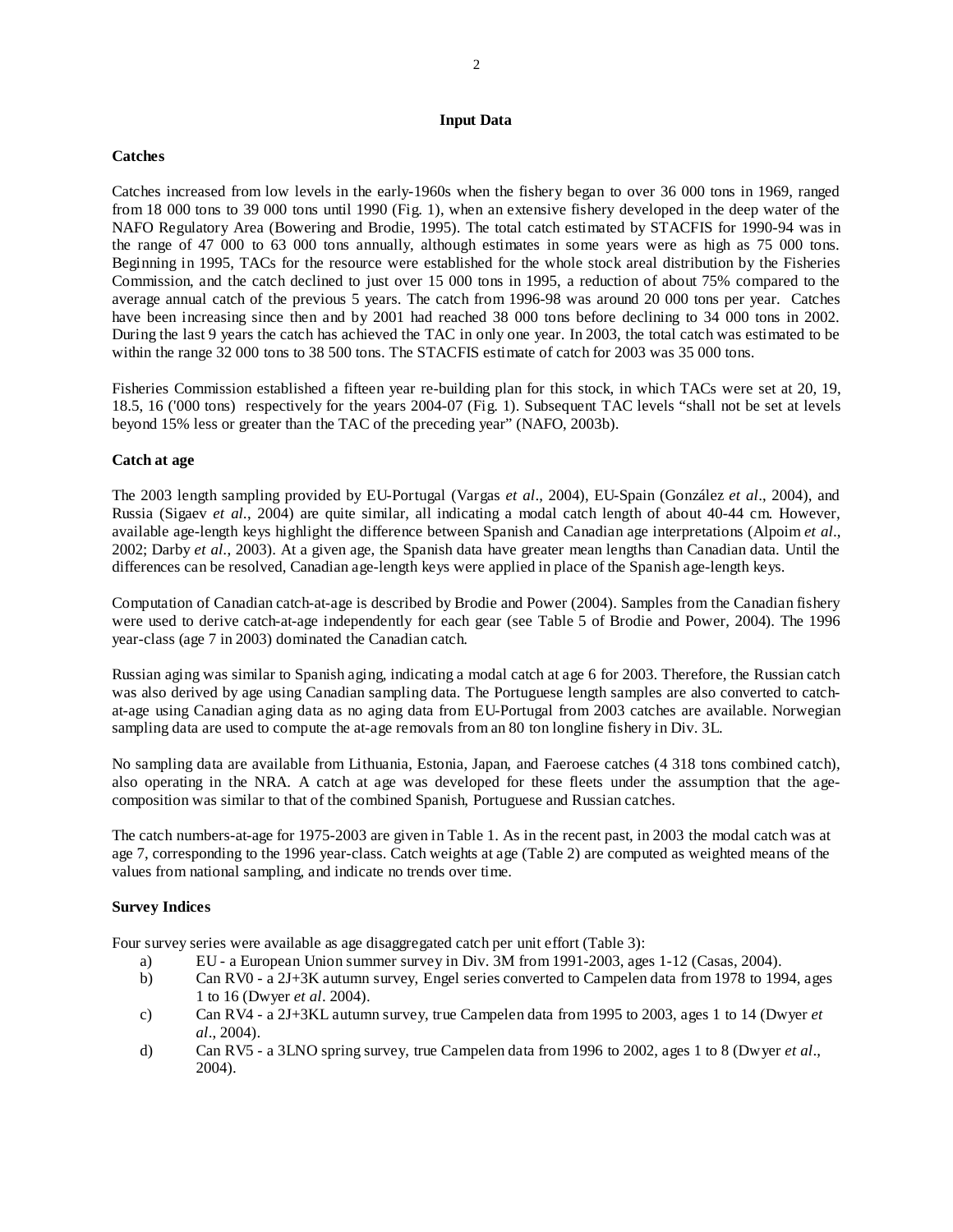The Canadian survey series were revised in 2003 (Dwyer and Bowering, 2003) to indices computed as stratified mean numbers per tow, a revision from swept area indices. In 2004, two slight changes to the Canadian survey series used in the 2003 assessment were made to correct minor errors in the Canadian Fall 1995 mean numbers per tow values. A re-run of last year's assessment indicated that these changes would not have altered perceptions of stock status.

In this year's assessment the EU Summer survey Abundance indices at age were replaced by mean numbers per tow; a STACFIS recommendation. A re-run of the 2003 assessment using the alternative data series indicated no change in the perception of stock status. However, the estimated variability in the log catchability at the older ages of the EU index decreased.

Darby *et al.* (2003) examined the consistency within and between the EU and Canadian age disaggregated survey series covering different portions of the stock area. The results indicated good agreement between and within surveys in the most recent time period.

Two other survey series contain information on Greenland halibut, but currently are not suitable for inputs to the assessment models: a Spanish 3NO survey (González Troncoso *et al*., 2004) and a Russian survey in 3M (Vaskov and Igashov, 2003). The Spanish survey is not age disaggregated at present. The Russian survey series was last updated in 2003. The series cannot be used to evaluate trends in stock abundance because the data for the years 2001 and 2002 are not comparable with those collected from 1987 - 1996 due to vessel changes and substantial changes to the area and depth coverage.

Historically, the Canadian autumn survey series from 1978-1994, which utilized a hi-rise Engels trawl, and the series from 1995-2003 using a Campelen shrimp trawl were used as a single time series after conversion of the pre-1995 data to Campelen trawl units (see Warren *et al*., 1997). However, as discussed in Darby *et al* (2003), the environmental changes which affected the Northwest Atlantic during the late-1980's and early-1990's were considered to have had a major effect on the catchability of older Greenland halibut in Divisions 2J3KL. In 1993 STACFIS noted for Greenland halibut in Subarea 2 and Div. 3KLMNO:

"*The current assessment clearly indicated that all indices of stock size in the traditional area of the fishery declined in recent years and by 1992 were at the lowest levels observed in the time series. It had been previously indicated from pre-recruit surveys that the 1984-86 year-classes were strong and an improvement in stock abundance and biomass was expected in this area. However, 1991 surveys showed a marked decline in their abundance and by 1992 these year-classes had virtually disappeared in Div. 2J and 3KL as determined by Canadian groundfish surveys. However, EEC surveys in Div. 3M do not show this declining trend at least to depths down to 732 m.* 

*After evaluating the data presented at this meeting STACFIS agreed that there has probably been a redistribution of the Greenland halibut resource in recent years and that a substantial part of the stock component being exploited in the Regulatory Area of Div. 3L, 3M and 3N is likely to have originated in Divisions to the north, at least from Div. 2J and 3KL. This was particularly apparent in that the strong 1984-86 year-classes, which disappeared in Div. 2J, 3K in recent years, appeared as a main component of the catch in 1992 in the Regulatory Area especially the 1986 year-class*."

The declining trend in the Canadian fall surveys in Div. 2J and 3K from the mid-1980's to the early-1990's was considered to represent Greenland halibut emigrating from the survey area to the deep waters of the Flemish Pass as opposed to a severe decline in the stock. In the Flemish Pass they were exploited by what has become the main component of the commercial fishery.

Since the mid-1990's, survey indices both in the Regulatory Area and in Div. 2J and 3K show similar trends suggesting that emigration does not appear be a significant contributing factor to the overall trends in the recent years. Given these observations, it was concluded (Darby *et al*., 2003) that it would be inappropriate to use the Canadian fall Div. 2J and 3K survey index prior to the mid-1990's as a calibration index in a VPA based assessment.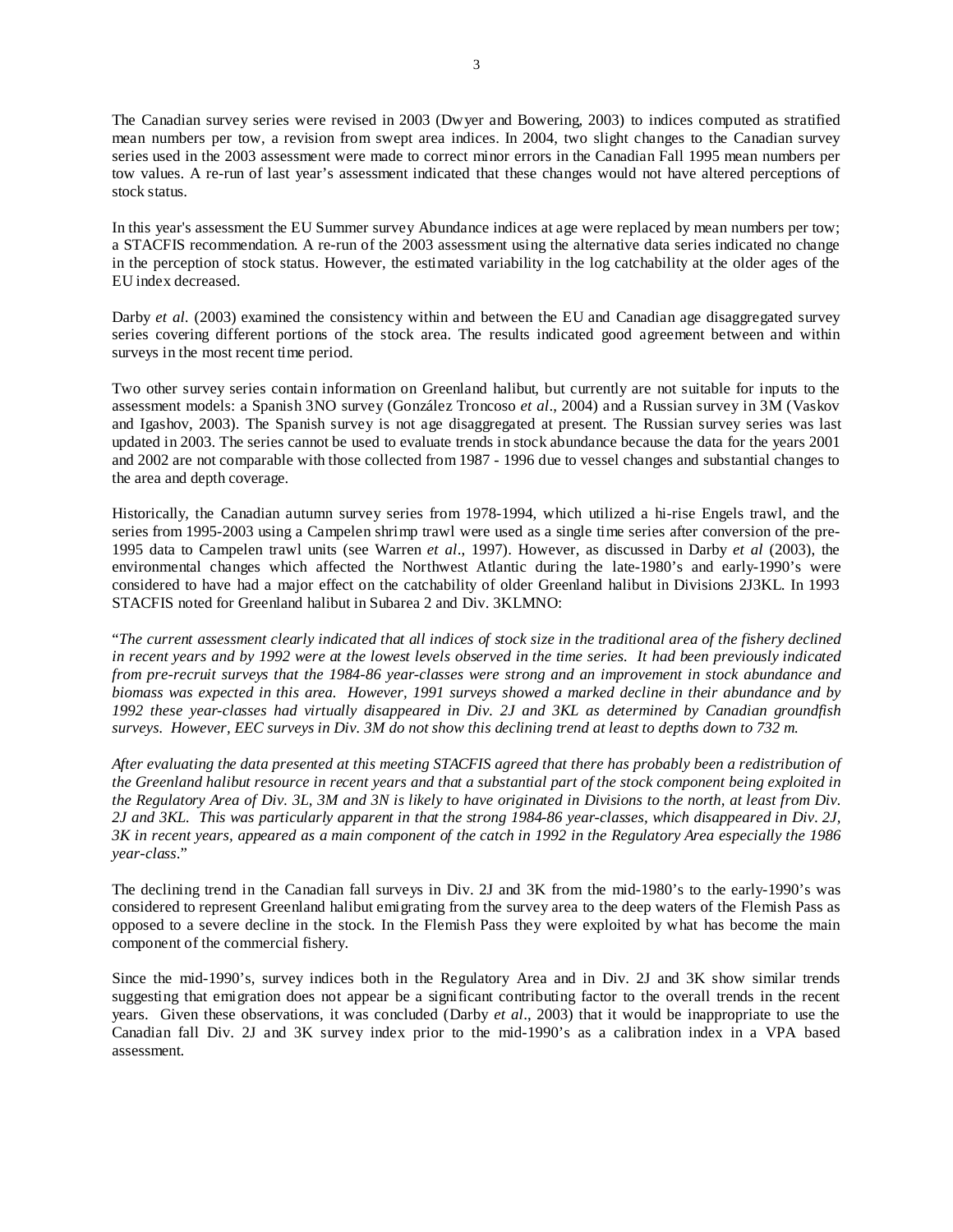### **Assessment Methods**

In this assessment, we consider two age-disaggregated analyses, XSA (Shepherd, 1999; Darby and Flatman, 1994), ADAPT (Gavaris, 1988), and also an age-aggregated production model, ASPIC (Prager, 1994). In the following sections, we compare the results from the XSA, ADAPT and ASPIC formulations considered.

### **An assessment of Greenland halibut in Subarea 2 and Div. 3KLMNO using XSA**

An XSA analysis (Shepherd, 1999; Darby and Flatman, 1994) was carried out using identical settings to those applied in the 2003 assessment (Darby *et al.*, 2003).The XSA was tuned using age-disaggregated index data from 1995 onward, with commercial catch-at-age from 1975-2003. A listing of the XSA settings used in the assessment is provided in Table 4.

The results of the assessment run using all available data and using the XSA framework from the 2003 assessment (see Darby *et al*., 2003) are presented in Tables 5-9. Plots of recruitment, biomass (5+), average F(5-10) and some diagnostic plots are given in Fig. 2. Log catchability residuals from the model fit are plotted in Fig. 3. XSA estimates of survivors at the beginning of 2004 are used to compute the biomass in that year. The 2004 stock weights at age are assumed equal to the average of 2001-2003. The model fit indicates that the stock 5+ biomass continues to decline; estimated biomass for the beginning of 2004 is 60,000 tons, the lowest in the time series. In recent years, increased catches have led to a sustained increase in the fishing mortality. Since 1995, average F is estimated to have increased steadily from 0.24 to 0.49 in 2003 fishing mortality is estimated to have increased sharply to 0.68, the highest level in the analysis. Based on average exploitation patterns and weight-at-age for the years 2001-2003,  $F_{0.1}$  is estimated to be 0.15, and  $F_{\text{max}} = 0.25$ .

### **Retrospective analyses**

Figure 4 presents retrospective analysis of the recruitment at age 1, exploitable biomass (ages 5+) and average fishing mortality at ages 5-10. Figure 4a illustrates the difficulty that the aged based assessment models have had in estimation of the abundance of the 1993 – 1995 year-classes. The year-classes were initially estimated to be the strongest in the time series but their strength has been revised downwards with each subsequent assessment. The 2004 assessment has revised the estimates of the most recent year-classes upward; however, they are still estimated to be below average.

The influence of the downwards revision of the 1993-1995 year-classes on the estimates of the 5+ biomass is seen in Fig. 4b. The recent trend in biomass has been substantially revised downwards. The estimates from the last two retrospective assessments are more consistent. The fishing mortality retrospective pattern illustrates a consistent under-estimation; however, the increase in recent years is consistent between assessments.

#### **Sensitivity analysis of the XSA estimates**

A series of alternative XSA model formulations were used examine the robustness of the estimated trends in the population dynamics of the stock.

#### *Single fleet analyses*

XSA was fitted independently to each of the survey time series for which age based information was available.

The analysis using the EU survey and the Canadian fall series used the same XSA formulation as described previously. The Canadian spring survey comprises ages 1-8, therefore XSA was fitted with an 11+ catch data age range. Ideally the catch data age range would be reduced further to make it equivalent to that of the survey data. This reduces the dominance of shrinkage at the older ages for which there are no tuning data. However, such an analysis would apply the high fishing mortality estimates, at the mid-range ages, to the plus group, rather than the lower values resulting from the dome shaped selection pattern.

Figures 5a and 5b present the XSA estimated 5+ biomass and Fig. 5c the average fishing mortality at ages 5-10. The comparative analyses illustrate the close agreement of the XSA models when fitted to each of the survey series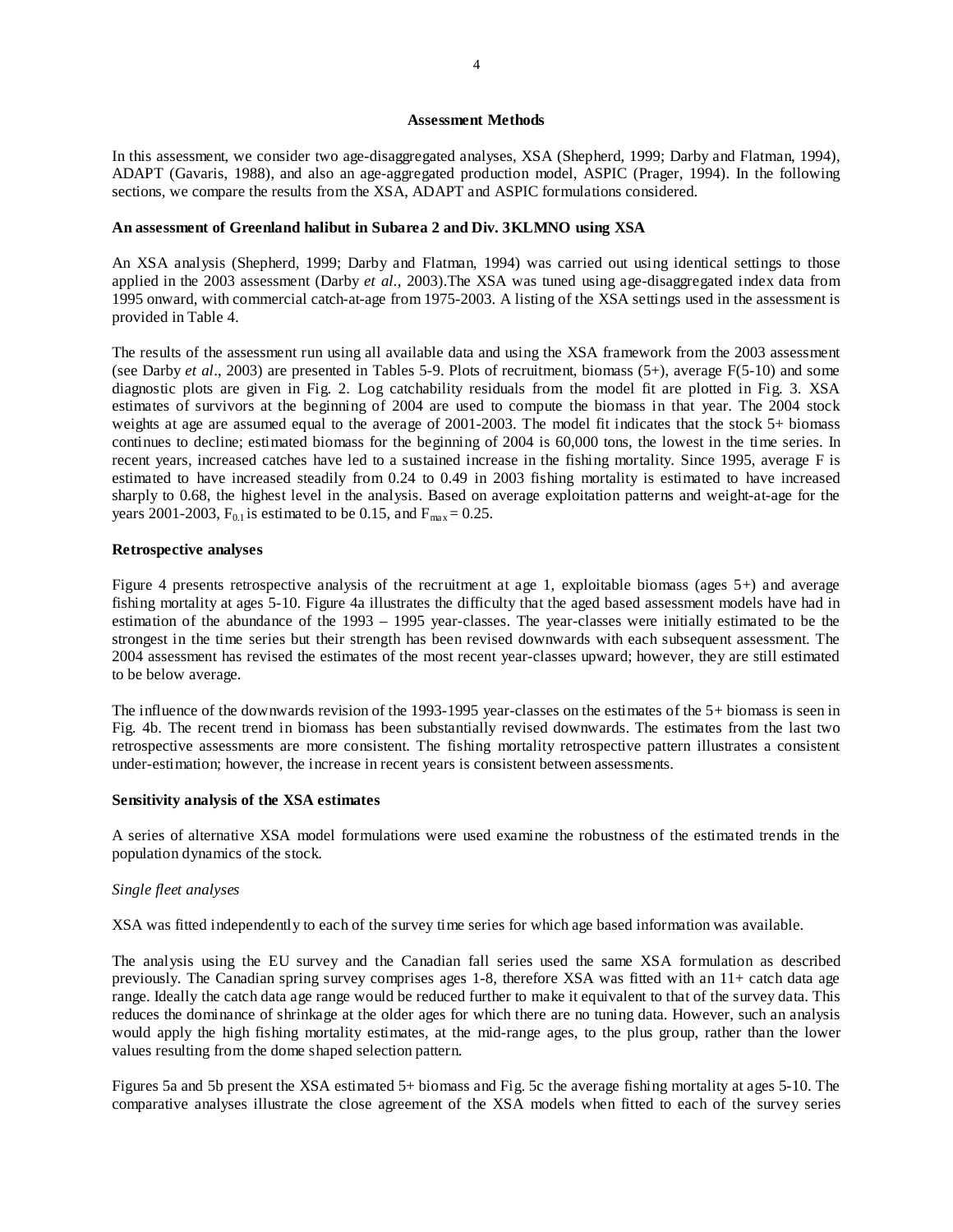independently. As discussed previously, the Canadian Spring survey has a reduced age range and, therefore, higher average fishing mortality estimated at the mid-range ages are applied to the oldest assessment age and to the plus group. The result is higher average mortality estimates and lower total biomass, but the same relative trends in the stock dynamics.

## *Canadian fall survey data from 1978 - 1994*

Survey data collected prior to 1995 were excluded from the final model fit due to variation in survey catchability resulting from changes in the spatial distribution of the stock during the environmental perturbation that occurred during the late-1980's and early-1990's (NAFO 1993, Darby *et al*., 2003). In order to examine the signal provided by the early survey information on historic stock trends, the series was included within the XSA model fit as a separate index series. This allowed the early part of the time series to be fitted with catchability indices that were independent of the more recent survey information.

Although the Canadian fall survey log catchability residuals at ages 1-6 (Fig. 6a) are not of concern; the ages 7-13 residuals (Fig. 6b) have strong trends during the period 1987-1994, consistent with the perception of changes in catchability discussed previously.

The inclusion of the survey series in the XSA model fit does not change the trends in the estimated stock metrics Figure 6c.

#### *Assessment age range*

At the older ages in the assessment age range the estimates of catchability have relatively higher standard errors. Although the reduced numbers of fish estimated at the oldest ages have little impact on the stock trends, the uncertainty may be influential on younger ages.

The tuning data at the oldest ages cannot be removed from the assessment model structure without reducing the plus group age, as these results in a biased model fit. The stronger relative influence of shrinkage (average fishing mortality) for those ages without tuning data results in an underestimation of current fishing mortality and over estimation of biomass. This assessment is especially sensitive to this given the recent strong upwards trend in mortality. Therefore, in order to examine the effect of removing those ages from the assessment the plus group age was reduced from 14+ to 12+ and 11+ and the XSA model refitted. For this analysis, only, the average fishing mortality range was reduced to age 5- 9 in order to minimise the effect of plus group collation at ages close to the original maximum range in the average (age 10).

Figure 7 presents the estimates of 5+ biomass and average fishing mortality at ages 5-9 for the XSA fitted with 11+, 12+ and 14+ groups. The results indicate that, although there is variability in the level of the estimated fishing mortality resulting from sensitivity to the dome shaped exploitation pattern, the trends in the stock estimates are insensitive to the choice of plus group. In each case the stock is estimated to be declining to the lowest levels observed and the fishing mortality is estimated to be at the highest levels observed.

## *2003 Catch Total*

Various sources of information indicated a wide range of total landings for the 2003 fishery. Thus, STACFIS could not precisely estimate the 2003 catch. To examine the effect of the range of 2003 catch levels, the accepted XSA formulation was used to re-run the assessment using 2003 catch estimates of 32 000 tons and 38 500 tons, comparing the results to the agreed assessment value of 35 000 tons. Figures of average fishing mortality, and  $5+$ biomass are presented (Fig. 8a and 8b).

Results indicate that changing the 2003 catch total has no significant effect on estimates of fishing mortality or 5+ biomass.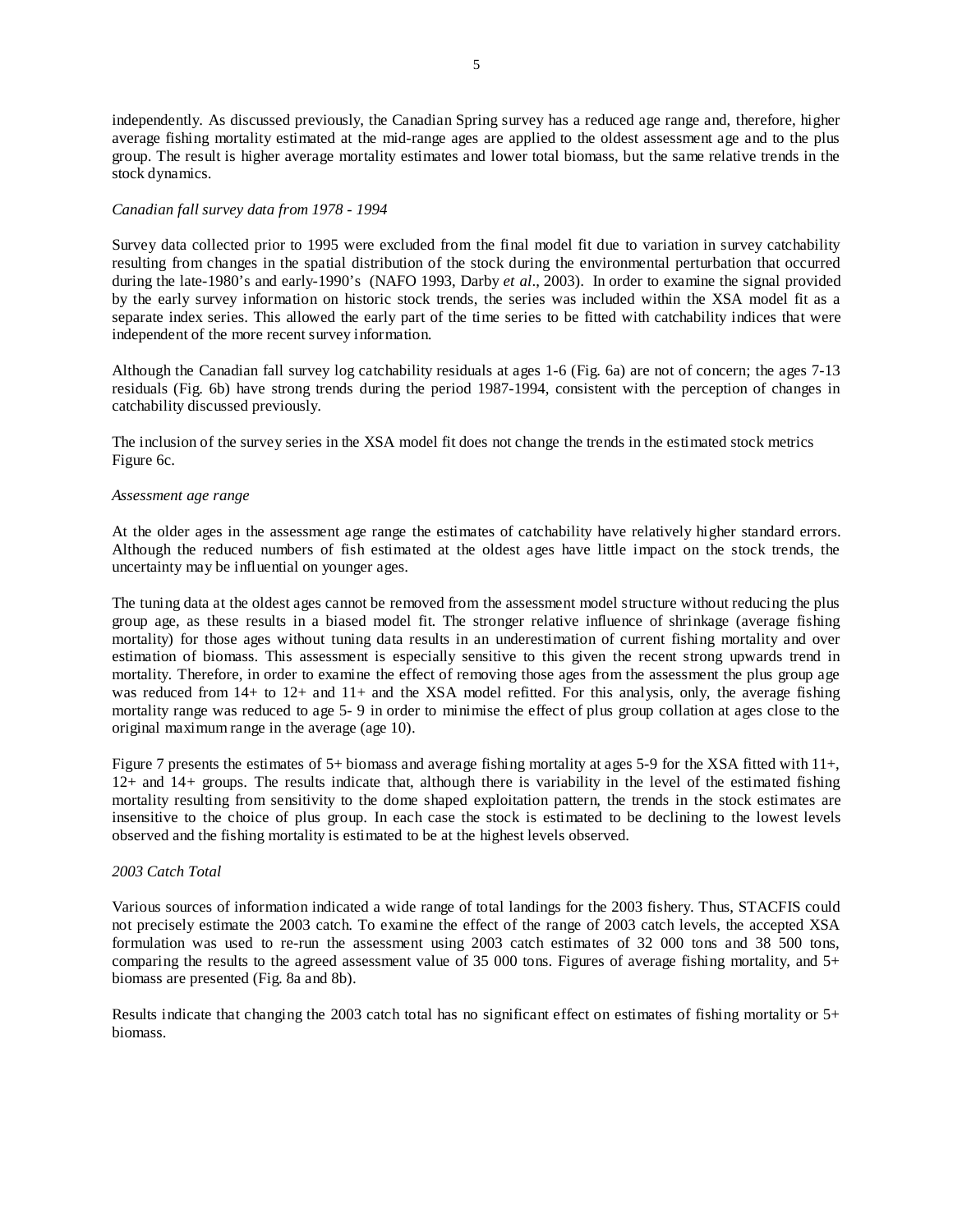## *Discussion of the sensitivity analysis results*

The sensitivity analyses have shown that the XSA estimated trends in the stock dynamics are robust to the data series used for the fitting of the model, the inclusion or exclusion of the historic Canadian fall survey data, as a separate time series and the choice of plus group used for the analysis. Further, the alternate catch levels considered for 2003 do not alter perceptions of stock status.

## **ADAPT Analysis**

An ADAPT analysis (Gavaris, 1988) was conducted using the same input data as used in the XSA analysis, structuring the ADAPT as close as possible to the XSA setup. From the survey data, we estimate terminal numbers from ages 2-14+ in 2004, with separate catchability parameters for each survey-age.

The ADAPT results presented use the "FIRST" plus group option for computing numbers in the plus group, and the fishing mortality at the last true age (13) is set equal to the average of the fishing mortality at ages 10 to 12. Using the FIRST plus-group method, "population abundance of the plus group in the first time of the VPA must be specified"<sup>1</sup>, and subsequently, all other plus-group values can be filled. All indices are equally weighted (unlike XSA which uses inverse-variance weighting).

ADAPT results are presented in Table 10. The trends in estimated biomass and fishing mortality (see Fig. 9) are consistent with the XSA formulations presented. Results indicate that the 5+ biomass and average fishing mortality are quite similar to the results obtained from the XSA. However, as ADAPT does not 'shrink' the estimates of fishing mortality to the nearest ages/years as in the XSA analysis, the current reference F is estimated to be much higher than that of the XSA. Residuals from the ADAPT analysis (not shown) are also consistent with those from the XSA.

## **Production Modeling – An age-aggregated approach**

Two ASPIC formulations were examined for Greenland Halibut in Subarea 2 and Div. 3KLMNO.

The first formulation uses identical inputs to the agreed XSA analysis (tuning data from 1995 onwards; Table 11). The diagnostics are presented in Table 12, and for each survey series, plots of observed and fitted indices are presented (Figure 10a), as well as the time trends in the ratios F/FMSY, B/BMSY (Figure 10b). The analysis suggests that current biomass is very low compared to historic values. Further, the ratio F/FMSY is currently estimated to be 3.5, and current biomass is estimated to be less than one-half of BMSY.

A second production model was estimated, adding the Converted Engels MNPT data from Canadian autumn surveys in Divs. 2J+3K from 1978-1994 to the inputs used for the first formulation. All available catch data from 1960-2003 were used in the analysis (see Table 13). Results (Table 14 and Fig. 11) are similar to the previous run, although the fit between the observed Engels MNPT and estimated biomass indicates a downward trend in the residuals.

In both models, although results for the early time period seem unreliable, the recent trends mirror those estimated by the age-disaggregated analyses.

A plot comparing the results of the two ASPIC runs, and comparing both ASPIC formulations to the XSA estimated biomass (Fig. 12) indicates that the estimates of biomass in the recent period are consistent in that all show declines from previous levels. All are currently estimated to be among the lowest over the time period considered. In recent years, the agreed XSA is the most optimistic of the three estimation methods. The ASPIC model is calibrated with survey biomass, which is comprised mainly of fish aged 1-4. The ASPIC model therefore responds to changes in the biomass of younger ages, which occur earlier than the changes in the 5+ biomass as estimated by XSA and ADAPT. These are calibrated using numbers at age scaled by the appropriate catchability.

 $\overline{a}$ 

<sup>&</sup>lt;sup>1</sup> ADAPT ver3.0 Help file.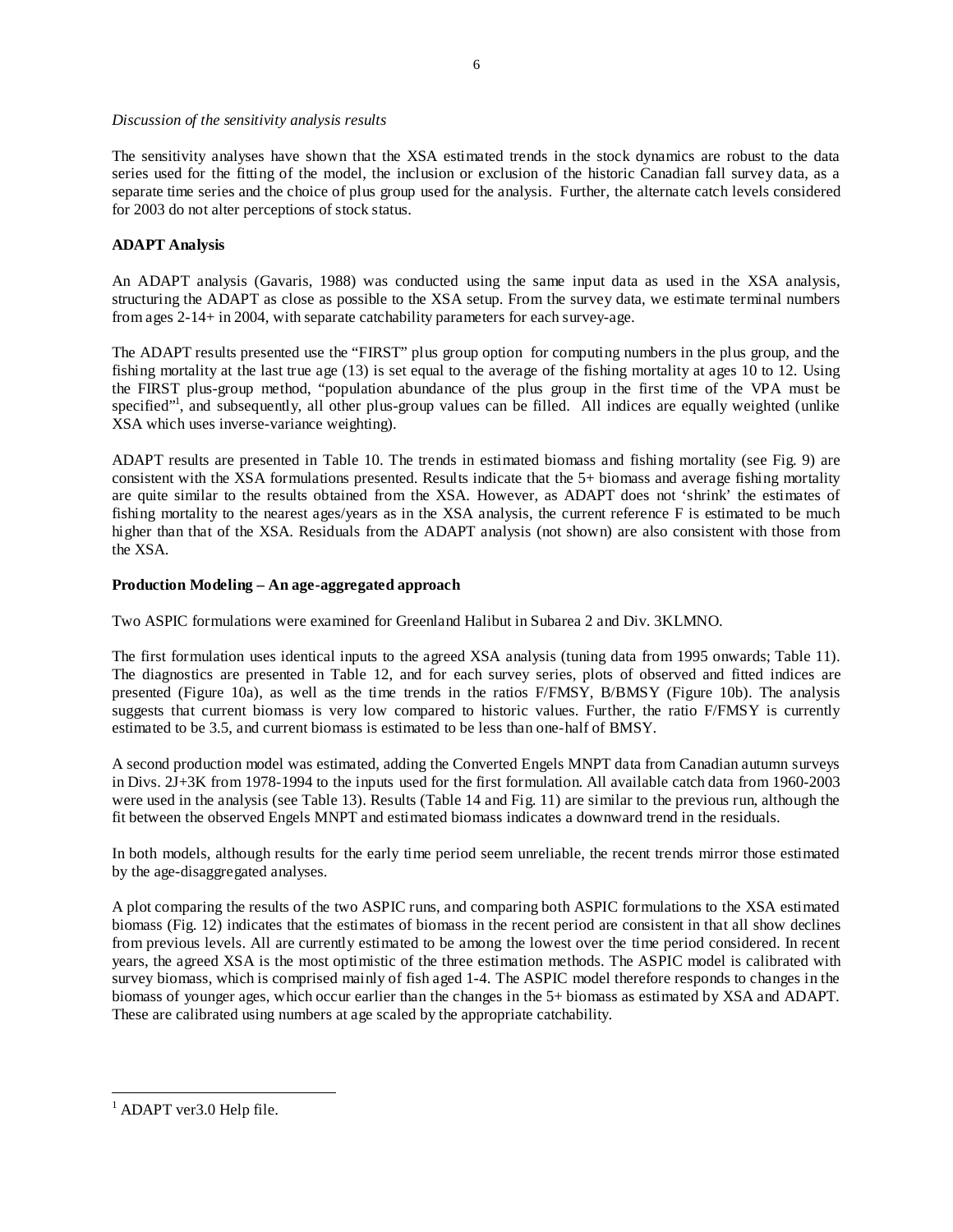Other ASPIC analyses were conducted attempting to include the commercial CPUE series (Power, 2004) as a calibration index. However, in all ASPIC formulations examined that included this index in estimation, the CPUE series was poorly fitted.

## **Bootstrapping of the XSA model**

In order to estimate uncertainty in the XSA parameter estimates and computed time series, a non-parametric bootstrap procedure was used to generate 1000 fits of the model to the survey data. The residuals of log catchability from the fitted model were sampled independently for each age, with replacement, and new survey indices computed for each year and age. The XSA model was re-fitted to the new survey indices and new population and exploitation parameters estimated. Bias corrected percentiles were generated for each parameter or population time series. The percentile distributions from the bootstrap procedure are illustrated in Fig. 13.

The bootstrap distributions do not take into consideration co-variance, which will reduce the uncertainty, or variance in inputs such as maturity, natural mortality and catch at age, all of which will increase the uncertainty. As discussed by Patterson *et. al.* (2000), current bootstrapping and stochastic projection methods generally underestimate uncertainty. However, the same authors also concluded that provision of uncertainty estimates has led to better informed management decisions than if only deterministic projections had been provided. The boostrap percentiles are therefore presented as relative measures of the risks associated with the current harvesting practices. They should not be taken as representing the actual probabilities of eventual outcomes.

## **Short, Medium Term Projections and the Fisheries Commission Re-building Plan.**

The Fisheries Commission has implemented a 15-year rebuilding plan for this resource by instituting an exploitable biomass target (ages 5+) of 140 000 tons (NAFO, 2003b). As an initial step, the Fisheries Commission established TACs of 20 000, 19 000, 18 500, and 16 000 tons for 2004-2007, respectively. In order to evaluate the population trends under the established TACs, deterministic and stochastic projections were conducted assuming constant current exploitation pattern, weights-at-age, etc.

The projection inputs are summarized in Table 15 with the variability in the projection parameters for the stochastic projections described by the coefficients of variation (column CV in the table). Numbers at age 2 and older for January 2004 and the corresponding CVs are from the XSA output. Recruitment numbers at age 1were bootstrapped from the 1975-2000 age 1 XSA estimates. Scaled selection pattern and corresponding CVs are derived from the 2001 to 2003 average from the XSA estimates of fishing mortality. Weights at age in the stock and in the catch and corresponding CVs are computed from the 2001-2003 average input data. Natural mortality was assumed to be 0.2 with a CV of 0.15 and a CV of 0.05 was assumed for the implementation of the management plan to allow for slight deviation from the TACs from the rebuilding plan. The stochastic realizations were generated using @Risk software. The numbers at age distribution was assumed lognormal; all other input data were assumed to be normally distributed.

The projection results are tabled in Table 16, and results of the stochastic projection (average fishing mortality, 5+ and 10+ biomass) are plotted in Fig. 14. The trend in ages 10+ biomass is presented to illustrate the short term development of the older portion of the population and should not be considered to represent SSB which is not precisely known.

Under the current management plan, the exploitable biomass (ages 5+) is expected to remain stable in 2005 and slowly increase until 2008. The exploitable biomass increases as the improved estimates of age 1 recruits enter the 5+ biomass. Retrospective analyses indicate these estimates of recruitment have been revised downward in the most recent assessments. If this trend continues, the projections would be overly optimistic.

The deterministic and stochastic projections both suggest that in 2008 the 5+ biomass only will have recovered to the level estimated in 2003, approximately 80 000 tons. The projections indicate there is less than a 5% probability that the target 5+ biomass will be reached by 2008. The 10+ biomass is expected to decrease as the strong 1993- 1995 year-classes are moving out of the exploitable stock, and are replaced by subsequent year-classes which are much weaker.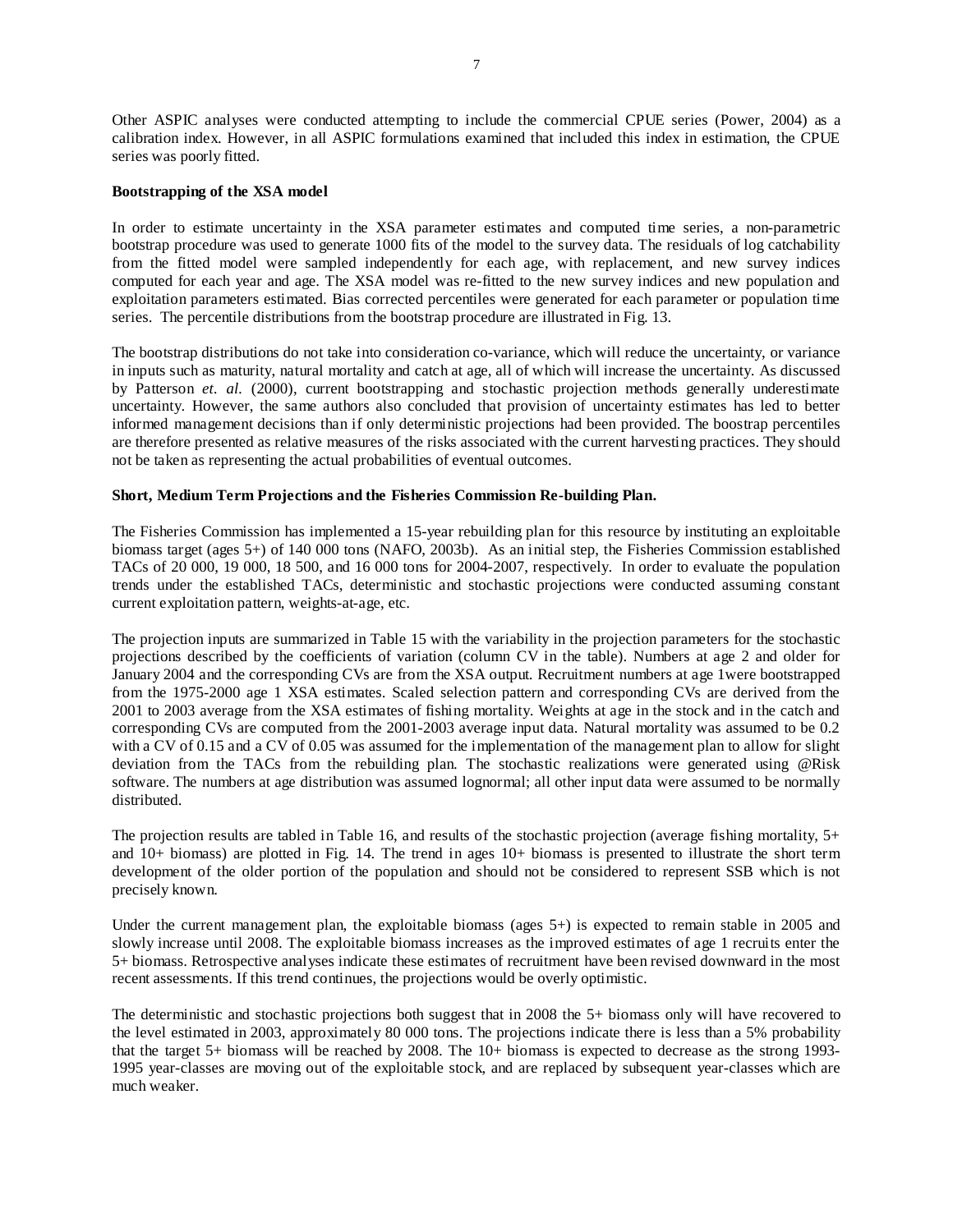#### **References**

- Bowering, W.R., and W.B. Brodie. 1995. Greenland halibut (*Reinhardtius hippoglossoides* (Walbaum)). A Review of the Dynamics of its Distribution and Fisheries off Canada and West Greenland. *In* Deep-water fisheries of the North Atlantic Oceanic Slope. *Edited* by A.G. Hopper. NATO Advanced Science Institutes Series. Kluwer Academic Publishers, Boston. Pp. 113-160.
- Casas, J.M. 2004. Results from Bottom Trawl Survey on Flemish Cap of July 2003. NAFO SCR Doc. 04/21. Ser. No. N4969.
- Darby, C.D., W.R. Bowering, and J.-C. Mahé 2003. An Assessment of Stock Status of the Greenland Halibut Resource in NAFO Subarea 2 and Divisions 3KLMNO Based on Extended Survivors Analysis with Short and Medium-term projections of Future Stock Development. NAFO SCR Doc. 03/64. Ser. No. N4883.
- Darby, C.D., and S. Flatman. 1994. Virtual Population Analysis: Version 3.1 (Windows/Dos) user guide. Info. Tech. Ser., MAFF Direct. Fish. Res., Lowestoft, (1): 85pp.
- Dwyer, K.S., and W.R. Bowering. 2003. Greenland halibut (Reinahrditus hippoglossoides) in NAFO Subarea 2 and Divisions 3KLMNO: Stock trends based on annual Canadian Research Vessel survey results during 1978-2002. NAFO SCR Doc. 03/51. Ser. No.N4869.
- Dwyer, K.S., W.R. Bowering, and B.P. Healey. 2004. Greenland halibut (Reinahrditus hippoglossoides) in NAFO Subarea 2 and Divisions 3KLMNO: Stock trends based on annual Canadian Research Vessel survey results during 1978-2003. NAFO SCR Doc. 04/48. Ser. No.N4995.

Gavaris, S. 1988. An adaptive framework for the estimation of population size. CAFSAC Res. Doc. 88/29, 12p.

- González, F., J. L. Del Rio, A. Vázquez, H. Murua, and E. Román. 2004. Spanish Research Report for 2003. NAFO SCS Doc. 04/09, Ser. No. N4963.
- González Troncoso, D. E. Román and X. Paz. 2004. Results for Greenland halibut from the surveys conducted by Spain in the
- NAFO Regulatory Area of Divisions 3NO, 1996-2003. NAFO SCR Doc. 04/11, Ser. No. N4956
- NAFO. 1993. Report of the Standing Committee on Fisheries Science (STACFIS). NAFO Scientfic Council Reports, 1993.
- NAFO. 2003a. Report of the Standing Committee on Fisheries Science (STACFIS). NAFO Scientfic Council Reports, 2003.
- NAFO. 2003b. NAFO Rebuilding Plan for the stock of Greenland Halibut in Subarea 2 and Divisions 3KLMNO. NAFO FC Doc 03/13, Ser. No. N4904.
- Patterson,K.R., R.M.Cook, C.D.Darby, S.Gavaris, B.Mesnil, A.E.Punt, V.R.Restrepo, D.W.Skagen, G.Stefansson, M.Smith. 2000. Validating three methods for making probability statements in fisheries forecasts. ICES CM 2000 V:06
- Prager, M. H. 1994. A suite of extensions to a nonequilibrium surplus-production model. Fishery Bulletin 92: 374- 389.
- Power, D. 2004. Standardized Catch Rate Indices for Greenland Halibut in SA2+3KLMNO. NAFO SCR Doc. Ser. No. N4988.
- Shepherd, J.G. 1999. Extended survivors analysis: An improved method for the analysis of catch-at-age data and abundance indices ICES Journal of Marine Science Vol. 56, No. 5, October 1999, pp. 584-591.
- Sigaev, I. K., V.A. Rikhter, A. A. Vaskov, K. V. Gorchinsky, T. M. Igashov, and S. P. Melnikov. 2004. Russian Research Report for 2003. Part A. Research carried out by AtlantNIRO in NAFO Subarea 4 in 2003. Part B. Report on PINRO Research in NAFO Subareas in 2003. NAFO SCS. Doc 04/03, Ser. No. N4945.
- Vargas, J., R. Alpoim, E. Santos, and A. M. Ávila de Melo. 2004. Portuguese Research Report for 2003. NAFO SCS. Doc 04/05, Ser. No. N4949.
- Vaskov, A.A. and T.M. Igashov. 2003. Results from the Russian trawl survey on the Flemish Cap Bank (Division 3M) in 2002. NAFO SCR Doc. 03/09, Ser. No. N4815.
- Warren, W., W. Brodie, D. Stansbury, S. Walsh, J. Morgan and D. Orr. 1997. Analysis of the 1996 Comparative Fishing Trial between the Alfred Needler with the Engel 145' Trawl and the Wilfred Templeman with the Campelen 1800 Trawl. NAFO SCR Doc. 97/68, Ser. No. N2902.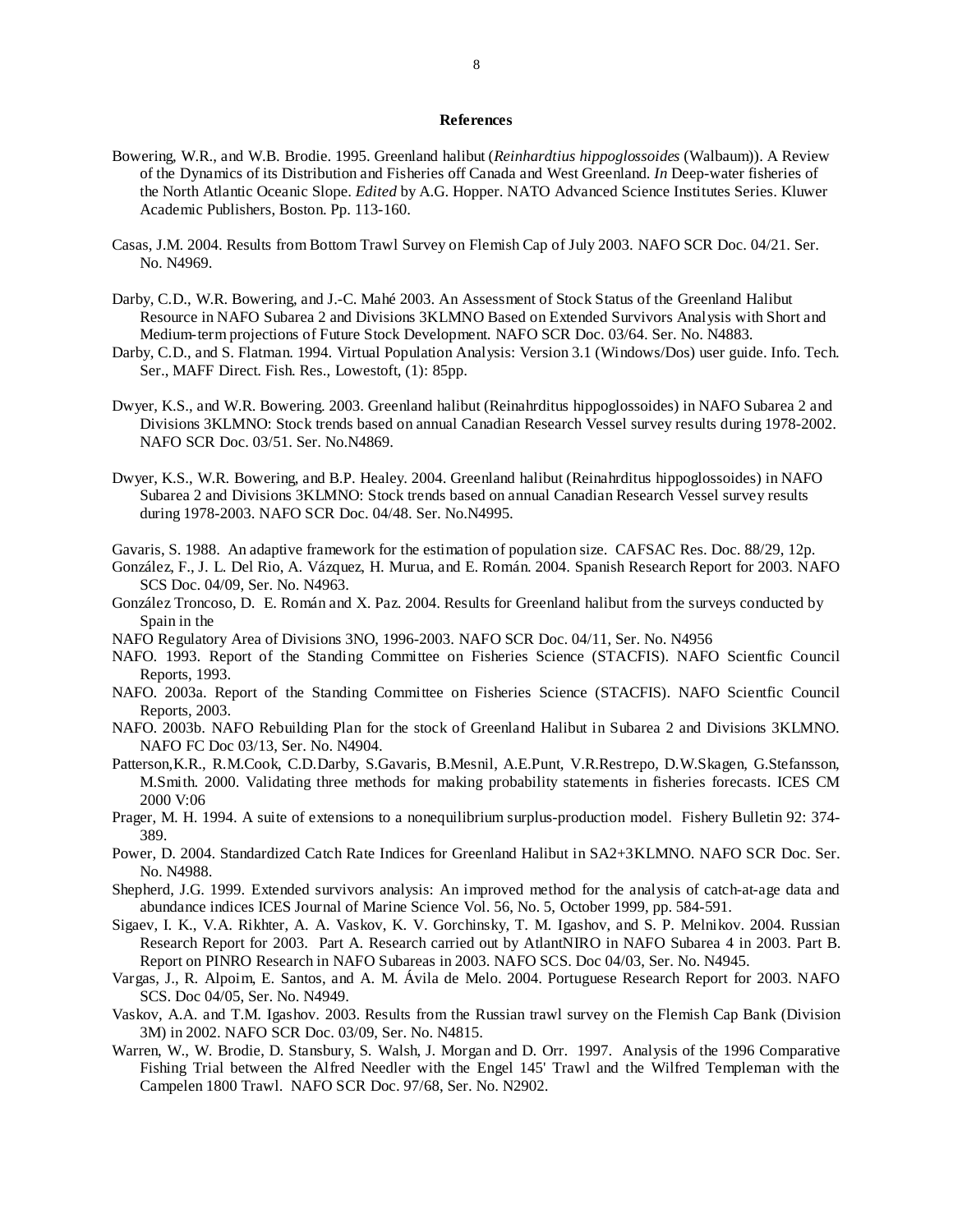# Table 1: Greenland halibut in Subarea 2 and Div. 3KLMNO: Catch Numbers at Age (000s).

|                      |       |       |       |       | Year  |       |       |       |          |
|----------------------|-------|-------|-------|-------|-------|-------|-------|-------|----------|
|                      | 1975  | 1976  | 1977  | 1978  | 1979  | 1980  | 1981  | 1982  | 1983     |
| AGE                  |       |       |       |       |       |       |       |       |          |
|                      | 0     | 0     | 0     | 0     | 0     | 0     | 0     | 0     | 0        |
|                      | 0     | 0     | 0     | 0     | 0     | 0     | 0     | 0     | 0        |
| 3                    | 0     | 0     | 0     | 0     | 0     | 0     | 0     | 0     | 01       |
| 4                    | 0     | 0     | 0     | 0     | 0     | 0     | 0     | 0     | $\Omega$ |
| 5                    | 334   | 17    | 534   | 2982  | 2386  | 209   | 863   | 269   | 701      |
| 6                    | 2819  | 610   | 5012  | 8415  | 8727  | 2086  | 4517  | 2299  | 3557     |
|                      | 5750  | 3231  | 10798 | 8970  | 12824 | 9150  | 9806  | 6319  | 9800     |
| 8                    | 4956  | 5413  | 7346  | 7576  | 6136  | 9679  | 11451 | 5763  | 7514     |
| 9                    | 3961  | 3769  | 2933  | 2865  | 1169  | 5398  | 4307  | 3542  | 2295     |
| 10                   | 1688  | 2205  | 1013  | 1438  | 481   | 3828  | 890   | 1684  | 692      |
| 11                   | 702   | 829   | 220   | 723   | 287   | 1013  | 256   | 596   | 209      |
| 12 <sub>1</sub>      | 135   | 260   | 130   | 367   | 149   | 128   | 142   | 256   | 76       |
| 13                   | 279   | 101   | 116   | 222   | 143   | 53    | 43    | 163   | 106      |
| +gp                  | 288   | 53    | 84    | 258   | 284   | 27    | 69    | 191   | 175      |
| <b>Total Numbers</b> | 20912 | 16488 | 28186 | 33816 | 32586 | 31571 | 32344 | 21082 | 25125    |
| Total Landings (t)   | 28814 | 24611 | 32048 | 39070 | 34104 | 32867 | 30754 | 26278 | 27861    |

|                      |       |       |             |       | Year  |       |          |       |       |       |
|----------------------|-------|-------|-------------|-------|-------|-------|----------|-------|-------|-------|
|                      | 1984  | 1985  | 1986        | 1987  | 1988  | 1989  | 1990     | 1991  | 1992  | 1993  |
| AGE                  |       |       |             |       |       |       |          |       |       |       |
|                      | 0     | 0     | $\Omega$    | 0     | 0     | 0     | $\Omega$ | 0     | 0     | 0     |
| 2                    | 0     | 0     | 0           | 0     | 0     | 0     | 0        | 0     | 0     | 0     |
| 3                    | 0     | 0     | $\mathbf 0$ | 0     | 0     | 0     | $\Omega$ | 0     | 0     | 01    |
| $\overline{4}$       | 0     | 0     | 0           | 0     | 0     | 0     | 95       | 220   | 1064  | 1010  |
| 5                    | 902   | 1983  | 280         | 137   | 296   | 181   | 1102     | 2862  | 4180  | 9570  |
| 6                    | 2324  | 5309  | 2240        | 1902  | 3186  | 1988  | 6758     | 7756  | 10922 | 15928 |
| 7                    | 5844  | 5913  | 6411        | 11004 | 8136  | 7480  | 12632    | 13152 | 20639 | 17716 |
| 8                    | 7682  | 3500  | 5091        | 8935  | 4380  | 4273  | 7557     | 10796 | 12205 | 11918 |
| 9                    | 4087  | 1380  | 1469        | 2835  | 1288  | 1482  | 4072     | 7145  | 4332  | 4642  |
| 10                   | 1259  | 512   | 471         | 853   | 465   | 767   | 2692     | 3721  | 1762  | 1836  |
| 11                   | 407   | 159   | 244         | 384   | 201   | 438   | 1204     | 1865  | 1012  | 1055  |
| 12                   | 143   | 99    | 140         | 281   | 105   | 267   | 885      | 1216  | 738   | 964   |
| 13                   | 106   | 87    | 70          | 225   | 107   | 145   | 434      | 558   | 395   | 401   |
| $+qp$                | 183   | 86    | 117         | 349   | 129   | 71    | 318      | 422   | 335   | 182   |
| <b>Total Numbers</b> | 22937 | 19028 | 16533       | 26905 | 18293 | 17092 | 37749    | 49713 | 57584 | 65222 |
| Total Landings (t)   | 26711 | 20347 | 17976       | 32442 | 19215 | 20034 | 47454    | 65008 | 63193 | 62455 |

|                      |       |          |          |          | Year  |             |          |          |             |       |
|----------------------|-------|----------|----------|----------|-------|-------------|----------|----------|-------------|-------|
|                      | 1994  | 1995     | 1996     | 1997     | 1998  | 1999        | 2000     | 2001     | 2002        | 2003  |
| AGE                  |       |          |          |          |       |             |          |          |             |       |
|                      | 0     | $\Omega$ | $\Omega$ | $\Omega$ | 0     | $\mathbf 0$ | $\Omega$ | $\Omega$ | 0           | Οl    |
| 2                    | 0     | 0        | 0        | 0        | 0     | 0           | 0        | 0        | 0           | Οl    |
| 3                    | 0     | $\Omega$ | $\Omega$ | 0        | 0     | 0           | 0        | 0        | $\mathbf 0$ | Οl    |
| 4                    | 5395  | 323      | 190      | 335      | 552   | 297         | 271      | 448      | 479         | 1279  |
| 5                    | 16500 | 1352     | 1659     | 1903     | 3575  | 2149        | 2029     | 2239     | 1662        | 4491  |
| 6                    | 15815 | 2342     | 5197     | 4169     | 5407  | 5625        | 12583    | 12163    | 7239        | 10723 |
| 7                    | 11142 | 3201     | 6387     | 7544     | 5787  | 8611        | 21175    | 22122    | 17581       | 16764 |
| 8                    | 6739  | 2130     | 1914     | 3215     | 3653  | 3793        | 3299     | 5154     | 6607        | 6385  |
| 9                    | 3081  | 1183     | 956      | 1139     | 1435  | 1659        | 973      | 1010     | 1244        | 1614  |
| 10                   | 1103  | 540      | 504      | 606      | 541   | 623         | 528      | 495      | 659         | 516   |
| 11                   | 811   | 345      | 436      | 420      | 377   | 343         | 368      | 439      | 360         | 290   |
| 12                   | 422   | 273      | 233      | 246      | 161   | 306         | 203      | 203      | 224         | 144   |
| 13 <sub>l</sub>      | 320   | 251      | 143      | 137      | 92    | 145         | 129      | 156      | 126         | 76    |
| $+qp$                | 215   | 201      | 89       | 89       | 51    | 151         | 104      | 75       | 81          | 85    |
| <b>Total Numbers</b> | 61543 | 12141    | 17708    | 19803    | 21631 | 23702       | 41662    | 44504    | 36262       | 42367 |
| Total Landings (t)   | 51029 | 15272    | 18840    | 19858    | 19946 | 24226       | 34177    | 38232    | 34062       | 35151 |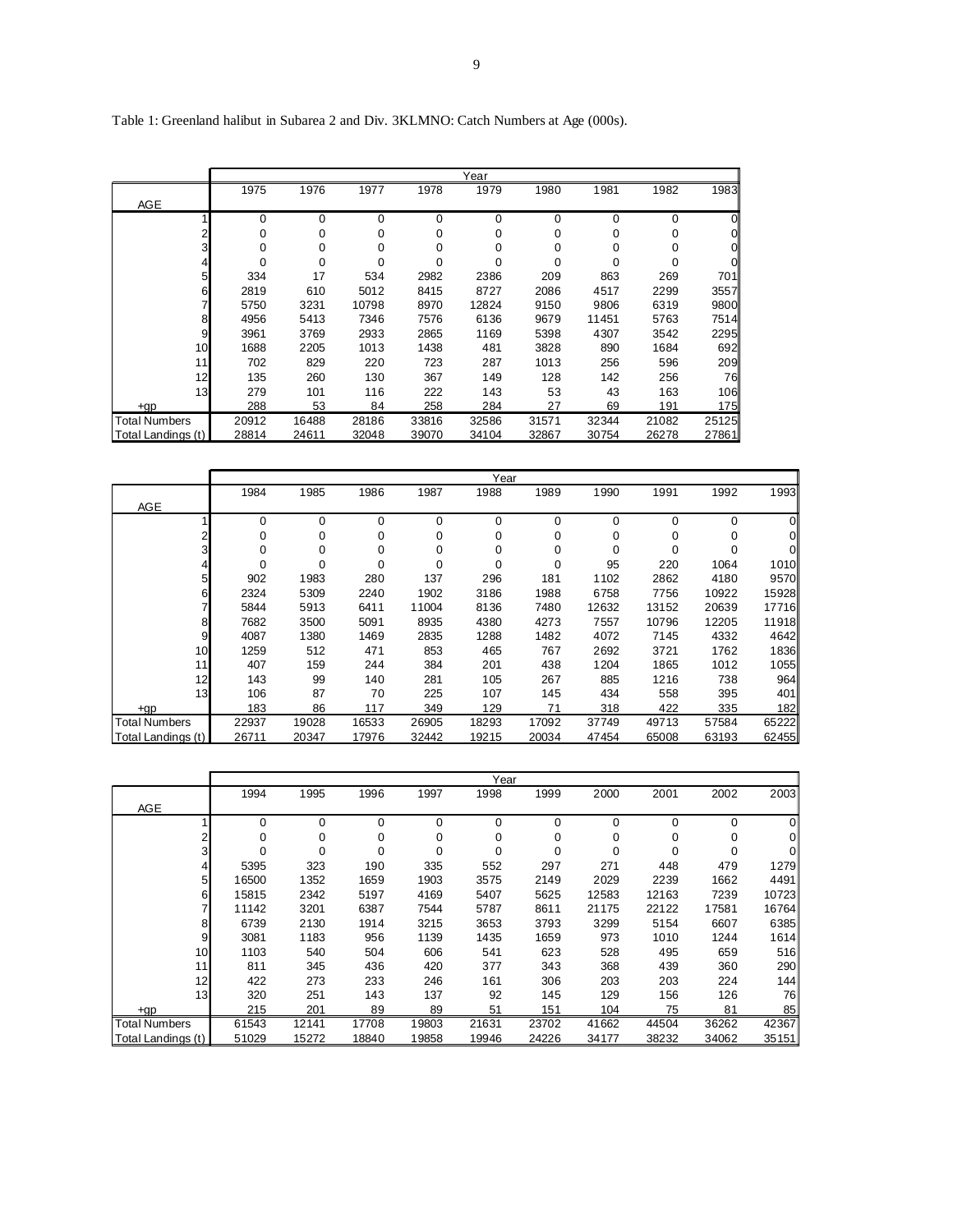|                |       |       |       |       | Year  |       |       |       |       |
|----------------|-------|-------|-------|-------|-------|-------|-------|-------|-------|
|                | 1975  | 1976  | 1977  | 1978  | 1979  | 1980  | 1981  | 1982  | 1983  |
| AGE            |       |       |       |       |       |       |       |       |       |
|                | 0.000 | 0.000 | 0.000 | 0.000 | 0.000 | 0.000 | 0.000 | 0.000 | 0.000 |
| $\overline{2}$ | 0.000 | 0.000 | 0.000 | 0.000 | 0.000 | 0.000 | 0.000 | 0.000 | 0.000 |
| 3              | 0.126 | 0.126 | 0.126 | 0.126 | 0.126 | 0.126 | 0.126 | 0.126 | 0.126 |
| 4              | 0.244 | 0.244 | 0.244 | 0.244 | 0.244 | 0.244 | 0.244 | 0.244 | 0.244 |
| 5              | 0.609 | 0.609 | 0.609 | 0.609 | 0.609 | 0.514 | 0.392 | 0.525 | 0.412 |
| 6              | 0.760 | 0.760 | 0.760 | 0.760 | 0.760 | 0.659 | 0.598 | 0.684 | 0.629 |
|                | 0.955 | 0.955 | 0.955 | 0.955 | 0.955 | 0.869 | 0.789 | 0.891 | 0.861 |
| 8              | 1.190 | 1.190 | 1.190 | 1.190 | 1.190 | 1.050 | 0.985 | 1.130 | 1.180 |
| 9              | 1.580 | 1.580 | 1.580 | 1.580 | 1.580 | 1.150 | 1.240 | 1.400 | 1.650 |
| 10             | 2.210 | 2.210 | 2.210 | 2.210 | 2.210 | 1.260 | 1.700 | 1.790 | 2.230 |
| 11             | 2.700 | 2.700 | 2.700 | 2.700 | 2.700 | 1.570 | 2.460 | 2.380 | 3.010 |
| 12             | 3.370 | 3.370 | 3.370 | 3.370 | 3.370 | 2.710 | 3.510 | 3.470 | 3.960 |
| 13             | 3.880 | 3.880 | 3.880 | 3.880 | 3.880 | 3.120 | 4.790 | 4.510 | 5.060 |
| +gp            | 5.764 | 5.144 | 5.992 | 5.894 | 6.077 | 5.053 | 7.426 | 7.359 | 7.061 |

Table 2: Greenland halibut in Subarea 2 and Div. 3KLMNO: Catch Weights-at-age (kg).

|                 |       |       |       |       | Year  |       |       |       |       |       |
|-----------------|-------|-------|-------|-------|-------|-------|-------|-------|-------|-------|
|                 | 1984  | 1985  | 1986  | 1987  | 1988  | 1989  | 1990  | 1991  | 1992  | 1993  |
| <b>AGE</b>      |       |       |       |       |       |       |       |       |       |       |
|                 | 0.000 | 0.000 | 0.000 | 0.000 | 0.000 | 0.000 | 0.000 | 0.000 | 0.000 | 0.000 |
| $\overline{2}$  | 0.000 | 0.000 | 0.000 | 0.000 | 0.000 | 0.000 | 0.000 | 0.000 | 0.000 | 0.000 |
| 3               | 0.126 | 0.126 | 0.126 | 0.126 | 0.126 | 0.126 | 0.090 | 0.126 | 0.175 | 0.134 |
| 4               | 0.244 | 0.244 | 0.244 | 0.244 | 0.244 | 0.244 | 0.181 | 0.244 | 0.289 | 0.232 |
| 5 <sup>1</sup>  | 0.377 | 0.568 | 0.350 | 0.364 | 0.363 | 0.400 | 0.338 | 0.383 | 0.430 | 0.368 |
| 6               | 0.583 | 0.749 | 0.584 | 0.589 | 0.569 | 0.561 | 0.546 | 0.592 | 0.577 | 0.547 |
| 7               | 0.826 | 0.941 | 0.811 | 0.836 | 0.805 | 0.767 | 0.766 | 0.831 | 0.793 | 0.809 |
| 8               | 1.100 | 1.240 | 1.100 | 1.160 | 1.163 | 1.082 | 1.119 | 1.228 | 1.234 | 1.207 |
| $\overline{9}$  | 1.460 | 1.690 | 1.580 | 1.590 | 1.661 | 1.657 | 1.608 | 1.811 | 1.816 | 1.728 |
| 10 <sub>l</sub> | 1.940 | 2.240 | 2.120 | 2.130 | 2.216 | 2.237 | 2.173 | 2.461 | 2.462 | 2.309 |
| 11              | 2.630 | 2.950 | 2.890 | 2.820 | 3.007 | 2.997 | 2.854 | 3.309 | 3.122 | 2.999 |
| 12              | 3.490 | 3.710 | 3.890 | 3.600 | 3.925 | 3.862 | 3.731 | 4.142 | 3.972 | 3.965 |
| 13              | 4.490 | 4.850 | 4.950 | 4.630 | 5.091 | 4.919 | 4.691 | 5.333 | 5.099 | 4.816 |
| +gp             | 7.016 | 7.010 | 7.345 | 6.454 | 7.164 | 6.370 | 6.391 | 7.081 | 6.648 | 6.489 |

|       |       |       |       |       | Year  |       |       |       |       |       |
|-------|-------|-------|-------|-------|-------|-------|-------|-------|-------|-------|
|       | 1994  | 1995  | 1996  | 1997  | 1998  | 1999  | 2000  | 2001  | 2002  | 2003  |
| AGE   |       |       |       |       |       |       |       |       |       |       |
|       | 0.000 | 0.000 | 0.000 | 0.000 | 0.000 | 0.000 | 0.000 | 0.000 | 0.000 | 0.000 |
| 2     | 0.000 | 0.000 | 0.000 | 0.000 | 0.000 | 0.000 | 0.000 | 0.000 | 0.000 | 0.000 |
| 3     | 0.080 | 0.080 | 0.161 | 0.120 | 0.119 | 0.176 | 0.000 | 0.000 | 0.217 | 0.188 |
| 4     | 0.196 | 0.288 | 0.242 | 0.206 | 0.228 | 0.253 | 0.254 | 0.249 | 0.251 | 0.247 |
| 5     | 0.330 | 0.363 | 0.360 | 0.336 | 0.373 | 0.358 | 0.346 | 0.376 | 0.369 | 0.389 |
| 6     | 0.514 | 0.531 | 0.541 | 0.489 | 0.543 | 0.533 | 0.524 | 0.570 | 0.557 | 0.564 |
|       | 0.788 | 0.808 | 0.832 | 0.771 | 0.810 | 0.825 | 0.787 | 0.830 | 0.841 | 0.822 |
| 8     | 1.179 | 1.202 | 1.272 | 1.159 | 1.203 | 1.253 | 1.192 | 1.168 | 1.193 | 1.199 |
| 9     | 1.701 | 1.759 | 1.801 | 1.727 | 1.754 | 1.675 | 1.774 | 1.794 | 1.760 | 1.651 |
| 10    | 2.268 | 2.446 | 2.478 | 2.355 | 2.351 | 2.287 | 2.279 | 2.367 | 2.277 | 2.166 |
| 11    | 2.990 | 3.122 | 3.148 | 3.053 | 3.095 | 2.888 | 2.895 | 2.950 | 2.896 | 2.700 |
| 12    | 3.766 | 3.813 | 3.856 | 3.953 | 4.010 | 3.509 | 3.645 | 3.715 | 3.579 | 3.404 |
| 13    | 4.882 | 4.893 | 4.953 | 5.108 | 5.132 | 4.456 | 4.486 | 4.585 | 4.407 | 4.377 |
| $+qp$ | 6.348 | 6.790 | 6.312 | 6.317 | 6.124 | 5.789 | 5.531 | 5.458 | 5.477 | 5.409 |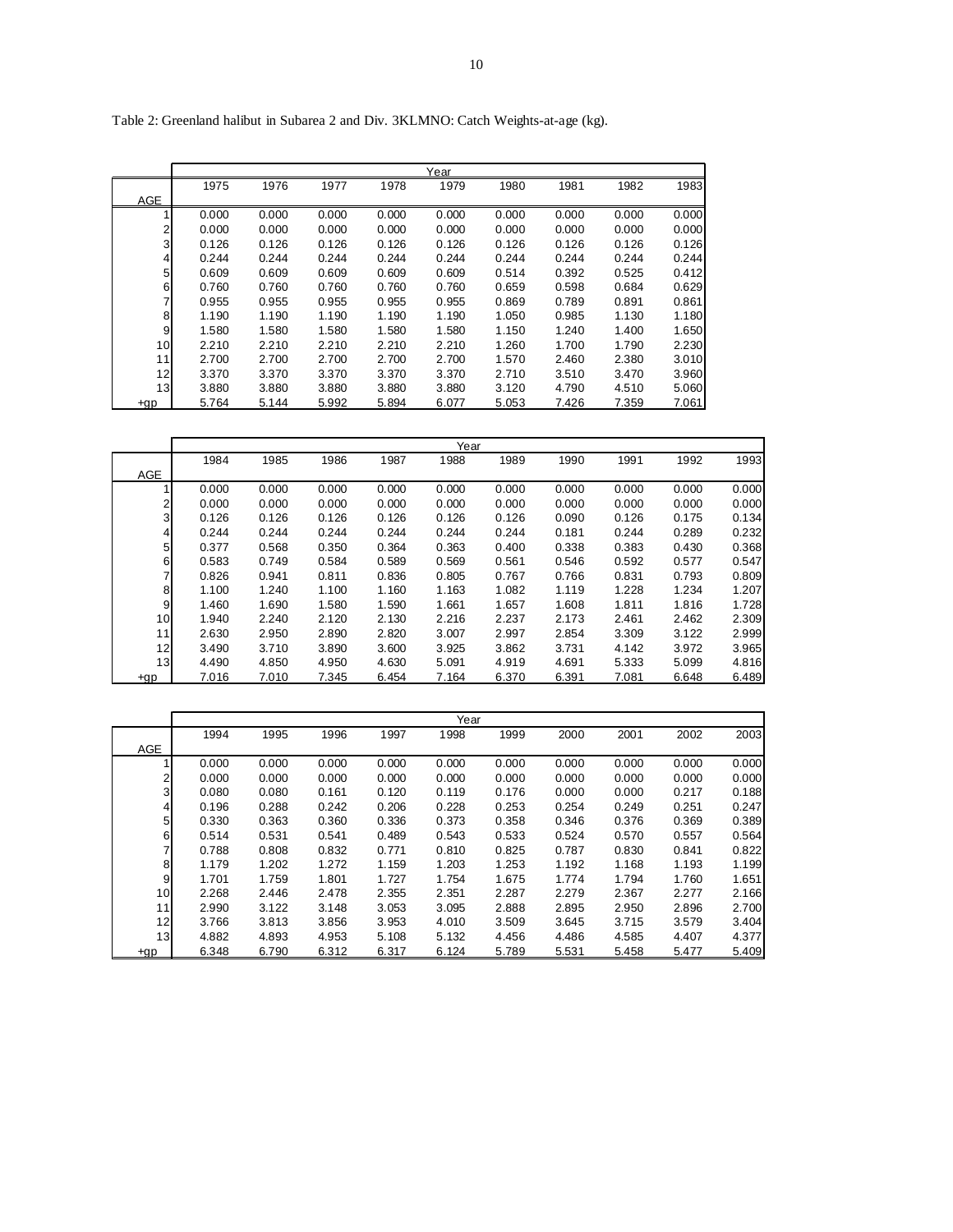Table 3: Greenland halibut in Subarea 2 and Div. 3KLMNO: Index Data from Surveys of Greenland Halibut in Subarea 2 and Divisions 3KLMNO. Values of "-1" represent zeroes, treated as missing values within XSA and ADAPT.

EU Survey (MNPT)

| Start | 0.5 |
|-------|-----|
| End   | 0.6 |

|      | Age  |      |      |      |       |       |      |      |      |      |      |      |
|------|------|------|------|------|-------|-------|------|------|------|------|------|------|
| Year |      |      | 2    |      | 5     | 6     |      | R    | a    | 10   | 11   | 12   |
| 1991 | 0.43 | -1   | 0.29 | 1.23 | 2.43  | 1.56  | 2.84 | 0.68 | 0.58 | 0.49 | 0.15 | $-1$ |
| 1992 | 1.15 | 0.99 | 0.36 | 1.07 | 1.99  | 2.48  | 2.23 | 1.23 | 0.59 | 0.33 | 0.17 | 0.08 |
| 1993 | 1.17 | 1.16 | 0.75 | 0.71 | 1.2   | 1.96  | 2.16 | 1.73 | 1.13 | 0.32 | 0.18 | 0.06 |
| 1994 | 1.03 | 0.88 | 1.34 | 1.52 | 1.7   | 2.78  | 2.61 | 1.51 | 0.86 | 0.33 | 0.12 | 0.07 |
| 1995 | 7.66 | 1.74 | 1.7  | 1.55 | 2.13  | 4.72  | 3.76 | 2.15 | 1.41 | 0.32 | 0.08 | 0.03 |
| 1996 | 3.57 | 5.74 | 1.9  | 2.57 | 3.82  | 5.46  | 2.51 | 1.71 | 0.49 | 0.1  | 0.04 | 0.04 |
| 1997 | 1.98 | 2.63 | 5.46 | 6.41 | 6.49  | 7.51  | 4.83 | 2.12 | 0.74 | 0.25 | 0.04 | 0.03 |
| 1998 | 1.79 | 1.58 | 6.4  | 9.75 | 11.4  | 10.97 | 7.88 | 2.91 | 0.87 | 0.25 | 0.04 | 0.01 |
| 1999 | 0.65 | 0.53 | 2.37 | 8.93 | 12.21 | 11.94 | 5.45 | 1.92 | 0.4  | 0.12 | 0.01 | $-1$ |
| 2000 | 1.99 | 0.18 | 0.39 | 1.75 | 6.91  | 14.41 | 5.09 | 2.11 | 0.44 | 0.12 | 0.06 | $-1$ |
| 2001 | 5.17 | 1.04 | 1.43 | 0.85 | 2.54  | 7.37  | 6.93 | 3.7  | 0.21 | 0.06 | 0.01 | $-1$ |
| 2002 | 2.44 | 2.04 | 2.01 | 1.37 | 3.4   | 5.18  | 5.85 | 1.24 | 0.16 | 0.07 | 0.02 | 0.01 |
| 2003 | 2.1  | 1.38 | 0.98 | 2.54 | 4.12  | 4.81  | 2.96 | 0.71 | 0.18 | 0.13 | 0.02 | 0.01 |

CAN RV4 (MNPT) Div. 2J3KL Fall True Campelen

|      | Start<br>End | 0.8   |       |       |       |       |       |       |       |       |       |       |       |       |
|------|--------------|-------|-------|-------|-------|-------|-------|-------|-------|-------|-------|-------|-------|-------|
|      |              |       |       |       |       |       | Aae   |       |       |       |       |       |       |       |
| Year |              | ∩     |       |       | 5     |       |       | 8     |       | 10    |       | 12    | 13    | 14    |
| 1995 | 30.32        | 31.18 | 9.691 | 3.624 | 4.526 | 1.547 | 0.293 | 0.071 | 0.011 | 0.006 | 0.003 | -1    | $-1$  | $-1$  |
| 1996 | 59.31        | 29.08 | 20.85 | 6.588 | 4.616 | 2.031 | 0.831 | 0.182 | 0.131 | 0.041 | 0.018 | 0.011 | 0.012 | 0.004 |
| 1997 | 17.1         | 34.25 | 26.66 | 15.3  | 7.78  | 3.745 | 1.75  | 0.601 | 0.167 | 0.051 | 0.03  | 0.021 | 0.013 | 0.011 |
| 1998 | 13.19        | 15.5  | 18.82 | 14.01 | 10.16 | 3.997 | 1.78  | 0.474 | 0.134 | 0.043 | 0.026 | 0.018 | 0.008 | 0.006 |
| 1999 | 8.647        | 20.62 | 15.96 | 15.87 | 12.83 | 7.758 | 2.495 | 0.476 | 0.089 | 0.042 | 0.015 | 0.007 | 0.023 | 0.003 |
| 2000 | 23.21        | 13.91 | 9.738 | 7.681 | 8.749 | 5.447 | 1.832 | 0.351 | 0.055 | 0.023 | 0.016 | 0.006 | 0.005 | 0.004 |
| 2001 | 25.96        | 12.85 | 10.05 | 9.749 | 6.109 | 5.612 | 2.493 | 0.494 | 0.087 | 0.019 | 0.01  | 0.008 | 0.012 | 0.001 |
| 2002 | 23.87        | 14.56 | 7.639 | 6.291 | 4.368 | 1.626 | 0.726 | 0.233 | 0.034 | 0.011 | 0.006 | 0.003 | 0.005 | -1    |
| 2003 | 27.44        | 15.88 | 8.125 | 6.809 | 4.487 | .677  | 0.714 | 0.188 | 0.032 | 0.014 | 0.007 | 0.003 | 0.004 |       |

CAN RV5 (MNPT) Div. 3LNO Spring True Campelen

|      | End   | 0.45  |       |       |       |       |       |       |
|------|-------|-------|-------|-------|-------|-------|-------|-------|
|      |       |       |       | Age   |       |       |       |       |
| Year |       | ົ     | 3     |       | 5     | ĥ     |       | 8     |
| 1996 | 1.621 | 4.241 | 4.599 | 2.183 | 0.827 | 0.284 | 0.057 | 0.001 |
| 1997 | 1.162 | 3.924 | 5.16  | 3.227 | 1.461 | 0.507 | 0.099 | 0.013 |
| 1998 | 0.22  | 0.814 | 3.847 | 6.186 | 4.955 | 1.238 | 0.326 | 0.072 |
| 1999 | 0.292 | 0.552 | 1.149 | 1.982 | 3.388 | 1.09  | 0.242 | 0.05  |
| 2000 | 0.793 | 1.069 | 1.068 | 1.506 | 1.954 | 2.037 | 0.556 | 0.031 |
| 2001 | 0.565 | 0.714 | 0.739 | 0.676 | 0.796 | 0.716 | 0.279 | 0.023 |
| 2002 | 0.642 | 0.572 | 0.603 | 0.581 | 0.608 | 0.208 | 0.049 | 0.006 |
| 2003 | 0.926 | 2.137 | 1.663 | 1.569 | 1.055 | 0.206 | 0.051 | 0.008 |

```
CAN RV0 (MNPT) Earlier 2J3K data Engels - Campelen converted
```


Start 0.3

|      |       |               |       |       |       |       |      | Aae  |      |      |      |      |      |      |      |      |
|------|-------|---------------|-------|-------|-------|-------|------|------|------|------|------|------|------|------|------|------|
| Year |       | $\mathcal{L}$ |       |       |       | ี     |      | 8    | 9    | 10   | 11   | 12   | 13   | 14   | 15   | 16   |
| 1978 | 9.61  | 40.24         | 33.37 | 19.52 | 12.5  | 8.34  | 5.15 | 2.26 | 1.27 | 0.96 | 0.81 | 0.49 | 0.32 | 0.1  | 0.07 | 0.05 |
| 1979 | 10.81 | 18.07         | 13.47 | 7.15  | 7.47  | 7.21  | 3.5  | 1.41 | 0.67 | 0.64 | 0.42 | 0.37 | 0.31 | 0.15 | 0.1  | 0.09 |
| 1980 | 6.78  | 6.53          | 6.2   | 5.58  | 7.07  | 7.56  | 4.72 | 1.59 | 0.71 | 0.56 | 0.63 | 0.41 | 0.27 | 0.15 | 0.06 | 0.03 |
| 1981 | 19.39 | 22.99         | 15.42 | 6.01  | 6.58  | 7.25  | 5.15 | 2.21 | 1.02 | 0.59 | 0.48 | 0.22 | 0.12 | 0.06 | 0.04 | $-1$ |
| 1982 | 4.75  | 5.1           | 12.78 | 10.81 | 8.09  | 5.76  | 6.06 | 6.29 | 2.65 | 1.02 | 0.6  | 0.38 | 0.27 | 0.28 | 0.18 | 0.09 |
| 1983 | 1.66  | 4.45          | 10.56 | 11.41 | 10.45 | 7.45  | 7.56 | 5.67 | 2.19 | 0.65 | 0.46 | 0.33 | 0.24 | 0.16 | 0.07 | 0.02 |
| 1984 | 4.47  | 7.11          | 9.56  | 10.29 | 15.34 | 7.74  | 5.44 | 3.5  | 1.7  | 0.74 | 0.35 | 0.24 | 0.2  | 0.18 | 0.09 | 0.06 |
| 1985 | 24.59 | 14.67         | 8.71  | 6.87  | 9.5   | 8.86  | 5.98 | 2.26 | 1.03 | 0.75 | 0.3  | 0.27 | 0.12 | 0.13 | 0.08 | 0.04 |
| 1986 | 17.21 | 13.96         | 16.62 | 14.64 | 9.49  | 11.04 | 9.54 | 3.19 |      | 0.34 | 0.26 | 0.23 | 0.12 | 0.07 | 0.08 | 0.04 |
| 1987 | 5.04  | 11.21         | 29.44 | 12.17 | 9.62  | 6.89  | 6.39 | 3.27 | 1.25 | 0.37 | 0.19 | 0.19 | 0.1  | 0.08 | 0.05 | 0.03 |
| 1988 | 8.82  | 10.54         | 15.04 | 17.03 | 14.9  | 7.82  | 5.65 | 1.65 | 0.43 | 0.16 | 0.1  | 0.06 | 0.05 | 0.04 | 0.03 | 0.02 |
| 1989 | 7.1   | 12.54         | 23.84 | 25.22 | 17.4  | 9.95  | 5.34 | 1.36 | 0.4  | 0.11 | 0.08 | 0.02 | $-1$ | 0.01 | 0.01 | $-1$ |
| 1990 | 1.34  | 5.26          | 9.95  | 23.39 | 15.38 | 9.21  | 4.81 | 0.83 | 0.21 | 0.1  | 0.09 | 0.05 | 0.03 | 0.02 | 0.01 | $-1$ |
| 1991 | 13.8  | 5.59          | 6.08  | 13.32 | 9.05  | 5.41  | 1.29 | 0.26 | 0.08 | 0.05 | 0.02 | 0.01 | $-1$ | $-1$ | $-1$ | $-1$ |
| 1992 | 5.69  | 23.78         | 20.4  | 13.59 | 4.84  | 3.11  | 1.27 | 0.12 | 0.02 | 0.01 | -1   | $-1$ | $-1$ | $-1$ | -1   | $-1$ |
| 1993 | 8.08  | 43.64         | 64    | 19.28 | 5.56  | 1.76  | 0.74 | 0.23 | 0.03 | $-1$ | $-1$ | 0.02 | $-1$ | $-1$ | -1   | $-1$ |
| 1994 | 29.79 | 21.62         | 22.61 | 18.9  | 7.22  | 1.32  | 0.61 | 0.19 | 0.03 | 0.01 |      |      |      |      |      | $-1$ |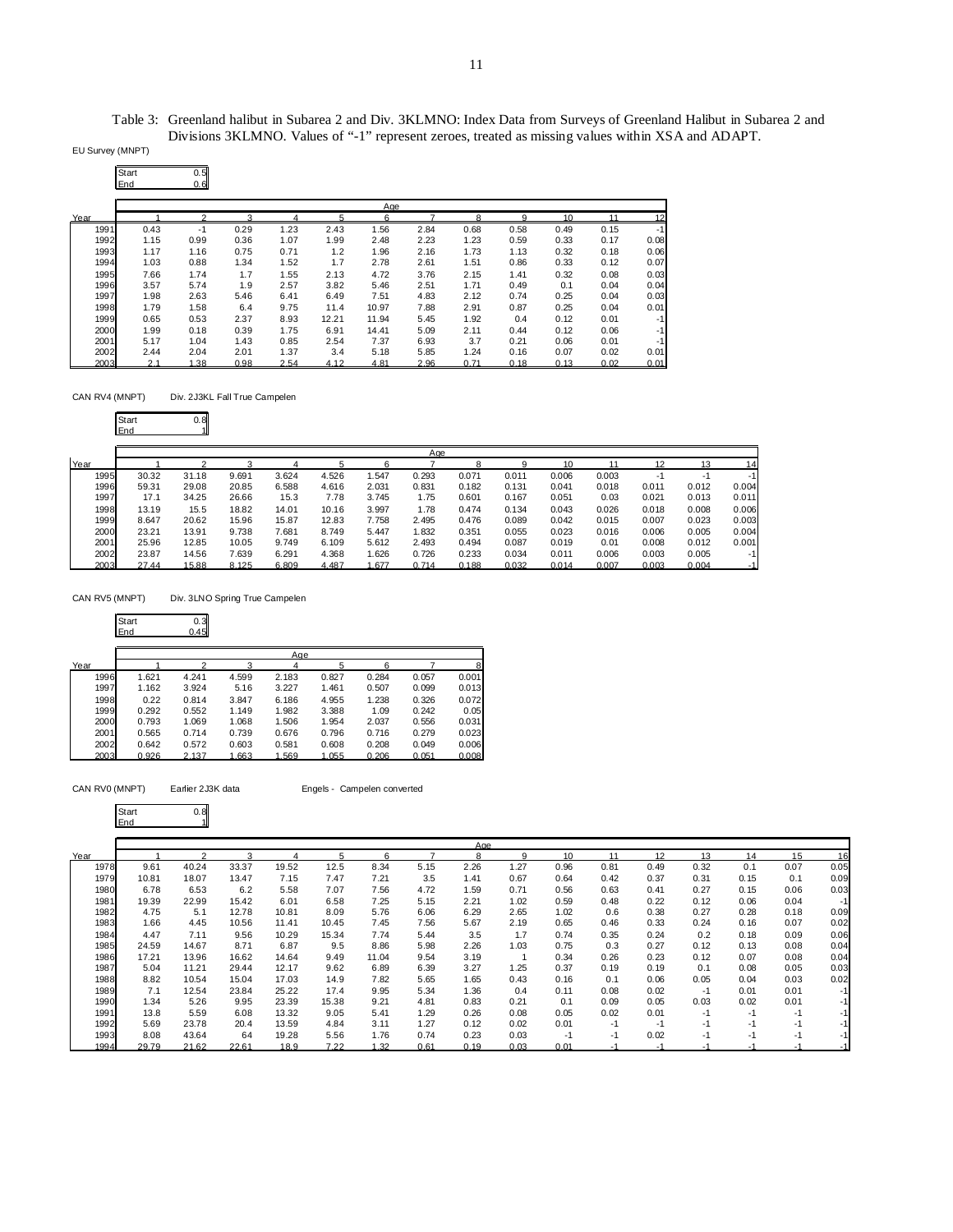Table 4: Greenland halibut in Subarea 2 and Div. 3KLMNO: XSA Model Structure.

Extended Survivors Analysis

G. halibut SA2+3KLMNO Index file: (Combined sexes with plus group).

CPUE data from file GhalTUN5.txt

Catch data for 29 years. 1975 to 2003. Ages 1 to 14.

| Fleet            | First | Last | First | Last | Alpha | Beta |
|------------------|-------|------|-------|------|-------|------|
|                  | vear  | vear | age   | age  |       |      |
| <b>EU Survey</b> | 1995  | 2003 |       | 12   | 0.5   | 0.6  |
| CAN RV40         | 1995  | 2003 |       | 13   | 0.8   |      |
| CAN RV5(         | 1996  | 2003 |       | 8    | 0.3   | 0.45 |

Time series weights :

Tapered time weighting not applied

#### Catchability analysis :

Catchability independent of stock size for all ages

Catchability independent of age for ages >= 11

### Terminal population estimation :

 Terminal year survivor estimates shrunk towards the mean F of the final 5 years. S.E. of the mean to which the estimates are shrunk = .500

 Oldest age survivor estimates for the years 1975 to 2003 shrunk towards1.000 \* the mean F of ages 10 - 12

S.E. of the mean to which the estimates are shrunk = .500

Minimum standard error for population estimates from each cohort age = .500

Individual fleet weighting not applied

Natural Mortality=0.2 for all years and ages.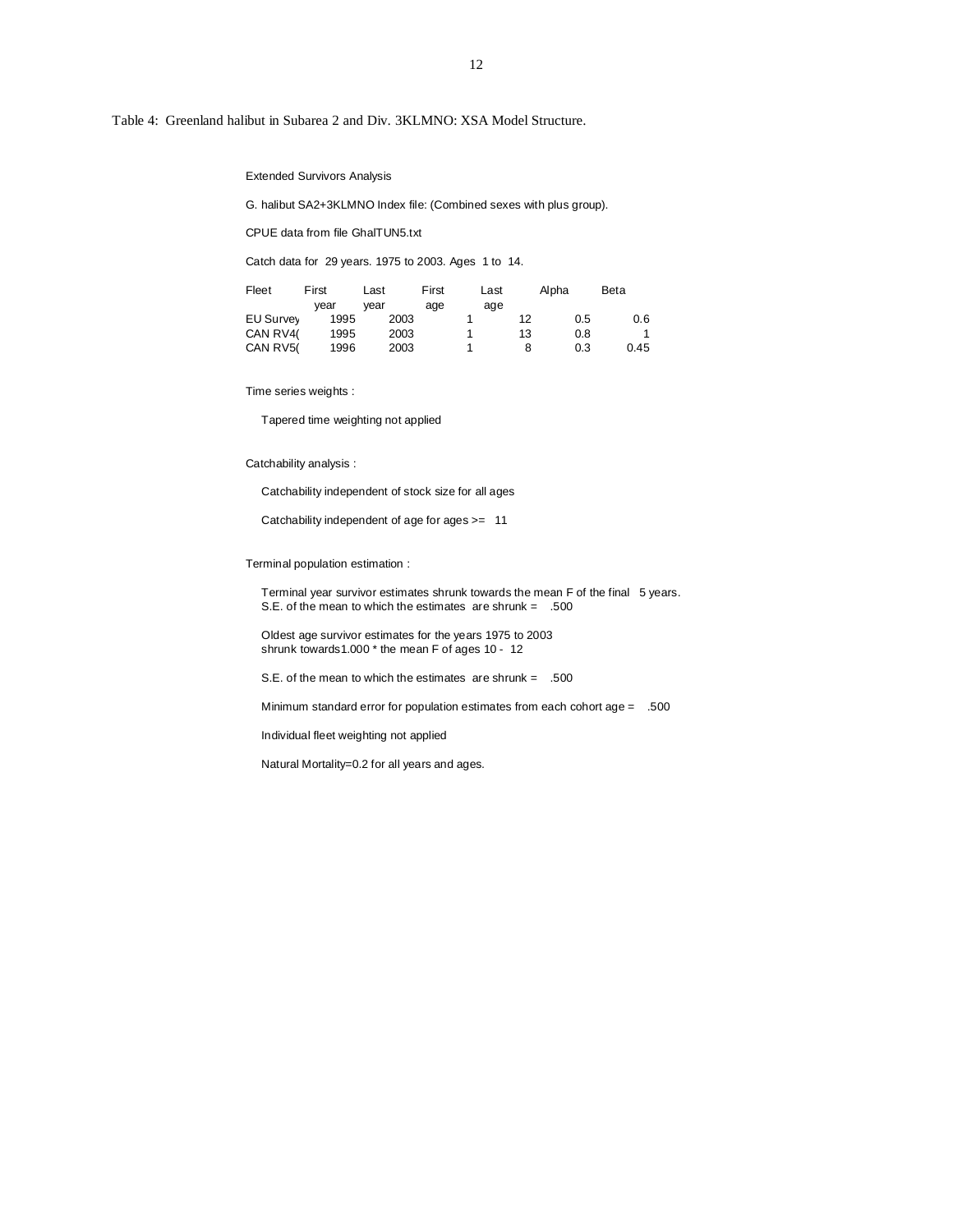| Age |    | 1995                                  | 1996    | 1997    | 1998    | 1999    | 2000     | 2001    | 2002    | 2003    |
|-----|----|---------------------------------------|---------|---------|---------|---------|----------|---------|---------|---------|
|     | 1  | 0.61                                  | $-0.02$ | $-0.26$ | 0.07    | $-0.85$ | $-0.08$  | 0.86    | $-0.04$ | $-0.28$ |
|     | 2  | $-0.03$                               | 0.97    | 0.32    | 0.17    | $-0.5$  | $-1.48$  | $-0.08$ | 0.58    | 0.04    |
|     | 3  | 0.1                                   | $-0.33$ | 0.54    | 0.83    | 0.19    | $-1.19$  | 0.21    | 0.2     | $-0.54$ |
|     | 4  | $-0.26$                               | 0.08    | 0.45    | 0.68    | 0.72    | $-0.56$  | $-0.85$ | $-0.27$ | 0       |
|     | 5  | $-0.69$                               | 0.08    | 0.43    | 0.45    | 0.32    | $-0.12$  | $-0.76$ | $-0.03$ | 0.33    |
|     | 6  | $-0.18$                               | $-0.16$ | 0.35    | 0.56    | 0.05    | 0.09     | $-0.44$ | $-0.44$ | 0.17    |
|     | 7  | 0.15                                  | $-0.55$ | 0.05    | 0.7     | 0.27    | $-0.23$  | $-0.07$ | $-0.14$ | $-0.17$ |
|     | 8  | 0.16                                  | $-0.02$ | 0.06    | 0.38    | 0.19    | 0.26     | 0.65    | $-0.6$  | $-1.08$ |
|     | 9  | 1.03                                  | $-0.02$ | 0.48    | 0.63    | $-0.05$ | 0.25     | $-0.57$ | $-0.9$  | $-0.86$ |
|     | 10 | 0.55                                  | $-0.51$ | 0.4     | 0.54    | $-0.15$ | $\Omega$ | $-0.53$ | $-0.41$ | 0.11    |
|     | 11 | 0.7                                   | 0.01    | 0.13    | 0.13    | $-1.12$ | 0.79     | $-0.77$ | 0.09    | 0.04    |
|     | 12 | 0.09                                  | 0.45    | 0.2     | $-0.81$ | 99.99   | 99.99    | 99.99   | $-0.02$ | 0.05    |
|     |    | 13 No data for this fleet at this age |         |         |         |         |          |         |         |         |
|     |    |                                       |         |         |         |         |          |         |         |         |

Table 5a: Greenland halibut in Subarea 2 and Div. 3KLMNO: XSA Diagnostics – EU Summer Survey.

 Mean log catchability and standard error of ages with catchability independent of year class strength and constant w.r.t. time

| Age                                                                                        |  | 1 2 3 4 5 6 7 8 9 10 |  |  |  |  |
|--------------------------------------------------------------------------------------------|--|----------------------|--|--|--|--|
| Mean Log -10.5429 -10.9956 -10.4102 -9.768 -8.9601 -8.2139 -7.9481 -8.0314 -8.8177 -9.4368 |  |                      |  |  |  |  |
| S.E(Log q) 0.498 0.6951 0.6036 0.5418 0.4581 0.3371 0.3517 0.5283 0.6739 0.4333            |  |                      |  |  |  |  |

| Age        | 11         | 12         |
|------------|------------|------------|
| Mean Log   | $-10.5096$ | $-10.5096$ |
| S.E(Log q) | 0.6116     | 0.4275     |

Fleet : EU Survey(MNPT)

## Regression statistics :

Ages with q independent of year class strength and constant w.r.t. time.

| Age | Slope   | t-value  | Intercept | RSquare | No Pts | Reg s.e | Mean Q   |
|-----|---------|----------|-----------|---------|--------|---------|----------|
|     | 0.6     | 1.261    | 10.94     | 0.59    | 9      | 0.29    | $-10.54$ |
| 2   | 0.39    | 3.236    | 11.23     | 0.8     | 9      | 0.18    | $-11$    |
| 3   | 0.53    | 1.593    | 10.76     | 0.62    | 9      | 0.29    | $-10.41$ |
| 4   | 0.46    | 3.589    | 10.39     | 0.86    | 9      | 0.16    | $-9.77$  |
| 5   | 0.91    | 0.211    | 9.11      | 0.45    | 9      | 0.45    | $-8.96$  |
| 6   | 1.47    | $-0.996$ | 7.16      | 0.39    | 9      | 0.49    | $-8.21$  |
| 7   | 1.56    | $-1.186$ | 6.77      | 0.39    | 9      | 0.54    | $-7.95$  |
| 8   | $-1.82$ | $-1.839$ | 11.11     | 0.06    | 9      | 0.84    | $-8.03$  |
| 9   | 0.34    | 0.986    | 8.48      | 0.24    | 9      | 0.23    | $-8.82$  |
| 10  | 0.42    | 1.816    | 8.45      | 0.58    | 9      | 0.16    | $-9.44$  |
| 11  | 0.68    | 0.537    | 9.46      | 0.28    | 9      | 0.43    | $-10.51$ |
| 12  | 0.91    | 0.188    | 10.19     | 0.54    | 6      | 0.43    | $-10.52$ |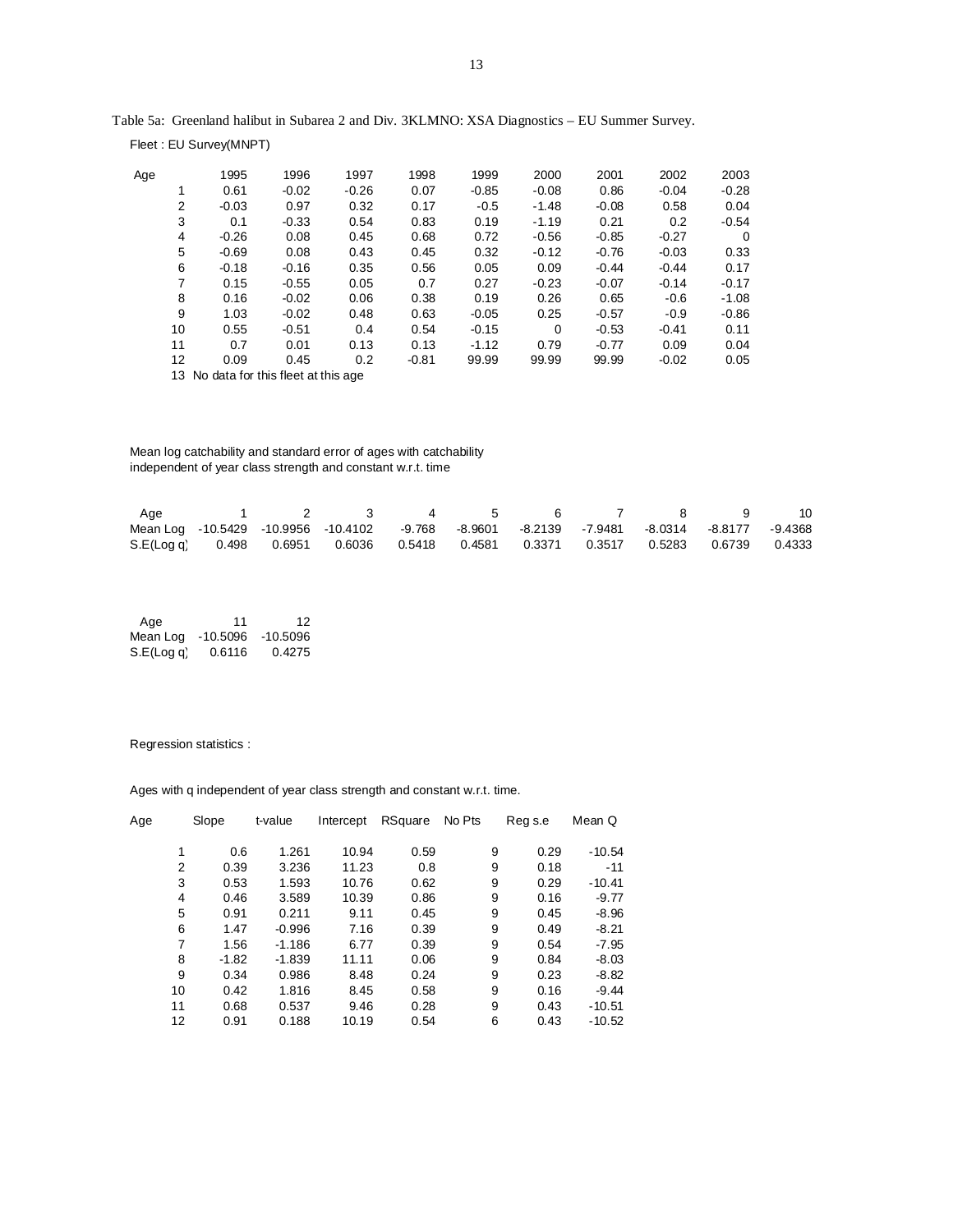| Age |                | 1995    | 1996    | 1997    | 1998    | 1999    | 2000    | 2001    | 2002    | 2003    |
|-----|----------------|---------|---------|---------|---------|---------|---------|---------|---------|---------|
|     | 1              | $-0.22$ | 0.58    | $-0.31$ | $-0.14$ | $-0.47$ | 0.17    | 0.26    | 0.04    | 0.09    |
|     | $\overline{2}$ | 0.16    | $-0.1$  | 0.19    | $-0.25$ | 0.47    | 0.17    | $-0.26$ | $-0.15$ | $-0.21$ |
|     | 3              | $-0.08$ | 0.14    | 0.2     | $-0.02$ | 0.17    | 0.1     | 0.23    | $-0.39$ | $-0.35$ |
|     | 4              | $-0.52$ | $-0.1$  | 0.2     | $-0.07$ | 0.18    | $-0.19$ | 0.48    | 0.14    | $-0.12$ |
|     | 5              | $-0.23$ | $-0.02$ | 0.33    | 0.06    | 0.07    | $-0.18$ | $-0.16$ | $-0.06$ | 0.19    |
|     | 6              | $-0.49$ | $-0.31$ | 0.49    | 0.39    | 0.43    | $-0.03$ | 0.15    | $-0.75$ | 0.11    |
|     | 7              | $-1.17$ | $-0.36$ | 0.35    | 0.5     | 0.85    | 0.24    | 0.36    | $-0.8$  | 0.03    |
|     | 8              | $-1.47$ | $-0.48$ | 0.64    | 0.43    | 0.71    | 0.34    | 0.58    | $-0.31$ | $-0.43$ |
|     | 9              | $-1.93$ | 0.53    | 0.89    | 0.68    | 0.41    | 0.09    | 0.46    | $-0.51$ | $-0.63$ |
|     | 10             | $-1.66$ | 0.36    | 0.59    | 0.56    | 0.61    | 0.15    | 0.13    | $-0.41$ | $-0.32$ |
|     | 11             | $-1.74$ | 0.07    | 0.71    | 0.55    | 0.15    | 0.35    | 0.17    | $-0.17$ | $-0.11$ |
|     | 12             | 99.99   | 0       | 0.7     | 0.6     | $-0.18$ | $-0.27$ | 0.2     | $-0.27$ | $-0.26$ |
|     | 13             | 99.99   | 0.45    | 0.59    | 0.09    | 1.3     | $-0.02$ | 0.99    | 0.29    | 0.62    |

Table 5b: Greenland halibut in Subarea 2 and Div. 3KLMNO: XSA Diagnostics – Canadian Autumn Survey.

 Mean log catchability and standard error of ages with catchability independent of year class strength and constant w.r.t. time

| Age                                                                                       |  |  |  | 1 2 3 4 5 6 7 8 9 10 |  |  |
|-------------------------------------------------------------------------------------------|--|--|--|----------------------|--|--|
| Mean Log -8.2676 -8.2268 -8.4152 -8.5804 -8.5887 -8.9088 -9.001 -9.6212 -10.5215 -11.0483 |  |  |  |                      |  |  |
| S.E(Log q) 0.3217 0.2538 0.2336 0.2875 0.1819 0.4349 0.6544 0.7253 0.8878 0.7277          |  |  |  |                      |  |  |

| Age        | 11       | 12       | 13       |
|------------|----------|----------|----------|
| Mean Log   | -11.2006 | -11.2006 | -11.2006 |
| S.E(Log q) | 0.7117   | 0.4014   | 0.7276   |

## Regression statistics :

Fleet : CAN RV4(MNPT)

Ages with q independent of year class strength and constant w.r.t. time.

| Age | Slope  | t-value  | Intercept | RSquare  | No Pts | Reg s.e | Mean Q   |
|-----|--------|----------|-----------|----------|--------|---------|----------|
| 1   | 0.72   | 1.16     | 9.2       | 0.71     | 9      | 0.23    | $-8.27$  |
| 2   | 1.19   | $-0.582$ | 7.64      | 0.58     | 9      | 0.31    | $-8.23$  |
| 3   | 0.9    | 0.444    | 8.68      | 0.74     | 9      | 0.22    | $-8.42$  |
| 4   | 0.94   | 0.217    | 8.72      | 0.66     | 9      | 0.29    | $-8.58$  |
| 5   | 1.1    | $-0.491$ | 8.39      | 0.79     | 9      | 0.21    | $-8.59$  |
| 6   | 0.93   | 0.177    | 9.02      | 0.46     | 9      | 0.43    | $-8.91$  |
| 7   | 0.75   | 0.543    | 9.26      | 0.41     | 9      | 0.52    | -9       |
| 8   | 0.79   | 0.193    | 9.52      | 0.1      | 9      | 0.61    | $-9.62$  |
| 9   | $-3.2$ | $-0.486$ | 1.21      | $\Omega$ | 9      | 2.99    | $-10.52$ |
| 10  | 2.19   | $-0.353$ | 14.98     | 0.01     | 9      | 1.69    | $-11.05$ |
| 11  | 1.35   | $-0.251$ | 12.6      | 0.07     | 9      | 1.03    | $-11.2$  |
| 12  | 0.6    | 1.648    | 9.39      | 0.74     | 8      | 0.21    | $-11.13$ |
| 13  | 1.01   | $-0.02$  | 10.7      | 0.41     | 8      | 0.48    | $-10.66$ |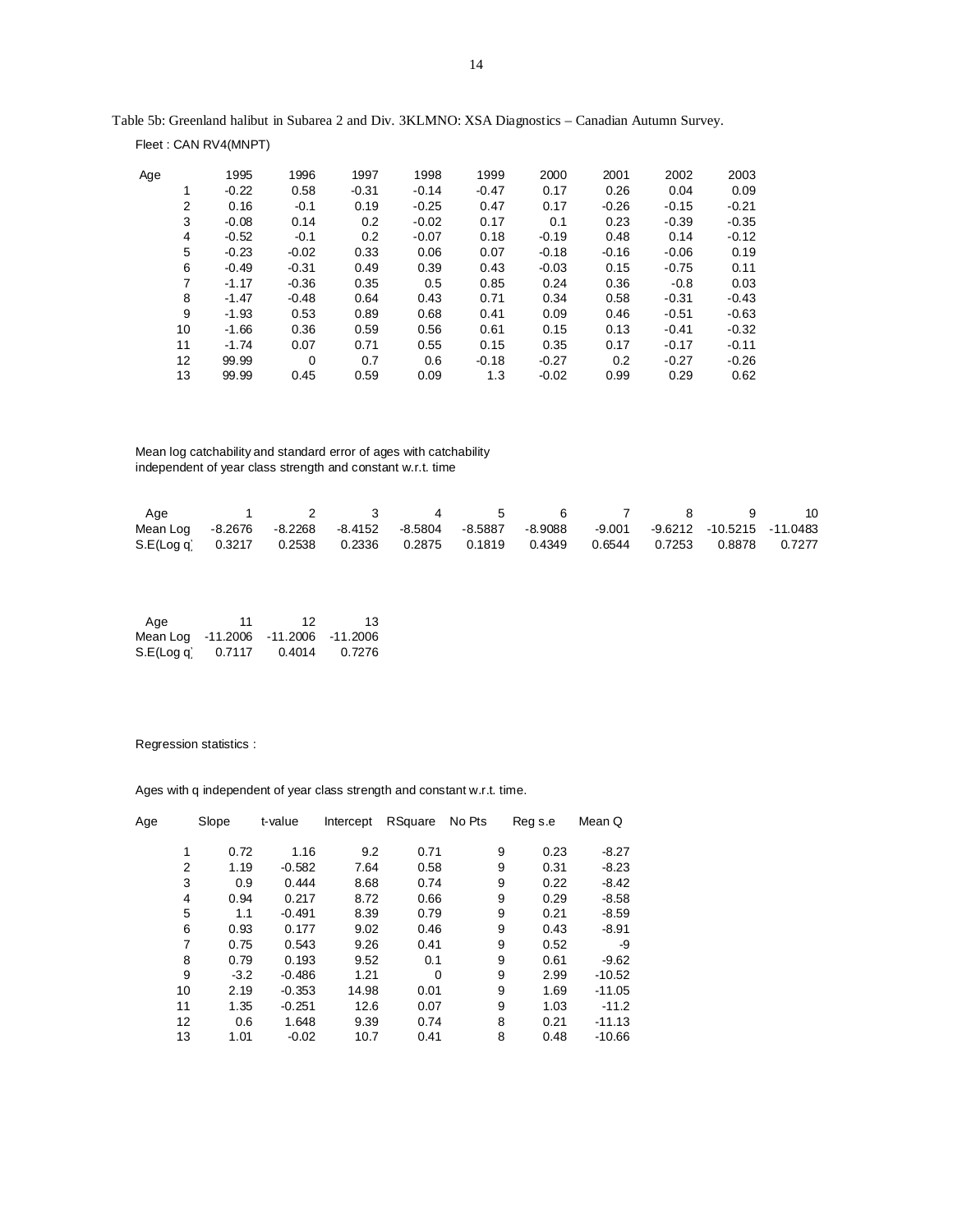Table 5c: Greenland halibut in Subarea 2 and Div. 3KLMNO: XSA Diagnostics – Canadian Spring Survey.

|     |                | Fleet: CAN RV5(MNPT)                  |         |         |         |         |         |         |         |         |  |  |
|-----|----------------|---------------------------------------|---------|---------|---------|---------|---------|---------|---------|---------|--|--|
| Age |                | 1995                                  | 1996    | 1997    | 1998    | 1999    | 2000    | 2001    | 2002    | 2003    |  |  |
|     | 1              | 99.99                                 | 0.45    | 0.47    | $-0.76$ | $-0.39$ | 0.26    | $-0.09$ | $-0.11$ | 0.17    |  |  |
|     | $\overline{2}$ | 99.99                                 | 0.66    | 0.71    | $-0.51$ | $-0.47$ | 0.29    | $-0.46$ | $-0.7$  | 0.47    |  |  |
|     | 3              | 99.99                                 | 0.66    | 0.59    | 0.42    | $-0.43$ | $-0.08$ | $-0.35$ | $-0.9$  | 0.09    |  |  |
|     | 4              | 99.99                                 | 0.45    | 0.3     | 0.76    | $-0.25$ | $-0.17$ | $-0.54$ | $-0.6$  | 0.05    |  |  |
|     | 5              | 99.99                                 | $-0.21$ | 0.18    | 0.86    | 0.28    | $-0.14$ | $-0.67$ | $-0.5$  | 0.19    |  |  |
|     | 6              | 99.99                                 | $-0.52$ | 0.25    | 0.97    | 0.27    | 0.72    | $-0.18$ | $-1.06$ | $-0.46$ |  |  |
|     | 7              | 99.99                                 | $-0.73$ | $-0.25$ | 1.11    | 0.73    | 1.06    | 0.24    | $-1.38$ | $-0.79$ |  |  |
|     | 8              | 99.99                                 | $-2.51$ | $-0.11$ | 1.6     | 1.43    | 0.94    | 0.44    | $-1.08$ | $-0.71$ |  |  |
|     |                | 9 No data for this fleet at this age  |         |         |         |         |         |         |         |         |  |  |
|     |                | 10 No data for this fleet at this age |         |         |         |         |         |         |         |         |  |  |
|     |                | 11 No data for this fleet at this age |         |         |         |         |         |         |         |         |  |  |
|     |                | 12 No data for this fleet at this age |         |         |         |         |         |         |         |         |  |  |

13 No data for this fleet at this age

 Mean log catchability and standard error of ages with catchability independent of year class strength and constant w.r.t. time

| Age                                                                             |  | $\overline{4}$ | 5 |  | -8 |
|---------------------------------------------------------------------------------|--|----------------|---|--|----|
| Mean Log -11.8423 -11.021 -10.5497 -10.3389 -10.2508 -10.8859 -11.6747 -13.0786 |  |                |   |  |    |
| S.E(Log q) 0.4273 0.5897 0.5474 0.4788 0.488 0.6808 0.932 1.396                 |  |                |   |  |    |

Regression statistics :

Ages with q independent of year class strength and constant w.r.t. time.

| Age | Slope | t-value  | Intercept | RSquare | No Pts | Reg s.e | Mean Q   |
|-----|-------|----------|-----------|---------|--------|---------|----------|
|     | 0.45  | 3.281    | 11.65     | 0.86    | 8      | 0.12    | $-11.84$ |
| 2   | 0.51  | 1.658    | 11.18     | 0.66    | 8      | 0.27    | $-11.02$ |
| 3   | 0.49  | 2.38     | 10.87     | 0.79    | 8      | 0.21    | $-10.55$ |
| 4   | 0.56  | 1.975    | 10.62     | 0.77    | 8      | 0.22    | $-10.34$ |
| 5   | 0.69  | 0.967    | 10.4      | 0.62    | 8      | 0.34    | $-10.25$ |
| 6   | 0.73  | 0.494    | 10.79     | 0.37    | 8      | 0.53    | $-10.89$ |
| 7   | 1.47  | $-0.295$ | 12.41     | 0.06    | 8      | 1.47    | $-11.67$ |
| 8   | 2.49  | $-0.207$ | 18.93     | 0       | 8      | 3.74    | $-13.08$ |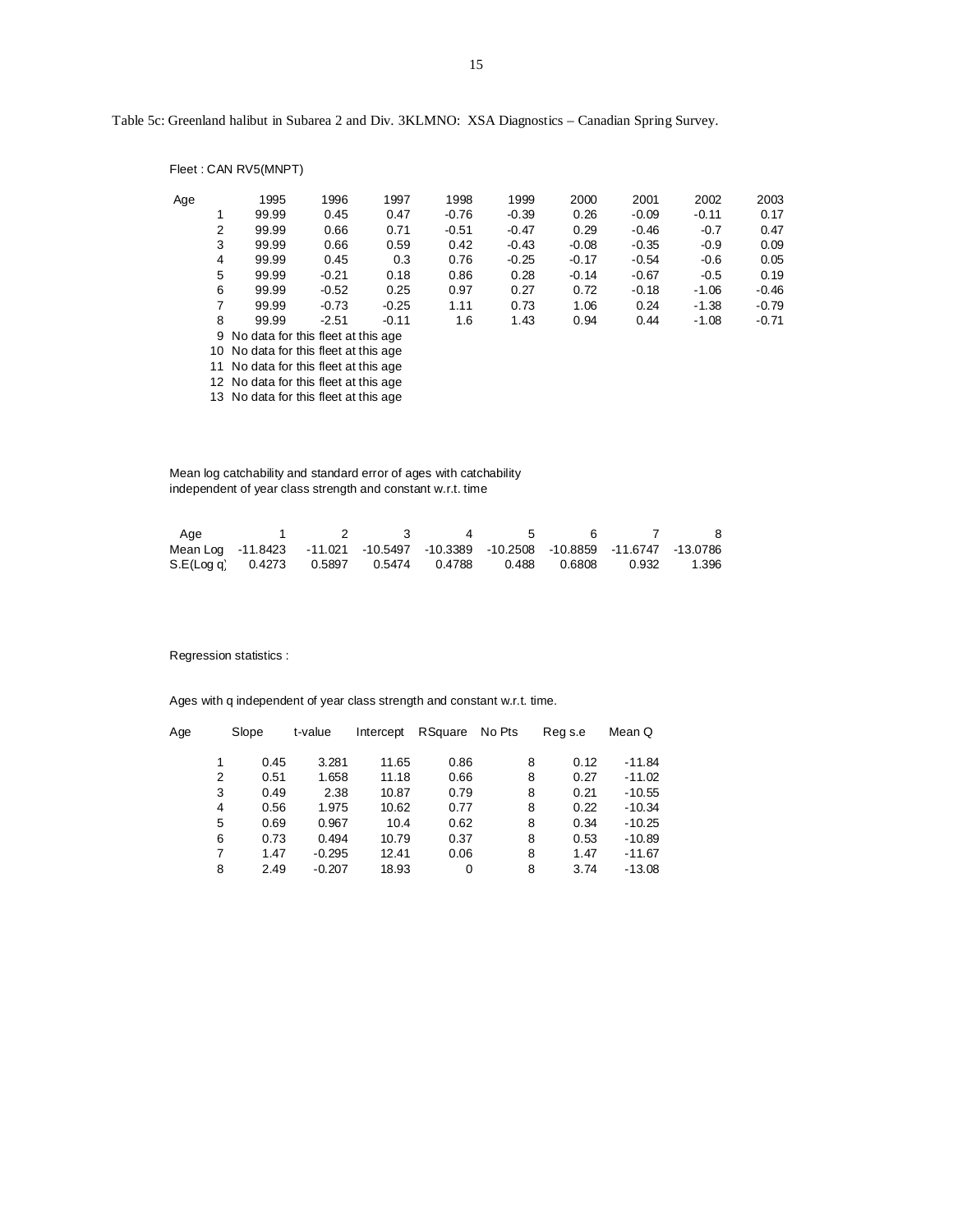Table 6: Greenland halibut in Subarea 2 and Div. 3KLMNO: XSA Estimates of 2003 survivors, their standard errors and the combined weighted average (weighted combination conducted on log-scale).

16

Age 1 Catchability constant w.r.t. time and dependent on age

Year class = 2002

| Fleet                              | Estimated Int<br>Survivors s.e |            | Ext<br>s.e | Var<br>Ratio | N            |          | Scaled<br>Weights | Estimated<br>F |
|------------------------------------|--------------------------------|------------|------------|--------------|--------------|----------|-------------------|----------------|
| EU Survey(MNPT)                    | 72749                          | 0.525      |            | 0            | 0            | 1        | 0.312             | $\Omega$       |
| CAN RV4(MNPT)                      | 104767                         | 0.5        |            | 0            | 0            | 1        | 0.344             | 0              |
| CAN RV5(MNPT)                      | 113598                         | 0.5        |            | 0            | 0            | 1        | 0.344             | 0              |
| F shrinkage mean                   | 0                              | 0.5        |            |              |              |          | 0                 | 0              |
| Weighted prediction:               |                                |            |            |              |              |          |                   |                |
| <b>Survivors</b><br>at end of year | Int<br>s.e                     | Ext<br>s.e | N          |              | Var<br>Ratio | F        |                   |                |
| 96136                              | 0.29                           | 0.13       |            | 3            | 0.46         | $\Omega$ |                   |                |

Age 2 Catchability constant w.r.t. time and dependent on age

Year class = 2001

| Fleet                | Estimated Int |       | Ext   | Var   | N |   | Scaled  | Estimated |
|----------------------|---------------|-------|-------|-------|---|---|---------|-----------|
|                      | Survivors s.e |       | s.e   | Ratio |   |   | Weights | F         |
| EU Survey(MNPT)      | 71178         | 0.427 | 0.039 | 0.09  |   | 2 | 0.274   | 0         |
| CAN RV4(MNPT)        | 65905         | 0.354 | 0.124 | 0.35  |   | 2 | 0.399   | 0         |
| CAN RV5(MNPT)        | 80882         | 0.391 | 0.283 | 0.73  |   | 2 | 0.327   | 0         |
| F shrinkage mean     | 0             | 0.5   |       |       |   |   | 0       | 0         |
| Weighted prediction: |               |       |       |       |   |   |         |           |
| Survivors            | Int           | Ext   | N     | Var   | F |   |         |           |
| at end of year       | s.e           | s.e   |       | Ratio |   |   |         |           |
| 71971                | 0.22          | 0.09  | 6     | 0.403 |   | 0 |         |           |

Age 3 Catchability constant w.r.t. time and dependent on age

Year class = 2000

| Fleet                | Estimated Int<br>Survivors s.e |       | Ext<br>s.e |       | Var<br>Ratio |      | N |   | Scaled<br>Weights | Estimated<br>F |
|----------------------|--------------------------------|-------|------------|-------|--------------|------|---|---|-------------------|----------------|
| EU Survey(MNPT)      | 72974                          | 0.354 |            | 0.433 |              | 1.22 |   | 3 | 0.27              | 0              |
| CAN RV4(MNPT)        | 47086                          | 0.289 |            | 0.181 |              | 0.63 |   | 3 | 0.407             | 0              |
| CAN RV5(MNPT)        | 41820                          | 0.324 |            | 0.223 |              | 0.69 |   | 3 | 0.323             | 0              |
| F shrinkage mean     | 0                              | 0.5   |            |       |              |      |   |   | 0                 | 0              |
| Weighted prediction: |                                |       |            |       |              |      |   |   |                   |                |
| Survivors            | Int                            | Ext   | N          |       | Var          |      | F |   |                   |                |
| at end of year       | s.e                            | s.e   |            |       | Ratio        |      |   |   |                   |                |
| 51008                | 0.18                           | 0.16  |            | 9     |              | 0.88 |   | 0 |                   |                |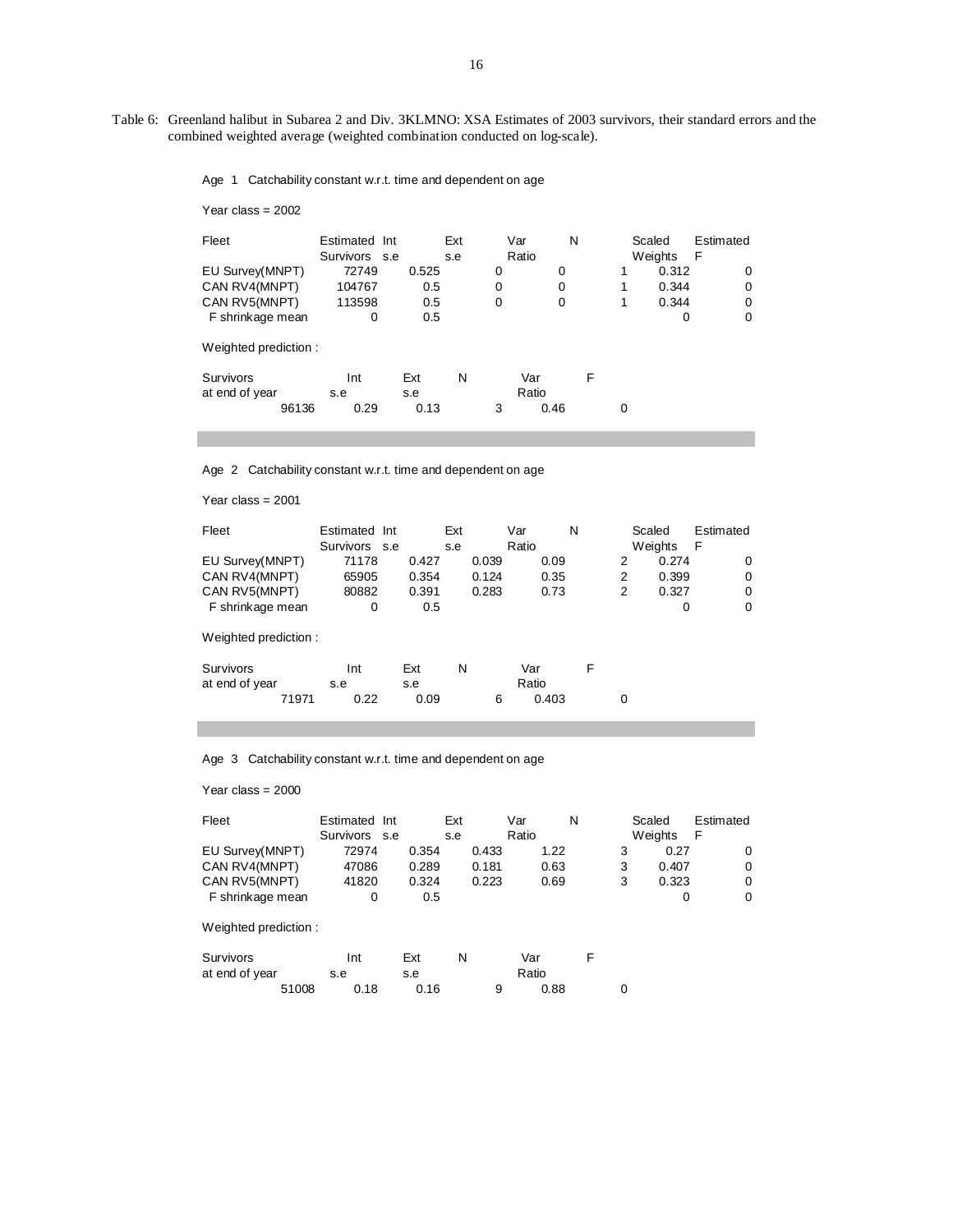Table 6 (cont.): Greenland halibut in Subarea 2 and Div. 3KLMNO: XSA Estimates of 2003 survivors, their standard errors and the combined weighted average (weighted combination conducted on log-scale).

Age 4 Catchability constant w.r.t. time and dependent on age

|  | Year class = $1999$ |  |
|--|---------------------|--|
|--|---------------------|--|

| Fleet                   | Estimated Int |             | Ext |       | Var            | N |       | Scaled  | Estimated |
|-------------------------|---------------|-------------|-----|-------|----------------|---|-------|---------|-----------|
|                         | Survivors s.e |             | s.e |       | Ratio          |   |       | Weights | F         |
| EU Survey(MNPT)         | 40085         | 0.301       |     | 0.063 | 0.21           |   | 4     | 0.248   | 0.028     |
| CAN RV4(MNPT)           | 34290         | 0.25        |     | 0.121 | 0.48           |   | 4     | 0.359   | 0.033     |
| CAN RV5(MNPT)           | 32830         | 0.273       |     | 0.262 | 0.96           |   | 4     | 0.301   | 0.035     |
| F shrinkage mean        | 133244        | 0.5         |     |       |                |   |       | 0.092   | 0.009     |
| Weighted prediction:    |               |             |     |       |                |   |       |         |           |
| Survivors               | Int           | Ext         | N   |       | Var            | F |       |         |           |
| at end of year<br>39879 | s.e<br>0.15   | s.e<br>0.14 |     | 13    | Ratio<br>0.961 |   | 0.029 |         |           |

Age 5 Catchability constant w.r.t. time and dependent on age

Year class = 1998

| Fleet                | Estimated Int |       | Ext   | Var         | N     | Scaled  | Estimated |
|----------------------|---------------|-------|-------|-------------|-------|---------|-----------|
|                      | Survivors s.e |       | s.e   | Ratio       |       | Weights | F         |
| EU Survey(MNPT)      | 13999         | 0.258 | 0.314 | 1.22        | 5     | 0.264   | 0.255     |
| CAN RV4(MNPT)        | 20276         | 0.224 | 0.13  | 0.58        | 5     | 0.35    | 0.183     |
| CAN RV5(MNPT)        | 15788         | 0.242 | 0.171 | 0.71        | 5     | 0.3     | 0.229     |
| F shrinkage mean     | 82942         | 0.5   |       |             |       | 0.086   | 0.048     |
| Weighted prediction: |               |       |       |             |       |         |           |
| Survivors            | Int           | Ext   | N     | Var         | F     |         |           |
| at end of year       | s.e           | s.e   |       | Ratio       |       |         |           |
| 19254                | 0.13          | 0.16  |       | 16<br>1.229 | 0.191 |         |           |

Age 6 Catchability constant w.r.t. time and dependent on age

Year class = 1997

| Fleet                | Estimated Int<br>Survivors s.e |       | Ext<br>s.e | Var<br>Ratio | N | Scaled<br>Weights | Estimated<br>F |
|----------------------|--------------------------------|-------|------------|--------------|---|-------------------|----------------|
| EU Survey(MNPT)      | 7585                           | 0.229 | 0.22       | 0.96         | 6 | 0.271             | 0.824          |
| CAN RV4(MNPT)        | 11880                          | 0.204 | 0.106      | 0.52         | 6 | 0.341             | 0.597          |
| CAN RV5(MNPT)        | 6201                           | 0.229 | 0.092      | 0.4          | 6 | 0.269             | 0.942          |
| F shrinkage mean     | 38010                          | 0.5   |            |              |   | 0.118             | 0.227          |
| Weighted prediction: |                                |       |            |              |   |                   |                |

| Survivors      |       | Int  | Ext  |    | Var   |       |  |
|----------------|-------|------|------|----|-------|-------|--|
| at end of year |       | s.e  | s.e  |    | Ratio |       |  |
|                | 10126 | 0.13 | 0.15 | 19 | 1.221 | 0.672 |  |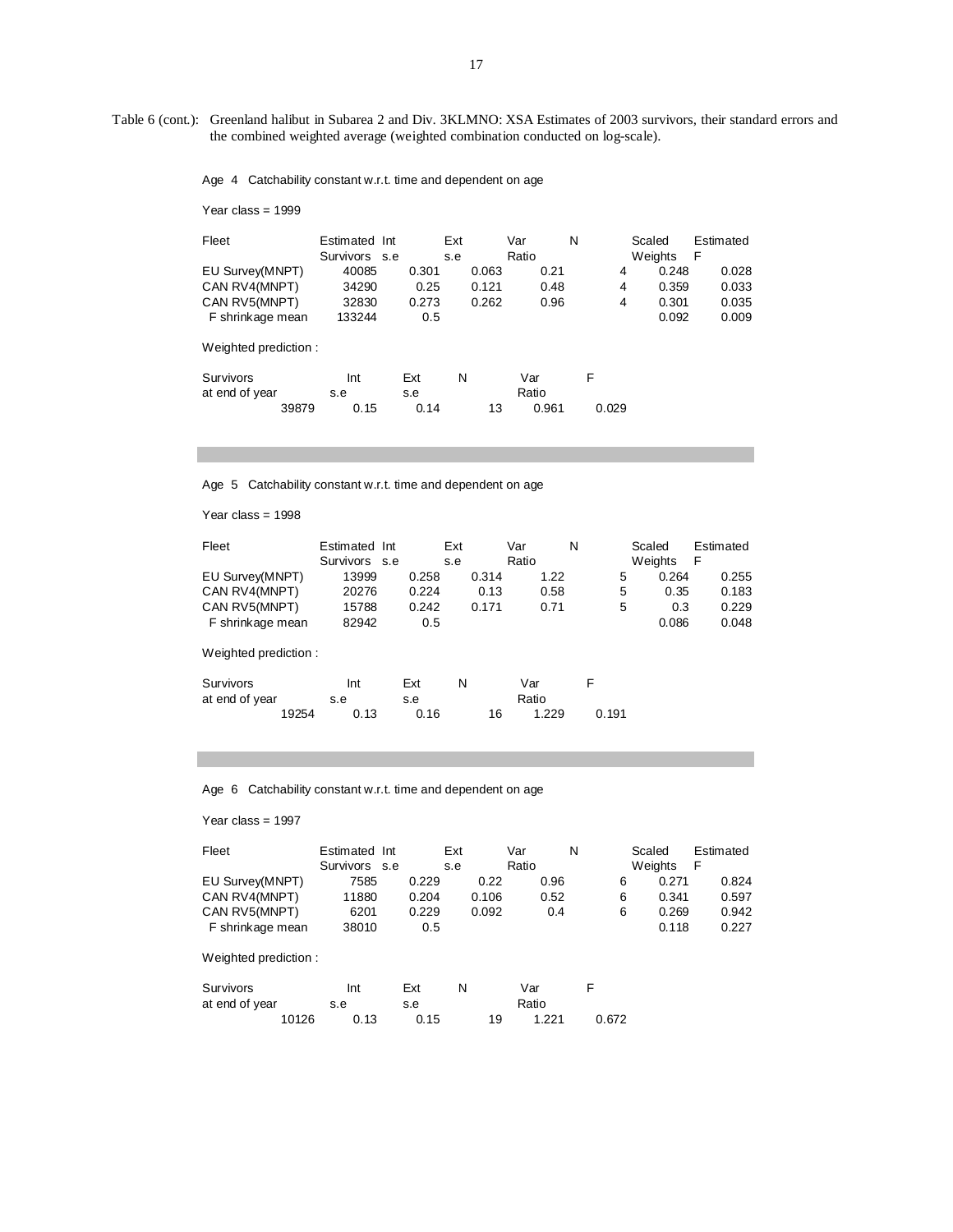Table 6 (cont.): Greenland halibut in Subarea 2 and Div. 3KLMNO: XSA Estimates of 2003 survivors, their standard errors and the combined weighted average (weighted combination conducted on log-scale).

Age 7 Catchability constant w.r.t. time and dependent on age

Year class = 1996

| Fleet                                                                 | Estimated Int<br>Survivors s.e |                               | Ext<br>s.e              | Var<br>Ratio         | N           | Scaled<br>Weights               | Estimated<br>F                   |
|-----------------------------------------------------------------------|--------------------------------|-------------------------------|-------------------------|----------------------|-------------|---------------------------------|----------------------------------|
| EU Survey(MNPT)<br>CAN RV4(MNPT)<br>CAN RV5(MNPT)<br>F shrinkage mean | 3483<br>3802<br>3367<br>12017  | 0.21<br>0.197<br>0.224<br>0.5 | 0.122<br>0.111<br>0.193 | 0.58<br>0.57<br>0.86 | 7<br>7<br>7 | 0.26<br>0.286<br>0.217<br>0.237 | 1.678<br>1.607<br>1.706<br>0.816 |
| Weighted prediction:                                                  |                                |                               |                         |                      |             |                                 |                                  |
| <b>Survivors</b><br>at end of year<br>4757                            | Int<br>s.e<br>0.15             | Ext<br>s.e<br>0.15            | N<br>22                 | Var<br>Ratio<br>0.97 | F<br>1.432  |                                 |                                  |

Age 8 Catchability constant w.r.t. time and dependent on age

Year class = 1995

| Fleet                | Estimated Int |       | Ext   | Var   | N     | Scaled  | Estimated |
|----------------------|---------------|-------|-------|-------|-------|---------|-----------|
|                      | Survivors s.e |       | s.e   | Ratio |       | Weights | F         |
| EU Survey(MNPT)      | 2979          | 0.222 | 0.239 | 1.08  | 8     | 0.288   | 1.078     |
| CAN RV4(MNPT)        | 3783          | 0.208 | 0.144 | 0.69  | 8     | 0.268   | 0.927     |
| CAN RV5(MNPT)        | 3918          | 0.231 | 0.205 | 0.88  | 8     | 0.181   | 0.906     |
| F shrinkage mean     | 5427          | 0.5   |       |       |       | 0.263   | 0.725     |
| Weighted prediction: |               |       |       |       |       |         |           |
| Survivors            | Int           | Ext   | N     | Var   | F     |         |           |
| at end of year       | s.e           | s.e   |       | Ratio |       |         |           |
| 3907                 | 0.16          | 0.11  | 25    | 0.656 | 0.908 |         |           |

Age 9 Catchability constant w.r.t. time and dependent on age

Year class = 1994

| Fleet            | Estimated Int | Ext   | Var   | N    |   | Scaled  | Estimated |
|------------------|---------------|-------|-------|------|---|---------|-----------|
|                  | Survivors s.e | s.e   | Ratio |      |   | Weights |           |
| EU Survey(MNPT)  | 1635          | 0.272 | 0.214 | 0.79 | 9 | 0.308   | 0.638     |
| CAN RV4(MNPT)    | 1734          | 0.266 | 0.106 | 0.4  | 9 | 0.251   | 0.611     |
| CAN RV5(MNPT)    | 3127          | 0.262 | 0.204 | 0.78 |   | 0.107   | 0.383     |
| F shrinkage mean | 2559          | 0.5   |       |      |   | 0.334   | 0.451     |

Weighted prediction :

| Survivors      |      | Int | Ext |    | Var   |       |
|----------------|------|-----|-----|----|-------|-------|
| at end of year |      | s.e | s.e |    | Ratio |       |
|                | 2066 |     | 0.1 | 26 | 0.481 | 0.535 |

18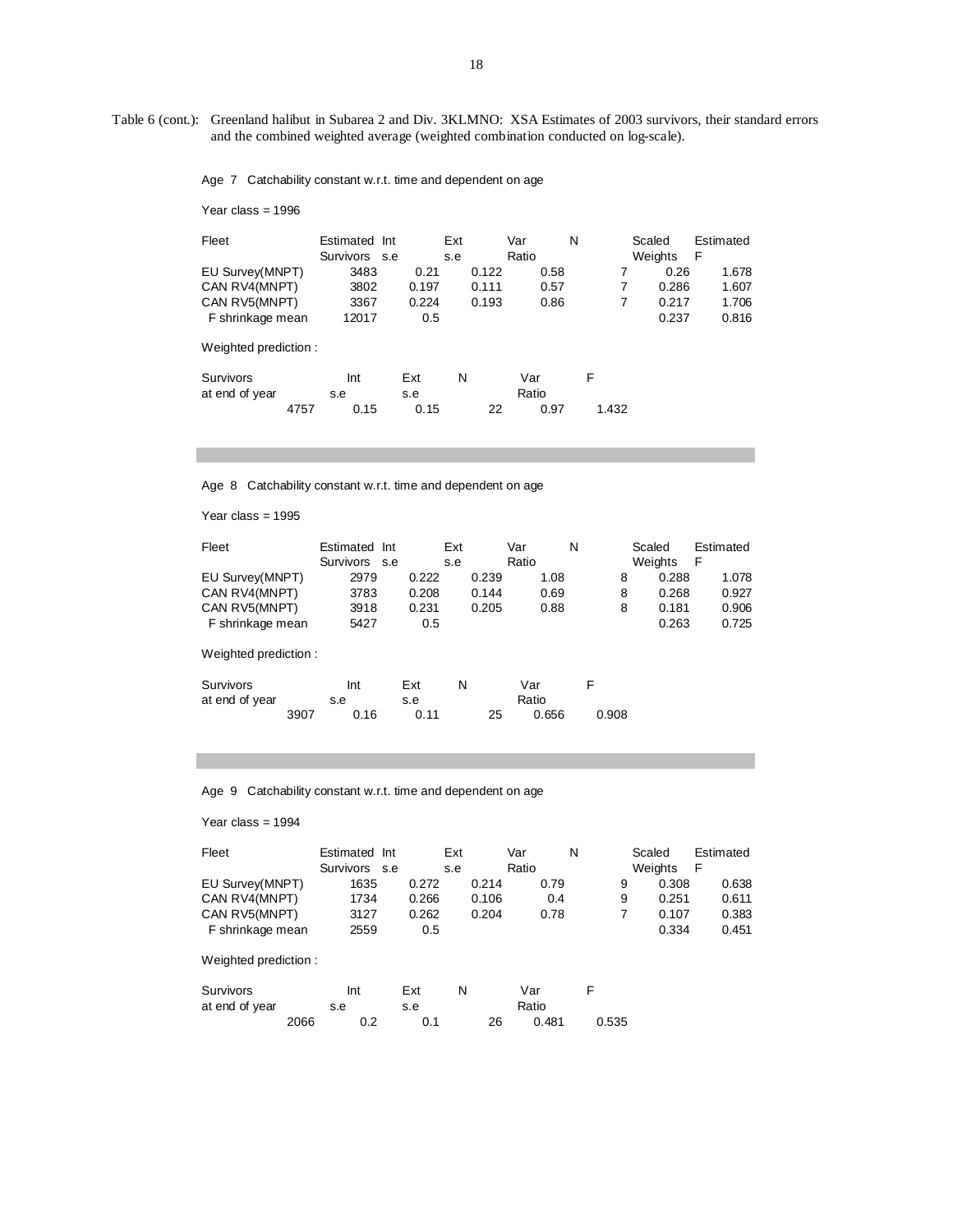Table 6 (cont.): Greenland halibut in Subarea 2 and Div. 3KLMNO: XSA Estimates of 2003 survivors, their standard errors and the combined weighted average (weighted combination conducted on log-scale).

Age 10 Catchability constant w.r.t. time and dependent on age

| Year class = $1993$  |               |       |     |       |       |       |   |       |         |           |
|----------------------|---------------|-------|-----|-------|-------|-------|---|-------|---------|-----------|
| Fleet                | Estimated Int |       | Ext |       | Var   |       | N |       | Scaled  | Estimated |
|                      | Survivors s.e |       | s.e |       | Ratio |       |   |       | Weights | F         |
| EU Survey(MNPT)      | 1150          | 0.29  |     | 0.16  |       | 0.55  |   | 9     | 0.402   | 0.341     |
| CAN RV4(MNPT)        | 1089          | 0.328 |     | 0.127 |       | 0.39  |   | 9     | 0.245   | 0.357     |
| CAN RV5(MNPT)        | 2044          | 0.288 |     | 0.122 |       | 0.42  |   | 6     | 0.065   | 0.206     |
| F shrinkage mean     | 1053          |       | 0.5 |       |       |       |   |       | 0.288   | 0.367     |
| Weighted prediction: |               |       |     |       |       |       |   |       |         |           |
| Survivors            | Int           | Ext   | N   |       | Var   |       | F |       |         |           |
| at end of year       | s.e           | s.e   |     |       | Ratio |       |   |       |         |           |
| 1148                 | 0.2           | 0.08  |     | 25    |       | 0.382 |   | 0.341 |         |           |

Age 11 Catchability constant w.r.t. time and dependent on age

Year class = 1992

| Fleet                | Estimated Int<br>Survivors s.e |       | Ext<br>s.e |       | Var<br>Ratio |      | N |   | Scaled<br>Weights | F | Estimated |
|----------------------|--------------------------------|-------|------------|-------|--------------|------|---|---|-------------------|---|-----------|
| EU Survey(MNPT)      | 492                            | 0.266 |            | 0.118 |              | 0.44 |   | 9 | 0.396             |   | 0.427     |
| CAN RV4(MNPT)        | 549                            | 0.318 |            | 0.12  |              | 0.38 |   | 9 | 0.261             |   | 0.391     |
| CAN RV5(MNPT)        | 914                            | 0.315 |            | 0.152 |              | 0.48 |   | 5 | 0.051             |   | 0.252     |
| F shrinkage mean     | 536                            | 0.5   |            |       |              |      |   |   | 0.292             |   | 0.398     |
| Weighted prediction: |                                |       |            |       |              |      |   |   |                   |   |           |

| Survivors      |     | Int | Ext  | Ν |    | Var   |       |
|----------------|-----|-----|------|---|----|-------|-------|
| at end of year |     | s.e | s.e  |   |    | Ratio |       |
|                | 536 |     | 0.06 |   | 24 | 0.325 | 0.399 |

Age 12 Catchability constant w.r.t. time and age (fixed at the value for age) 11

Year class = 1991

m.

| Fleet                | Estimated Int<br>Survivors s.e |       | Ext<br>s.e |       | Var<br>Ratio |      | N |   | Scaled<br>Weights | Estimated<br>F |
|----------------------|--------------------------------|-------|------------|-------|--------------|------|---|---|-------------------|----------------|
| EU Survey(MNPT)      | 266                            | 0.266 |            | 0.101 |              | 0.38 |   | 9 | 0.399             | 0.399          |
| CAN RV4(MNPT)        | 238                            | 0.312 |            | 0.093 |              | 0.3  |   | 9 | 0.318             | 0.437          |
| CAN RV5(MNPT)        | 369                            | 0.386 |            | 0.357 |              | 0.93 |   | 4 | 0.022             | 0.302          |
| F shrinkage mean     | 303                            | 0.5   |            |       |              |      |   |   | 0.261             | 0.358          |
| Weighted prediction: |                                |       |            |       |              |      |   |   |                   |                |

| Survivors      |     | Int | Ext  | N |    | Var   |       |
|----------------|-----|-----|------|---|----|-------|-------|
| at end of year | s.e |     | s.e  |   |    | Ratio |       |
|                | 267 | 0.2 | 0.06 |   | 23 | 0.299 | 0.397 |

Age 13 Catchability constant w.r.t. time and age (fixed at the value for age) 11

Year class = 1990

| Fleet            | Estimated Int | Ext   |       | Var   | N |   | Scaled  | Estimated |
|------------------|---------------|-------|-------|-------|---|---|---------|-----------|
|                  | Survivors s.e | s.e   |       | Ratio |   |   | Weights | F         |
| EU Survey(MNPT)  | 129           | 0.272 | 0.118 | 0.43  |   |   | 0.301   | 0.428     |
| CAN RV4(MNPT)    | 167           | 0.324 | 0.137 | 0.42  |   | 9 | 0.337   | 0.344     |
| CAN RV5(MNPT)    | 157           | 0.568 | 0.608 | 1.07  |   | 3 | 0.009   | 0.363     |
| F shrinkage mean | 148           | 0.5   |       |       |   |   | 0.353   | 0.382     |

Weighted prediction :

| Survivors      |     | Int  | Ext  |       | Var   |       |
|----------------|-----|------|------|-------|-------|-------|
| at end of year |     | s.e  |      | Ratio |       |       |
|                | 148 | 0.22 | 0.07 | 21    | 0.313 | 0.382 |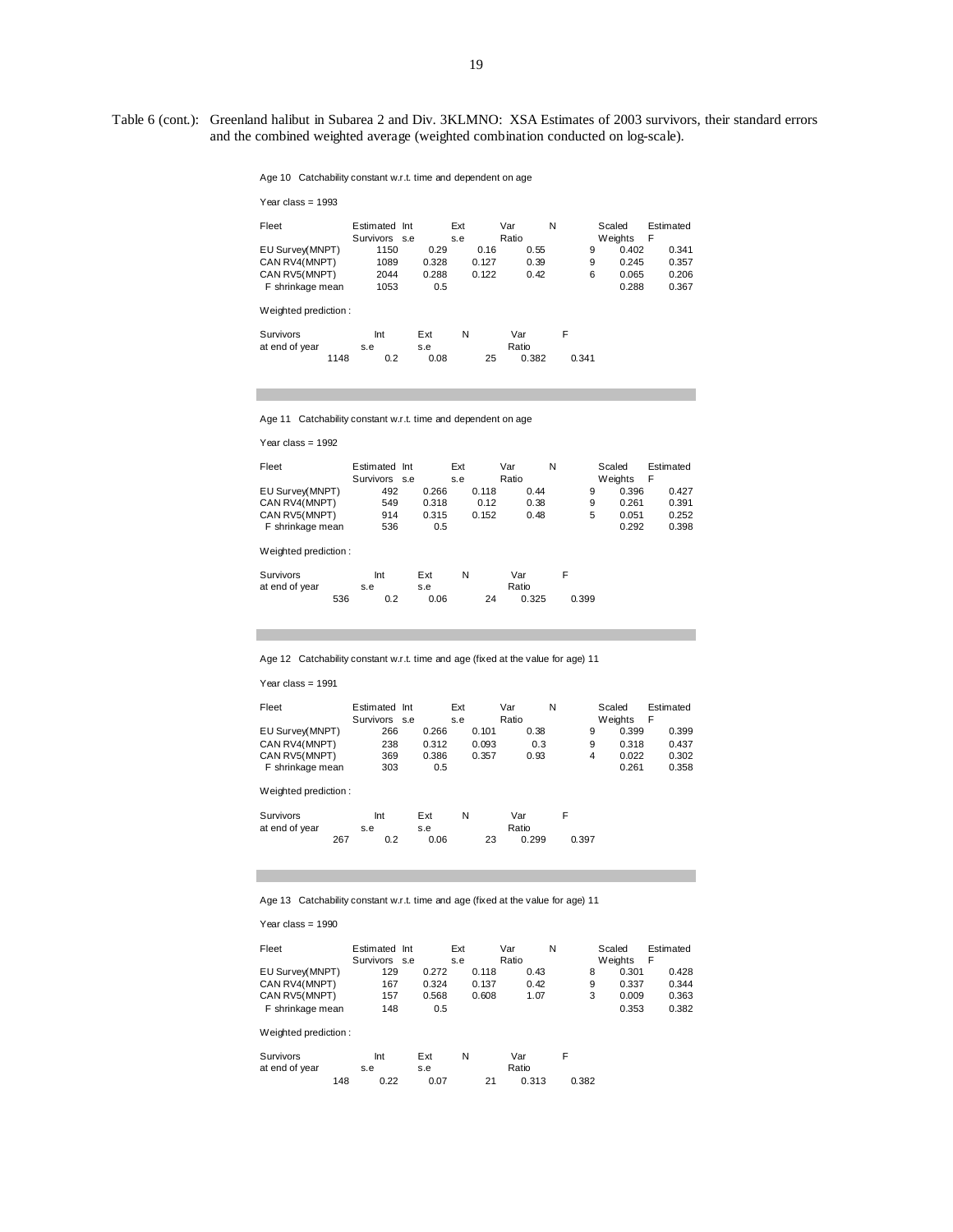|                |       |       |       |       | Year  |       |       |       |       |
|----------------|-------|-------|-------|-------|-------|-------|-------|-------|-------|
|                | 1975  | 1976  | 1977  | 1978  | 1979  | 1980  | 1981  | 1982  | 1983  |
| <b>AGE</b>     |       |       |       |       |       |       |       |       |       |
|                | 0.000 | 0.000 | 0.000 | 0.000 | 0.000 | 0.000 | 0.000 | 0.000 | 0.000 |
| 2              | 0.000 | 0.000 | 0.000 | 0.000 | 0.000 | 0.000 | 0.000 | 0.000 | 0.000 |
| 3              | 0.000 | 0.000 | 0.000 | 0.000 | 0.000 | 0.000 | 0.000 | 0.000 | 0.000 |
| $\overline{4}$ | 0.000 | 0.000 | 0.000 | 0.000 | 0.000 | 0.000 | 0.000 | 0.000 | 0.000 |
| 5              | 0.007 | 0.000 | 0.008 | 0.049 | 0.054 | 0.004 | 0.020 | 0.008 | 0.018 |
| 6              | 0.103 | 0.016 | 0.132 | 0.168 | 0.197 | 0.061 | 0.124 | 0.068 | 0.140 |
| 7              | 0.322 | 0.164 | 0.413 | 0.369 | 0.418 | 0.326 | 0.444 | 0.256 | 0.453 |
| 8              | 0.481 | 0.574 | 0.685 | 0.576 | 0.466 | 0.650 | 0.888 | 0.513 | 0.550 |
| 9              | 0.635 | 0.854 | 0.719 | 0.632 | 0.159 | 1.018 | 0.688 | 0.777 | 0.395 |
| 10             | 0.643 | 0.924 | 0.585 | 0.994 | 0.199 | 1.165 | 0.440 | 0.640 | 0.329 |
| 11             | 0.576 | 0.780 | 0.205 | 1.179 | 0.536 | 0.839 | 0.199 | 0.601 | 0.146 |
| 12             | 0.446 | 0.434 | 0.257 | 0.622 | 0.836 | 0.489 | 0.255 | 0.313 | 0.137 |
| 13             | 0.559 | 0.720 | 0.351 | 0.942 | 0.528 | 0.840 | 0.299 | 0.522 | 0.205 |
| $+qp$          | 0.559 | 0.720 | 0.351 | 0.942 | 0.528 | 0.840 | 0.299 | 0.522 | 0.205 |
| Avg (5-10)     | 0.365 | 0.422 | 0.424 | 0.465 | 0.249 | 0.537 | 0.434 | 0.377 | 0.314 |

Table 7: Greenland halibut in Subarea 2 and Div. 3KLMNO: XSA Estimates of fishing mortality at age.

|            | Year  |       |       |       |       |       |       |       |       |       |  |  |
|------------|-------|-------|-------|-------|-------|-------|-------|-------|-------|-------|--|--|
|            | 1984  | 1985  | 1986  | 1987  | 1988  | 1989  | 1990  | 1991  | 1992  | 1993  |  |  |
| <b>AGE</b> |       |       |       |       |       |       |       |       |       |       |  |  |
|            | 0.000 | 0.000 | 0.000 | 0.000 | 0.000 | 0.000 | 0.000 | 0.000 | 0.000 | 0.000 |  |  |
| 2          | 0.000 | 0.000 | 0.000 | 0.000 | 0.000 | 0.000 | 0.000 | 0.000 | 0.000 | 0.000 |  |  |
| 3          | 0.000 | 0.000 | 0.000 | 0.000 | 0.000 | 0.000 | 0.000 | 0.000 | 0.000 | 0.000 |  |  |
| 4          | 0.000 | 0.000 | 0.000 | 0.000 | 0.000 | 0.000 | 0.001 | 0.003 | 0.019 | 0.019 |  |  |
| 5          | 0.017 | 0.037 | 0.005 | 0.002 | 0.005 | 0.003 | 0.014 | 0.046 | 0.082 | 0.236 |  |  |
| 6          | 0.074 | 0.132 | 0.054 | 0.044 | 0.067 | 0.039 | 0.128 | 0.133 | 0.246 | 0.509 |  |  |
|            | 0.358 | 0.273 | 0.234 | 0.405 | 0.270 | 0.220 | 0.372 | 0.390 | 0.621 | 0.803 |  |  |
| 8          | 0.795 | 0.377 | 0.401 | 0.595 | 0.278 | 0.221 | 0.361 | 0.637 | 0.779 | 0.935 |  |  |
| 9          | 0.667 | 0.310 | 0.268 | 0.409 | 0.155 | 0.142 | 0.340 | 0.697 | 0.573 | 0.794 |  |  |
| 10         | 0.392 | 0.157 | 0.164 | 0.246 | 0.107 | 0.130 | 0.414 | 0.602 | 0.362 | 0.512 |  |  |
| 11         | 0.329 | 0.077 | 0.104 | 0.196 | 0.084 | 0.139 | 0.309 | 0.569 | 0.321 | 0.384 |  |  |
| 12         | 0.141 | 0.123 | 0.090 | 0.168 | 0.075 | 0.153 | 0.458 | 0.590 | 0.463 | 0.579 |  |  |
| 13         | 0.289 | 0.119 | 0.120 | 0.204 | 0.089 | 0.141 | 0.396 | 0.592 | 0.384 | 0.496 |  |  |
| $+qp$      | 0.289 | 0.119 | 0.120 | 0.204 | 0.089 | 0.141 | 0.396 | 0.592 | 0.384 | 0.496 |  |  |
| Avg (5-10) | 0.384 | 0.215 | 0.188 | 0.284 | 0.147 | 0.126 | 0.272 | 0.418 | 0.444 | 0.631 |  |  |

|            | Year  |        |        |        |        |        |        |        |        |        |  |  |  |
|------------|-------|--------|--------|--------|--------|--------|--------|--------|--------|--------|--|--|--|
|            | 1994  | 1995   | 1996   | 1997   | 1998   | 1999   | 2000   | 2001   | 2002   | 2003   |  |  |  |
| <b>AGE</b> |       |        |        |        |        |        |        |        |        |        |  |  |  |
|            | 0.000 | 0.000  | 0.000  | 0.000  | 0.000  | 0.000  | 0.000  | 0.000  | 0.000  | 0.000  |  |  |  |
| 2          | 0.000 | 0.000  | 0.000  | 0.000  | 0.000  | 0.000  | 0.000  | 0.000  | 0.000  | 0.000  |  |  |  |
| 3          | 0.000 | 0.000  | 0.000  | 0.000  | 0.000  | 0.000  | 0.000  | 0.000  | 0.000  | 0.000  |  |  |  |
| 4          | 0.121 | 0.009  | 0.005  | 0.005  | 0.006  | 0.004  | 0.005  | 0.013  | 0.015  | 0.029  |  |  |  |
| 5          | 0.474 | 0.040  | 0.059  | 0.057  | 0.063  | 0.031  | 0.033  | 0.052  | 0.060  | 0.192  |  |  |  |
| 6          | 0.769 | 0.111  | 0.214  | 0.208  | 0.228  | 0.132  | 0.252  | 0.281  | 0.238  | 0.672  |  |  |  |
| 7          | 0.836 | 0.337  | 0.496  | 0.550  | 0.497  | 0.688  | 1.050  | 0.953  | 0.852  | 1.432  |  |  |  |
| 8          | 0.850 | 0.364  | 0.346  | 0.502  | 0.569  | 0.725  | 0.622  | 0.803  | 0.871  | 0.908  |  |  |  |
| 9          | 0.670 | 0.339  | 0.275  | 0.358  | 0.440  | 0.554  | 0.406  | 0.389  | 0.452  | 0.535  |  |  |  |
| 10         | 0.433 | 0.229  | 0.236  | 0.281  | 0.287  | 0.347  | 0.339  | 0.373  | 0.477  | 0.341  |  |  |  |
| 11         | 0.448 | 0.232  | 0.292  | 0.315  | 0.283  | 0.298  | 0.355  | 0.528  | 0.513  | 0.399  |  |  |  |
| 12         | 0.260 | 0.264  | 0.243  | 0.266  | 0.191  | 0.393  | 0.289  | 0.339  | 0.569  | 0.397  |  |  |  |
| 13         | 0.383 | 0.243  | 0.215  | 0.220  | 0.150  | 0.263  | 0.285  | 0.378  | 0.365  | 0.382  |  |  |  |
| $+qp$      | 0.383 | 0.243  | 0.215  | 0.220  | 0.150  | 0.263  | 0.285  | 0.378  | 0.365  | 0.382  |  |  |  |
| Avg (5-10) | 0.672 | 0.2366 | 0.2711 | 0.3262 | 0.3473 | 0.4128 | 0.4503 | 0.4753 | 0.4917 | 0.6799 |  |  |  |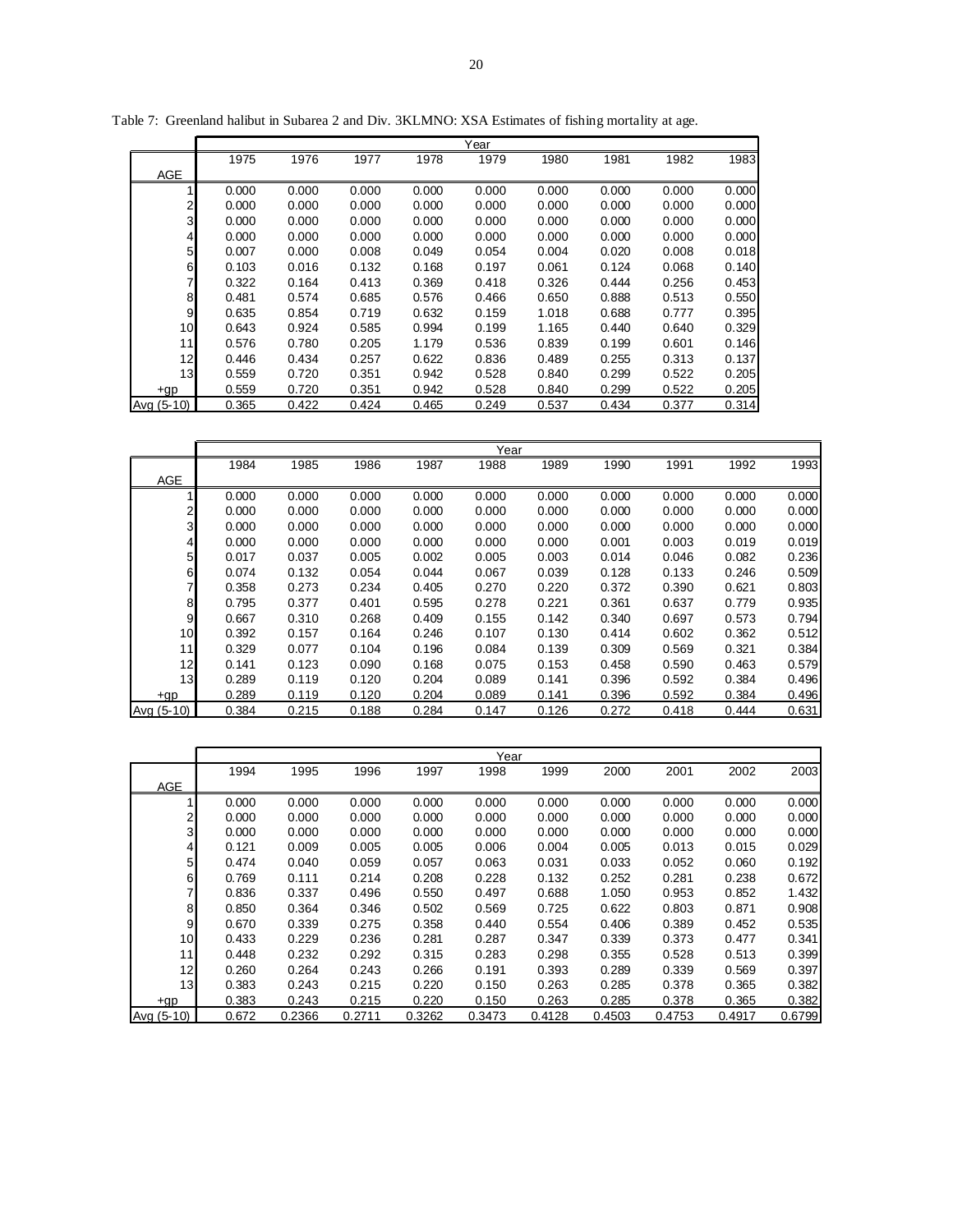|                 |        |        |        |        | Year   |        |        |        |        |
|-----------------|--------|--------|--------|--------|--------|--------|--------|--------|--------|
|                 | 1975   | 1976   | 1977   | 1978   | 1979   | 1980   | 1981   | 1982   | 1983   |
| AGE             |        |        |        |        |        |        |        |        |        |
|                 | 112474 | 116897 | 107752 | 82693  | 99462  | 130953 | 132815 | 132710 | 149121 |
| $\overline{2}$  | 126349 | 92086  | 95707  | 88220  | 67703  | 81433  | 107215 | 108739 | 108654 |
| 3               | 110215 | 103446 | 75393  | 78358  | 72228  | 55431  | 66672  | 87780  | 89028  |
| 41              | 66837  | 90236  | 84694  | 61727  | 64154  | 59135  | 45383  | 54586  | 71868  |
| 5 <sub>l</sub>  | 53841  | 54721  | 73879  | 69342  | 50538  | 52525  | 48416  | 37156  | 44691  |
| 6               | 31901  | 43779  | 44787  | 60004  | 54074  | 39218  | 42815  | 38859  | 30178  |
| 7               | 23093  | 23568  | 35292  | 32133  | 41513  | 36376  | 30221  | 30967  | 29735  |
| 8 <sub>l</sub>  | 14338  | 13704  | 16372  | 19124  | 18192  | 22384  | 21503  | 15870  | 19636  |
| 9               | 9313   | 7254   | 6322   | 6758   | 8802   | 9342   | 9569   | 7244   | 7779   |
| 10 <sup>1</sup> | 3932   | 4041   | 2529   | 2522   | 2940   | 6149   | 2764   | 3937   | 2726   |
| 11              | 1773   | 1692   | 1313   | 1154   | 764    | 1972   | 1571   | 1458   | 1700   |
| 12              | 415    | 816    | 635    | 876    | 291    | 366    | 698    | 1054   | 654    |
| 13              | 720    | 218    | 433    | 402    | 385    | 103    | 184    | 443    | 632    |
| $+qp$           | 735    | 113    | 311    | 459    | 757    | 52     | 293    | 514    | 1037   |
| Total           | 555935 | 552571 | 545420 | 503772 | 481804 | 495438 | 510117 | 521317 | 557438 |

Table 8: Greenland halibut in Subarea 2 and Div. 3KLMNO: XSA Estimated Numbers at age.

|                |        |        |        |        | Year   |        |        |        |        |        |
|----------------|--------|--------|--------|--------|--------|--------|--------|--------|--------|--------|
|                | 1984   | 1985   | 1986   | 1987   | 1988   | 1989   | 1990   | 1991   | 1992   | 1993   |
| <b>AGE</b>     |        |        |        |        |        |        |        |        |        |        |
| 4              | 155775 | 170087 | 189690 | 157779 | 130763 | 114237 | 109572 | 95204  | 71445  | 84828  |
| $\overline{2}$ | 122090 | 127538 | 139256 | 155305 | 129179 | 107059 | 93529  | 89710  | 77946  | 58494  |
| 3              | 88958  | 99959  | 104419 | 114013 | 127153 | 105763 | 87653  | 76575  | 73448  | 63817  |
| 41             | 72890  | 72833  | 81839  | 85491  | 93346  | 104104 | 86591  | 71764  | 62695  | 60134  |
| 5              | 58841  | 59677  | 59631  | 67004  | 69994  | 76425  | 85233  | 70809  | 58556  | 50367  |
| 61             | 35956  | 47359  | 47065  | 48568  | 54734  | 57039  | 62408  | 68786  | 55384  | 44160  |
| 7              | 21489  | 27335  | 33970  | 36507  | 38043  | 41930  | 44901  | 44980  | 49299  | 35462  |
| 8              | 15477  | 12306  | 17030  | 22011  | 19933  | 23785  | 27561  | 25332  | 24926  | 21688  |
| 9              | 9277   | 5721   | 6908   | 9336   | 9937   | 12356  | 15607  | 15727  | 10971  | 9364   |
| 10             | 4292   | 3898   | 3435   | 4327   | 5079   | 6970   | 8776   | 9094   | 6411   | 5063   |
| 11             | 1605   | 2375   | 2728   | 2386   | 2771   | 3737   | 5013   | 4749   | 4078   | 3655   |
| 12             | 1202   | 946    | 1801   | 2013   | 1606   | 2086   | 2664   | 3015   | 2201   | 2423   |
| 13             | 467    | 855    | 685    | 1348   | 1393   | 1220   | 1467   | 1380   | 1368   | 1134   |
| $+qp$          | 801    | 842    | 1141   | 2080   | 1675   | 595    | 1066   | 1032   | 1151   | 510    |
| Total          | 589122 | 631731 | 689598 | 708169 | 685606 | 657308 | 632039 | 578156 | 499880 | 441099 |

|                |        |        |        |        |        | Year   |        |        |        |        |        |
|----------------|--------|--------|--------|--------|--------|--------|--------|--------|--------|--------|--------|
|                | 1994   | 1995   | 1996   | 1997   | 1998   | 1999   | 2000   | 2001   | 2002   | 2003   | 2004   |
| <b>AGE</b>     |        |        |        |        |        |        |        |        |        |        |        |
|                | 145905 | 176314 | 154605 | 108603 | 70823  | 64348  | 91327  | 92942  | 107368 | 117420 |        |
| 2              | 69451  | 119457 | 144353 | 126579 | 88917  | 57985  | 52683  | 74772  | 76095  | 87905  | 96136  |
| 3              | 47891  | 56862  | 97803  | 118187 | 103635 | 72799  | 47474  | 43133  | 61218  | 62301  | 71971  |
| 4              | 52249  | 39210  | 46555  | 80075  | 96763  | 84849  | 59603  | 38868  | 35315  | 50121  | 51008  |
| 5 <sup>1</sup> | 48320  | 37896  | 31810  | 37944  | 65256  | 78723  | 69200  | 48553  | 31417  | 28480  | 39879  |
| 61             | 32578  | 24631  | 29803  | 24543  | 29344  | 50193  | 62509  | 54820  | 37726  | 24218  | 19254  |
| 7              | 21743  | 12363  | 18047  | 19699  | 16322  | 19132  | 36005  | 39792  | 33877  | 24337  | 10126  |
| 8              | 13003  | 7720   | 7225   | 8996   | 9302   | 8127   | 7873   | 10318  | 12562  | 11828  | 4757   |
| 9              | 6973   | 4549   | 4393   | 4184   | 4457   | 4310   | 3222   | 3460   | 3784   | 4307   | 3907   |
| 10             | 3467   | 2921   | 2654   | 2732   | 2395   | 2350   | 2028   | 1757   | 1919   | 1973   | 2066   |
| 11             | 2484   | 1840   | 1903   | 1717   | 1688   | 1471   | 1361   | 1182   | 991    | 975    | 1148   |
| 12             | 2038   | 1300   | 1195   | 1163   | 1025   | 1041   | 894    | 781    | 571    | 485    | 536    |
| 13             | 1112   | 1287   | 817    | 767    | 730    | 694    | 575    | 548    | 456    | 265    | 267    |
| $+qp$          | 741    | 1024   | 506    | 496    | 403    | 718    | 461    | 262    | 291    | 294    | 312    |
| Total          | 447954 | 487373 | 541669 | 535683 | 491058 | 446740 | 435213 | 411191 | 403590 | 414911 | 301366 |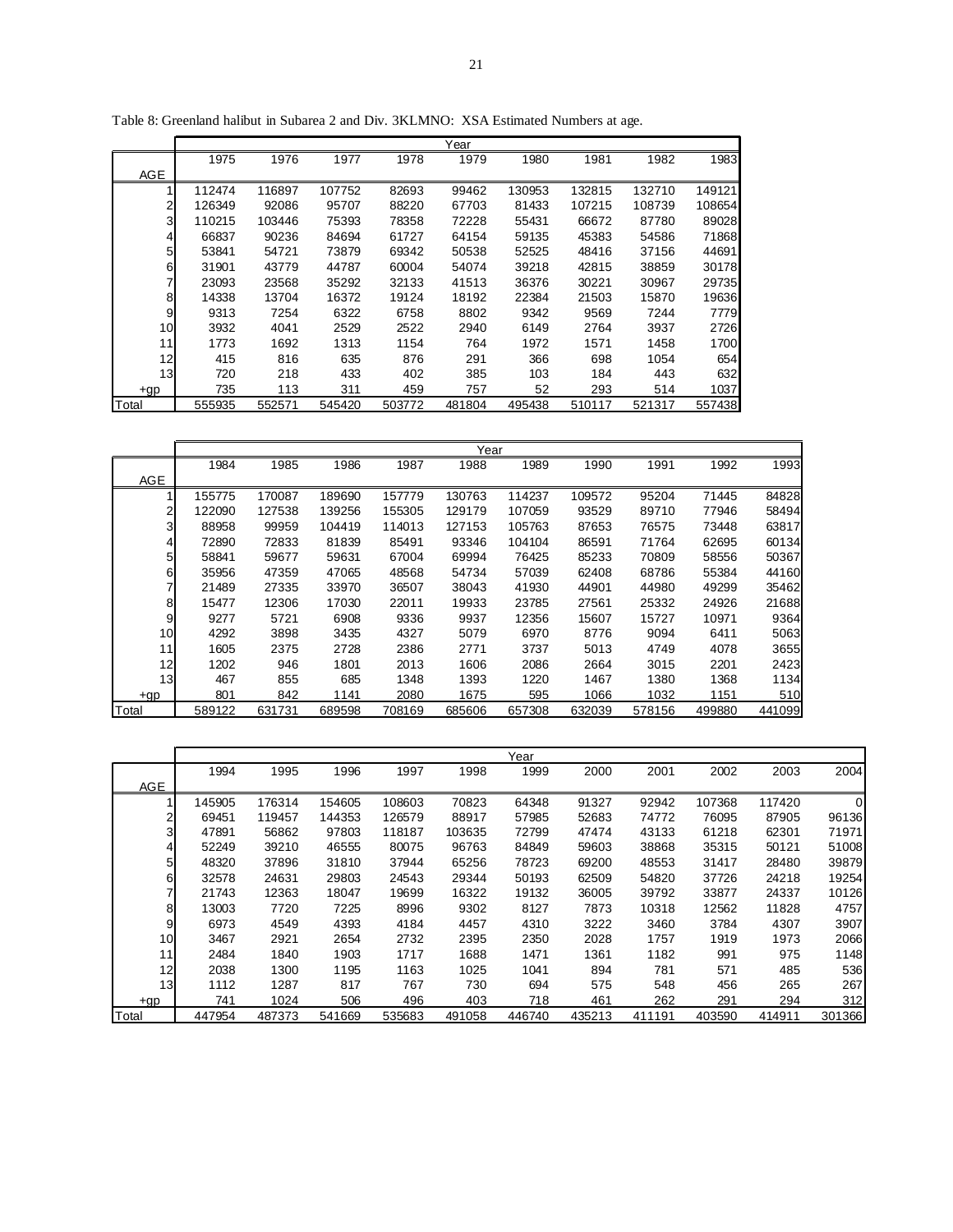Table 17 Summary (with SOP correction)

Terminal Fs derived using XSA with final year & oldest age shrinkage.

|            | Recruits |          | 5+ Biomass (t) 10+ Biomass (t) Landings (t) YIELD/SSB SOPCOFA FBAR 5-10 |          |        |        |        |
|------------|----------|----------|-------------------------------------------------------------------------|----------|--------|--------|--------|
|            | Age 1    |          |                                                                         |          |        |        |        |
| 1975       | 112474   | 132755   | 21900                                                                   | 28814    | 1.3157 | 0.9999 | 0.3652 |
| 1976       | 116897   | 134563   | 17674                                                                   | 24611    | 1.3925 | 1.0001 | 0.4219 |
| 1977       | 107752   | 157034   | 14821                                                                   | 32048    | 2.1623 | 1      | 0.4235 |
| 1978       | 82693    | 167869   | 15911                                                                   | 39070    | 2.4556 | 1      | 0.4648 |
| 1979       | 99462    | 162718   | 15635                                                                   | 34104    | 2.1812 | 1.0001 | 0.2487 |
| 1980       | 130953   | 131120   | 12418                                                                   | 32867    | 2.6466 | 1      | 0.5372 |
| 1981       | 132815   | 115532   | 14066                                                                   | 30754    | 2.1863 | 0.9999 | 0.434  |
| 1982       | 132710   | 121712   | 19955                                                                   | 26278    | 1.3168 | 1      | 0.3769 |
| 1983       | 149121   | 123300   | 24304                                                                   | 27861    | 1.1463 | 0.9999 | 0.3139 |
| 1984       | 155775   | 115928   | 24464                                                                   | 26711    | 1.0919 | 1      | 0.3838 |
| 1985       | 170087   | 149315   | 29297                                                                   | 20347    | 0.6945 | 1      | 0.2145 |
| 1986       | 189690   | 139458   | 33931                                                                   | 17976    | 0.5298 | 0.9997 | 0.1877 |
| 1987       | 157779   | 166718   | 42844                                                                   | 32442    | 0.7572 | 0.9998 | 0.2836 |
| 1988       | 130763   | 171810   | 44973                                                                   | 19215    | 0.4273 | 0.9998 | 0.1467 |
| 1989       | 114237   | 193351   | 46512                                                                   | 20034    | 0.4307 | 1.0419 | 0.1258 |
| 1990       | 109572   | 219655   | 59563                                                                   | 47454    | 0.7967 | 1.0449 | 0.2716 |
| 1991       | 95204    | 216128   | 61296                                                                   | 65008    | 1.0606 | 0.9395 | 0.4175 |
| 1992       | 71445    | 201414   | 52567                                                                   | 63193    | 1.2021 | 1.0132 | 0.4439 |
| 1993       | 84828    | 152110   | 40324                                                                   | 62455    | 1.5488 | 0.9828 | 0.6314 |
| 1994       | 145905   | 122043   | 36682                                                                   | 51029    | 1.3911 | 1.1084 | 0.672  |
| 1995       | 176314   | 86247    | 31478                                                                   | 15272    | 0.4852 | 1.0123 | 0.2366 |
| 1996       | 154605   | 89445    | 25962                                                                   | 18840    | 0.7257 | 1.0635 | 0.2711 |
| 1997       | 108603   | 83684    | 24122                                                                   | 19858    | 0.8232 | 1.0342 | 0.3262 |
| 1998       | 70823    | 94073    | 21269                                                                   | 19946    | 0.9378 | 1.0042 | 0.3473 |
| 1999       | 64348    | 112065   | 21172                                                                   | 24226    | 1.1443 | 1.0314 | 0.4128 |
| 2000       | 91327    | 118213   | 17114                                                                   | 34177    | 1.997  | 1.0097 | 0.4503 |
| 2001       | 92942    | 114702   | 14418                                                                   | 38232    | 2.6518 | 0.995  | 0.4753 |
| 2002       | 107368   | 95896    | 12920                                                                   | 34062    | 2.6364 | 1.0028 | 0.4917 |
| 2003       | 117420   | 76810    | 11228                                                                   | 35151    | 3.1307 | 0.9931 | 0.6799 |
|            |          |          |                                                                         |          |        |        |        |
| Arithmetic |          |          |                                                                         |          |        |        |        |
| Mean       | 119790   | 136747   | 27890                                                                   | 32484    | 1.423  |        | 0.3812 |
| Units      | (Thousar | (Tonnes) | (Tonnes)                                                                | (Tonnes) |        |        |        |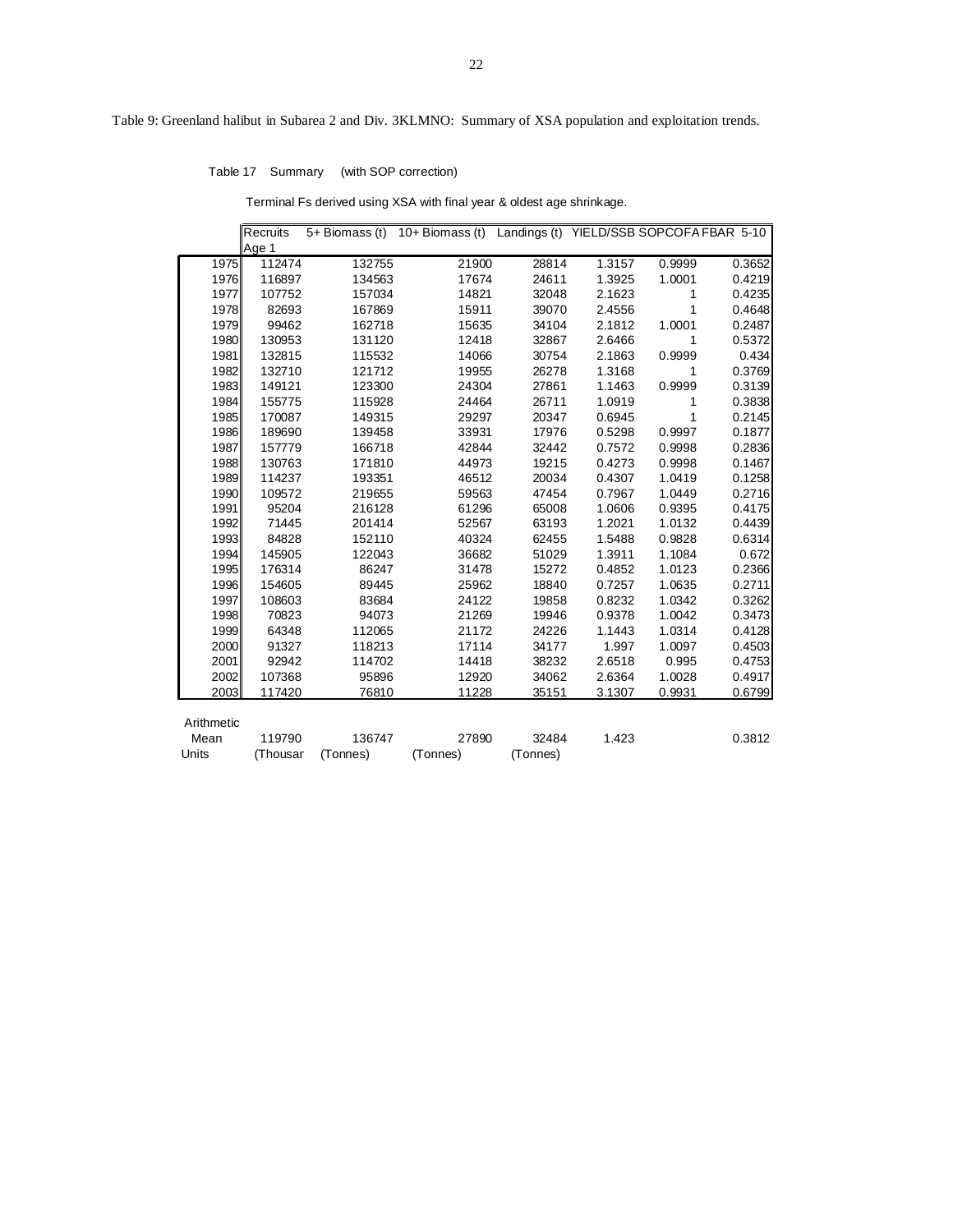|                    |                |          | Standard |           |          |          |
|--------------------|----------------|----------|----------|-----------|----------|----------|
| Parameter Age/q_ID | q_ID           | Estimate | Error    | Rel Error | Bias     | Rel Bias |
| N[2004 2]          | 2              | 78271.35 | 28267.34 | 0.361145  | 5560.444 | 0.071041 |
| N[2004 3]          | 3              | 61560.42 | 15894.58 | 0.258195  | 2399.274 | 0.038974 |
| N[2004 4]          | 4              | 42377.69 | 8976.198 | 0.211814  | 1182.178 | 0.027896 |
| N[2004 5]          | 5              | 29122.49 | 5521.912 | 0.18961   | 665.3259 | 0.022846 |
| N[2004 6]          | 6              | 13043.08 | 2712.466 | 0.207962  | 308.2031 | 0.02363  |
| N[20047]           | $\overline{7}$ | 5467.397 | 1809.875 | 0.33103   | 240.4863 | 0.043986 |
| N[2004 8]          | 8              | 1965.787 | 942.8518 | 0.479631  | 217.8695 | 0.110831 |
| N[20049]           | 9              | 1076.437 | 519.9896 | 0.483065  | 125.4043 | 0.116499 |
| N[2004 10]         | 10             | 622.9706 | 305.3518 | 0.490154  | 70.56719 | 0.113275 |
| N[2004 11]         | 11             | 679.4684 | 263.8313 | 0.388291  | 49.39481 | 0.072696 |
| N[2004 12]         | 12             | 344.3804 | 136.541  | 0.396483  | 25.08139 | 0.07283  |
| N[2004 13]         | 13             | 140.9292 | 61.3207  | 0.435117  | 11.83457 | 0.083975 |
| q ID#[1]           | 1 Cdn F        | 0.000311 | 6.45E-05 | 0.207407  | 4.91E-06 | 0.015802 |
| q ID#[2]           | 2 Cdn_F        | 0.000318 | 6.4E-05  | 0.201262  | 4.74E-06 | 0.014911 |
| q $ID#[3]$         | 3 Cdn_F        | 0.00026  | 5.14E-05 | 0.197757  | 3.78E-06 | 0.014543 |
| q $ID#[4]$         | 4 Cdn_F        | 0.000217 | 4.24E-05 | 0.1956    | 3.16E-06 | 0.014567 |
| q ID#[5]           | 5 Cdn_F        | 0.000211 | 4.1E-05  | 0.194625  | 3.19E-06 | 0.015144 |
| q ID#[6]           | 6 Cdn_F        | 0.000154 | 3.02E-05 | 0.195809  | 2.6E-06  | 0.016864 |
| q ID#[7]           | 7 Cdn_F        | 0.000149 | 2.98E-05 | 0.19924   | 2.31E-06 | 0.015434 |
| q ID#[8]           | 8 Cdn_F        | 8.67E-05 | 1.74E-05 | 0.201251  | 1.2E-06  | 0.01379  |
| q $ID#[9]$         | 9 Cdn_F        | 3.51E-05 | 7.14E-06 | 0.203671  | 5.66E-07 | 0.016129 |
| q ID#[10]          | 10 Cdn_F       | 2.01E-05 | 4.07E-06 | 0.202424  | 3.35E-07 | 0.016625 |
| q ID#[11]          | 11 Cdn_F       | 1.86E-05 | 3.81E-06 | 0.205006  | 3.50E-07 | 0.018825 |
| q ID#[12]          | 12 Cdn_F       | 2.24E-05 | 4.98E-06 | 0.222318  | 5.73E-07 | 0.025549 |
| q ID#[13]          | 13 Cdn F       | 4.16E-05 | 9.02E-06 | 0.216592  | 1.07E-06 | 0.025778 |
| q ID#[14]          | 1 Cdn_S        | 8.9E-06  | 1.97E-06 | 0.221878  | 1.65E-07 | 0.018517 |
| q ID#[15]          | 2 Cdn_S        | 1.99E-05 | 4.27E-06 | 0.214593  | 3.45E-07 | 0.017334 |
| q ID#[16]          | 3 Cdn_S        | 3.14E-05 | 6.6E-06  | 0.21043   | 5.28E-07 | 0.016836 |
| q ID#[17]          | 4 Cdn_S        | 3.81E-05 | 7.91E-06 | 0.207776  | 6.34E-07 | 0.016655 |
| q ID#[18]          | 5 Cdn_S        | 4.05E-05 | 8.35E-06 | 0.20626   | 6.82E-07 | 0.016861 |
| q ID#[19]          | 6 Cdn_S        | 2.12E-05 | 4.38E-06 | 0.205979  | 3.79E-07 | 0.017864 |
| q ID#[20]          | 7 Cdn_S        | 9.99E-06 | 2.06E-06 | 0.206467  | 1.70E-07 | 0.017043 |
| q ID#[21]          | 8 Cdn_S        | 2.6E-06  | 5.39E-07 | 0.207738  | 3.96E-08 | 0.015251 |
| q ID#[22]          | 1 EU_Sum       | 3.23E-05 | 6.69E-06 | 0.207409  | 5.10E-07 | 0.015802 |
| q ID#[23]          | 2 EU_Sum       | 2.01E-05 | 4.06E-06 | 0.201265  | 3.00E-07 | 0.014911 |
| q ID#[24]          | 3 EU_Sum       | 3.57E-05 | 7.06E-06 | 0.197759  | 5.19E-07 | 0.014543 |
| q ID#[25]          | 4 EU_Sum       | 6.68E-05 | 1.31E-05 | 0.195551  | 9.71E-07 | 0.014542 |
| q ID#[26]          | 5 EU_Sum       | 0.000147 | 2.85E-05 | 0.194392  | 2.2E-06  | 0.015027 |
| q ID#[27]          | 6 EU_Sum       | 0.000311 | 6.06E-05 | 0.194646  | 5.05E-06 | 0.01621  |
| q ID#[28]          | 7 EU_Sum       | 0.000431 | 8.46E-05 | 0.19602   | 6.53E-06 | 0.015128 |
| q ID#[29]          | 8 EU_Sum       | 0.00042  | 8.3E-05  | 0.197466  | 5.68E-06 | 0.013515 |
| q ID#[30]          | 9 EU_Sum       | 0.000192 | 3.83E-05 | 0.19996   | 2.82E-06 | 0.014689 |
| q ID#[31]          | 10 EU_Sum      | 0.000101 | 2.03E-05 | 0.200188  | 1.59E-06 | 0.015735 |
| q ID#[32]          | 11 EU_Sum      | 3.7E-05  | 7.47E-06 | 0.201958  | 6.50E-07 | 0.017582 |
| q ID#[33]          | 12 EU_Sum      | 4.29E-05 | 1.07E-05 | 0.249111  | 1.36E-06 | 0.031736 |

Table 10: Greenland halibut in Subarea 2 and Div. 3KLMNO: ADAPT Results.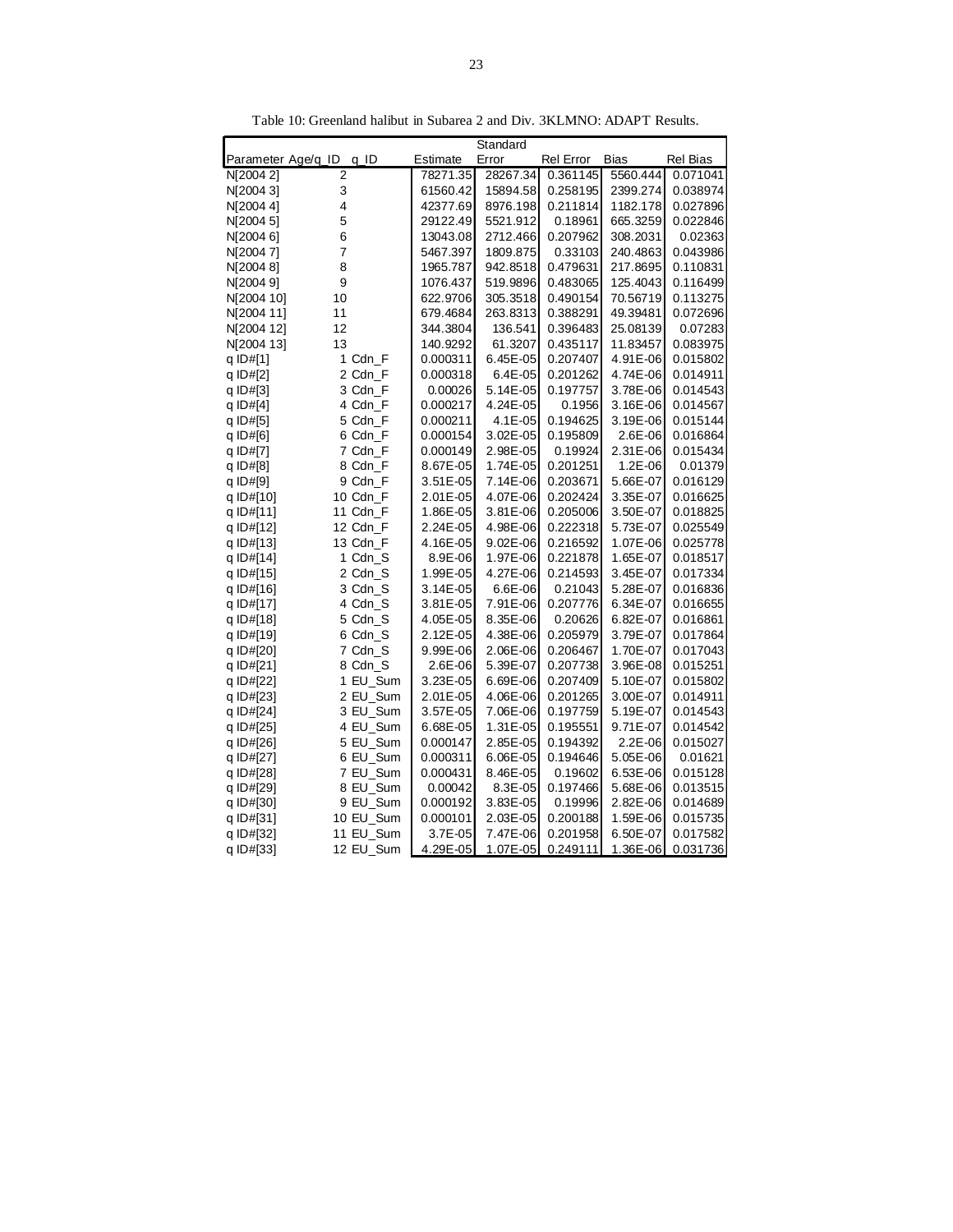Table 11: Greenland halibut in Subarea 2 and Div. 3KLMNO: ASPIC Input Data - Formulation 1 (Input data used in XSA).

| Catch data: | 1975-2003                 |
|-------------|---------------------------|
| Indices:    | Can 2J3KL fall 1995-2003  |
|             | EU 3M survey 1995-2003    |
|             | Can 3LNO Spring 1996-2003 |

Aspic input data parameters:

| <b>FIT</b>                  | ## Run type (FIT, BOT, or IRF)                              |
|-----------------------------|-------------------------------------------------------------|
|                             | "Greenland Halibut in SA 2+3 EU 95-03 catch in Ktons"       |
| LOGISTIC YLD SSE            | ## See notes at end of this file                            |
| 12                          | ## Verbosity on screen $(0-3)$ ; add 10 for SUM & PRN files |
| 500                         | $\#$ # Number of bootstrap trials, <= 1000                  |
| 0 20000                     | ## 0=no MC search, 1=search, 2=repeated srch; N trials      |
| $1d-8$                      | ## Convergence crit. for simplex                            |
| $3d-8$<br>6                 | ## Convergence crit. for restarts, N restarts               |
| $1d-4$<br>24                | ## Conv. crit. for F; N steps/yr for gen. model             |
| 8d0                         | ## Maximum F when cond. on yield                            |
| 1d0                         | ## Stat weight for B1>K as residual (usually 0 or 1)        |
| 3                           | ## Number of fisheries (data series)                        |
| 1d0<br>1d0 1d0 1d0          | ## Statistical weights for data series                      |
| 0.7                         | ## B1/K (starting quess, usually 0 to 1)                    |
| 30                          | ## MSY (starting quess)                                     |
| 300                         | ## K (carrying capacity) (starting guess)                   |
| $1.00d-1$ $2.0d-1$ $3.5d-2$ | ## q (starting quesses -- 1 per data series)                |
| 1 1 1 1 1 1 1               | ## Estimate flags (0 or 1) $(B1/K, MSY, K, q1qn)$           |
| 5 300                       | ## Min and max constraints -- MSY                           |
| 50 2000                     | ## Min and max constraints -- K                             |
| 3941285                     | ## Random number seed (large integer)                       |
| 29                          | ## Number of years of data in each series                   |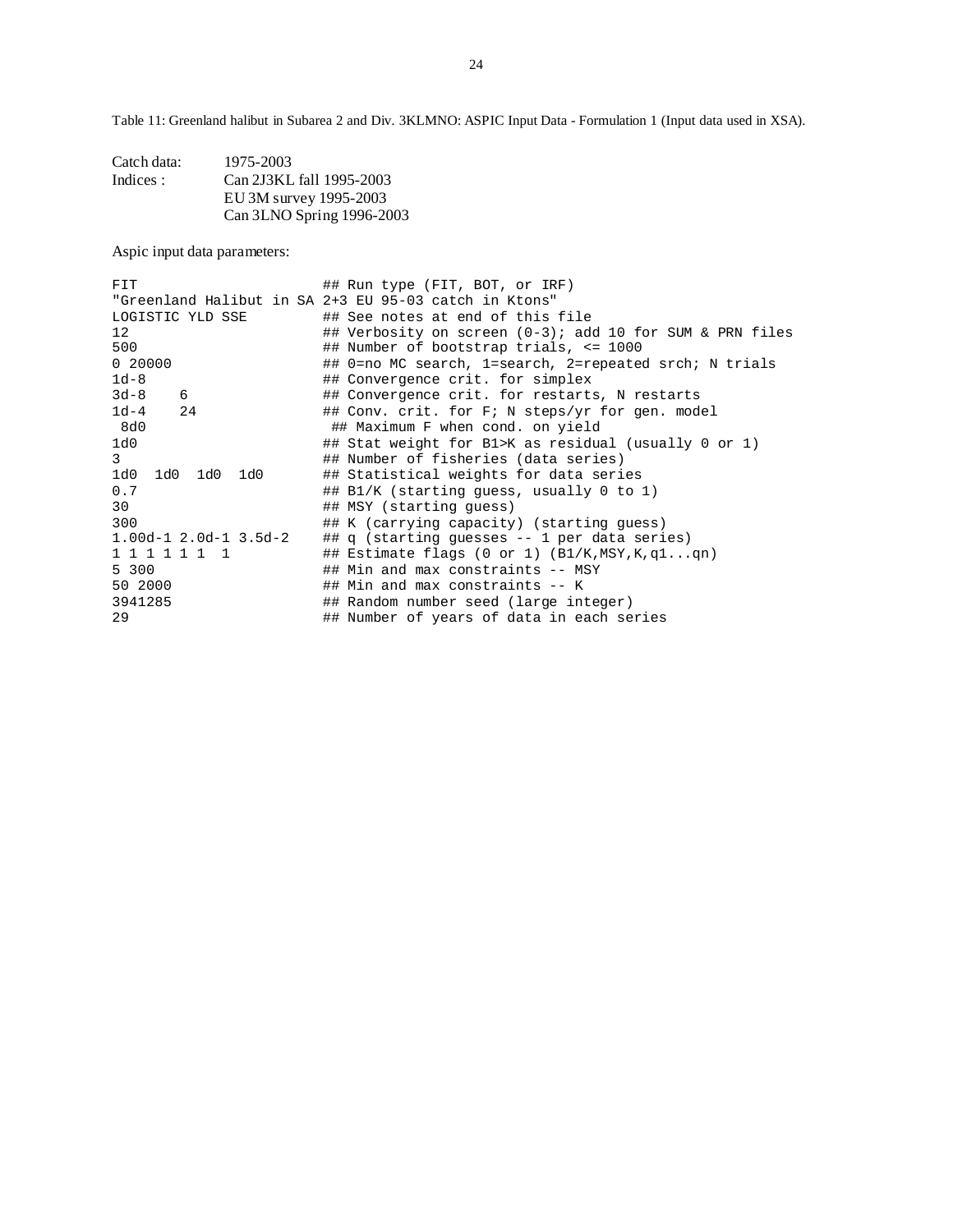Table 12: Greenland halibut in Subarea 2 and Div. 3KLMNO: Aspic diagnostics, - Formulation 1 (Input data used in XSA).

|                    | Greenland Halibut in SA 2+3 EU 95-03 catch in Ktons                                                    |                         |                                                                                                                    | Page 1                                                   |
|--------------------|--------------------------------------------------------------------------------------------------------|-------------------------|--------------------------------------------------------------------------------------------------------------------|----------------------------------------------------------|
|                    |                                                                                                        |                         |                                                                                                                    | Wednesday, 09 Jun 2004 at 14:43:24                       |
|                    | ASPIC -- A Surplus-Production Model Including Covariates (Ver. 5.05)                                   |                         |                                                                                                                    |                                                          |
| Author:            | 101 Pivers Island Road; Beaufort, North Carolina 28516 USA<br>Mike.Prager@noaa.gov                     |                         | Michael H. Prager; NOAA Center for Coastal Fisheries and Habitat Research [1061STIC model mode                     | FIT program mode<br>YLD conditioning<br>SSE optimization |
|                    |                                                                                                        |                         |                                                                                                                    |                                                          |
|                    | surplus-production model. Fishery Bulletin 92: 374-389.                                                |                         | Reference: Prager, M. H. 1994. A suite of extensions to a nonequilibrium ASPIC User's Manual is available          | gratis from the author.                                  |
|                    |                                                                                                        |                         | CONTROL PARAMETERS USED (FROM INPUT FILE) Input file: c:\valise\nwatlq\nafo\06_2004\glh2+3\aspic\ghl75_03_kt_v55c. |                                                          |
|                    |                                                                                                        |                         |                                                                                                                    |                                                          |
|                    |                                                                                                        |                         |                                                                                                                    |                                                          |
|                    | Operation of ASPIC: Fit logistic (Schaefer) model by direct optimization.<br>Number of years analyzed: | 29                      | Number of bootstrap trials:                                                                                        | - 0                                                      |
|                    | Number of data series:                                                                                 | $\overline{\mathbf{3}}$ | Lower bound on MSY:                                                                                                | $5.000E + 00$                                            |
|                    | Objective function: Least squares                                                                      |                         | Upper bound on MSY:                                                                                                | 3.000E+02                                                |
|                    | Relative conv. criterion (simplex): 1.000E-08                                                          |                         | Lower bound on K:                                                                                                  | 5.000E+01                                                |
|                    | Relative conv. criterion (restart): 3.000E-08                                                          |                         | Upper bound on K:                                                                                                  | 2.000E+03                                                |
|                    | Relative conv. criterion (effort): 1.000E-04                                                           |                         | Random number seed:                                                                                                | 3941285                                                  |
|                    | Maximum F allowed in fitting: 8.000                                                                    |                         | Monte Carlo search mode, trials: 0                                                                                 | $\overline{a}$                                           |
|                    | Identical convergences required in fitting: 6                                                          |                         |                                                                                                                    |                                                          |
|                    |                                                                                                        |                         |                                                                                                                    |                                                          |
|                    | PROGRAM STATUS INFORMATION (NON-BOOTSTRAPPED ANALYSIS)                                                 |                         |                                                                                                                    | error code 0                                             |
|                    |                                                                                                        |                         |                                                                                                                    |                                                          |
|                    |                                                                                                        |                         |                                                                                                                    |                                                          |
| Normal convergence |                                                                                                        |                         |                                                                                                                    |                                                          |
|                    | Number of restarts required for convergence:                                                           | 67                      |                                                                                                                    |                                                          |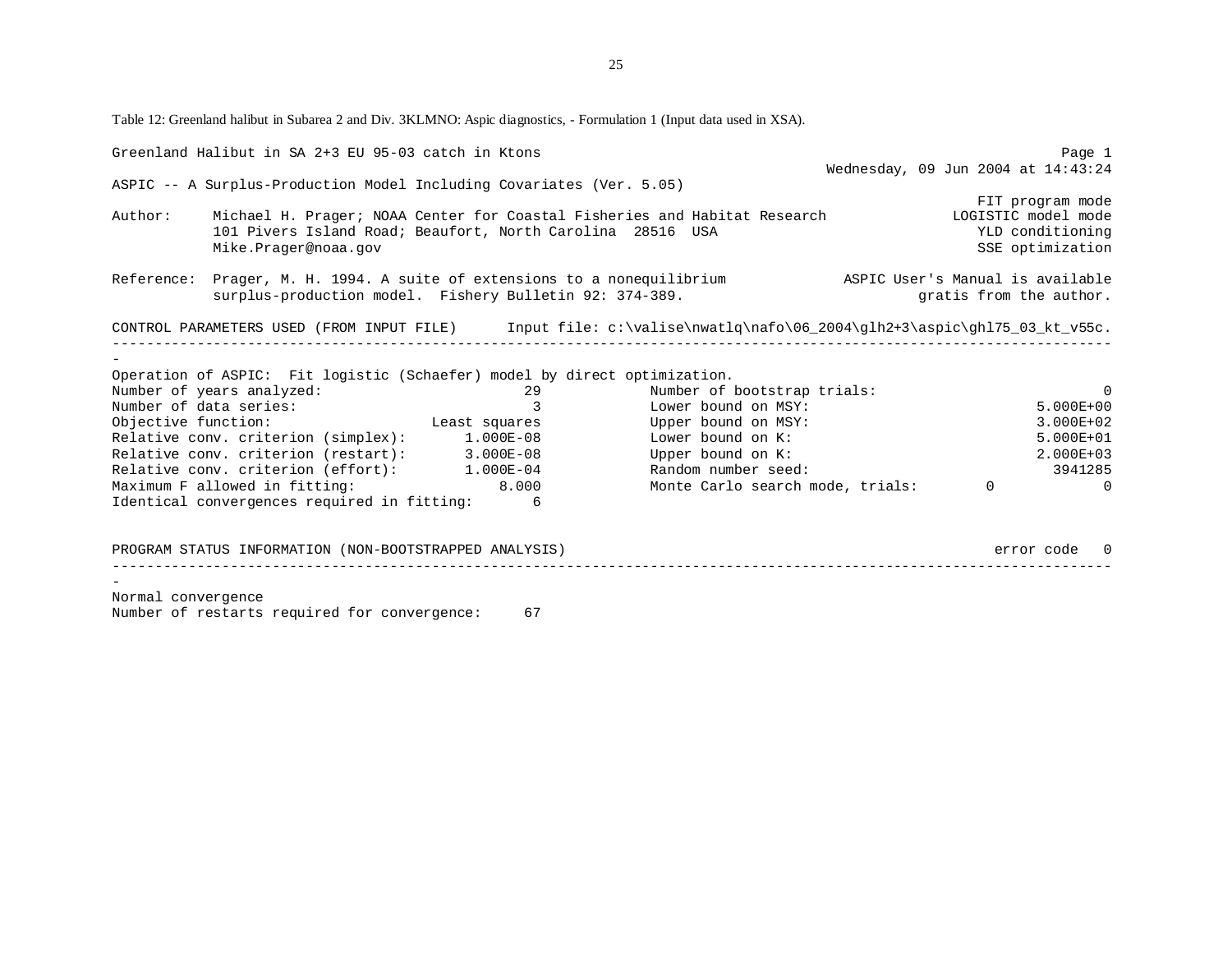Table 12 (cont.): Greenland halibut in Subarea 2 and Div. 3KLMNO: Aspic diagnostics, - Formulation 1 (Input data used in XSA).

CORRELATION AMONG INPUT SERIES EXPRESSED AS CPUE (NUMBER OF PAIRWISE OBSERVATIONS BELOW) ------------------------------------------------------------------------------------------------------------------------ | 1 Canadian Div. 2J3K Fall (Part 2)...| 1.000 | 9 | 2 EU 3M Surveys | 0.754 1.000 | 9 9 | 3 Canadian 3LNO Spring | 0.597 0.911 1.000 | 8 8 8 --------------------------------------------------

#### GOODNESS-OF-FIT AND WEIGHTING (NON-BOOTSTRAPPED ANALYSIS)

1 2 3

|            | Loss component number and title            | Weighted<br>SSE | N | Weighted<br><b>MSE</b> | Current<br>weight | Inv. var.<br>weight | R-squared<br>in CPUE |
|------------|--------------------------------------------|-----------------|---|------------------------|-------------------|---------------------|----------------------|
| $Loss(-1)$ | SSE in yield                               | $0.000E + 00$   |   |                        |                   |                     |                      |
| Loss(0)    | Penalty for $B1 > K$                       | $3.113E-06$     |   | N/A                    | $1.000E + 00$     | N/A                 |                      |
| Loss(1)    | Canadian Div. 2J3K Fall (Part 2) - catc    | 2.411E-01       | 9 | $3.445E - 02$          | $1.000E + 00$     | $1.434E + 00$       | 0.665                |
| Loss(2)    | EU 3M Surveys                              | $2.692E-01$     | 9 | $3.845E-02$            | $1.000E + 00$     | $1.284E + 00$       | 0.575                |
| Loss(3)    | Canadian 3LNO Spring                       | $1.541E+00$     | 8 | 2.569E-01              | $1.000E + 00$     | $1.923E - 01$       | 0.281                |
|            | TOTAL OBJECTIVE FUNCTION,<br>RMSE:<br>MSE. | 2.05156761E+00  |   | $1.026E - 01$          | $3.203E - 01$     |                     |                      |

-----------------------------------------------------------------------------------------------------------------------

| NOTE: B1-ratio penalty term contributing to loss. Sensitivity analysis advised. |        |                             |
|---------------------------------------------------------------------------------|--------|-----------------------------|
| Estimated contrast index (ideal = $1.0$ ):                                      | 0.8783 | $C^* = (Bmax-Bmin)/K$       |
| Estimated nearness index (ideal = $1.0$ ):                                      | 1,0000 | $N^* = 1 -  min(B-Bmsy) /K$ |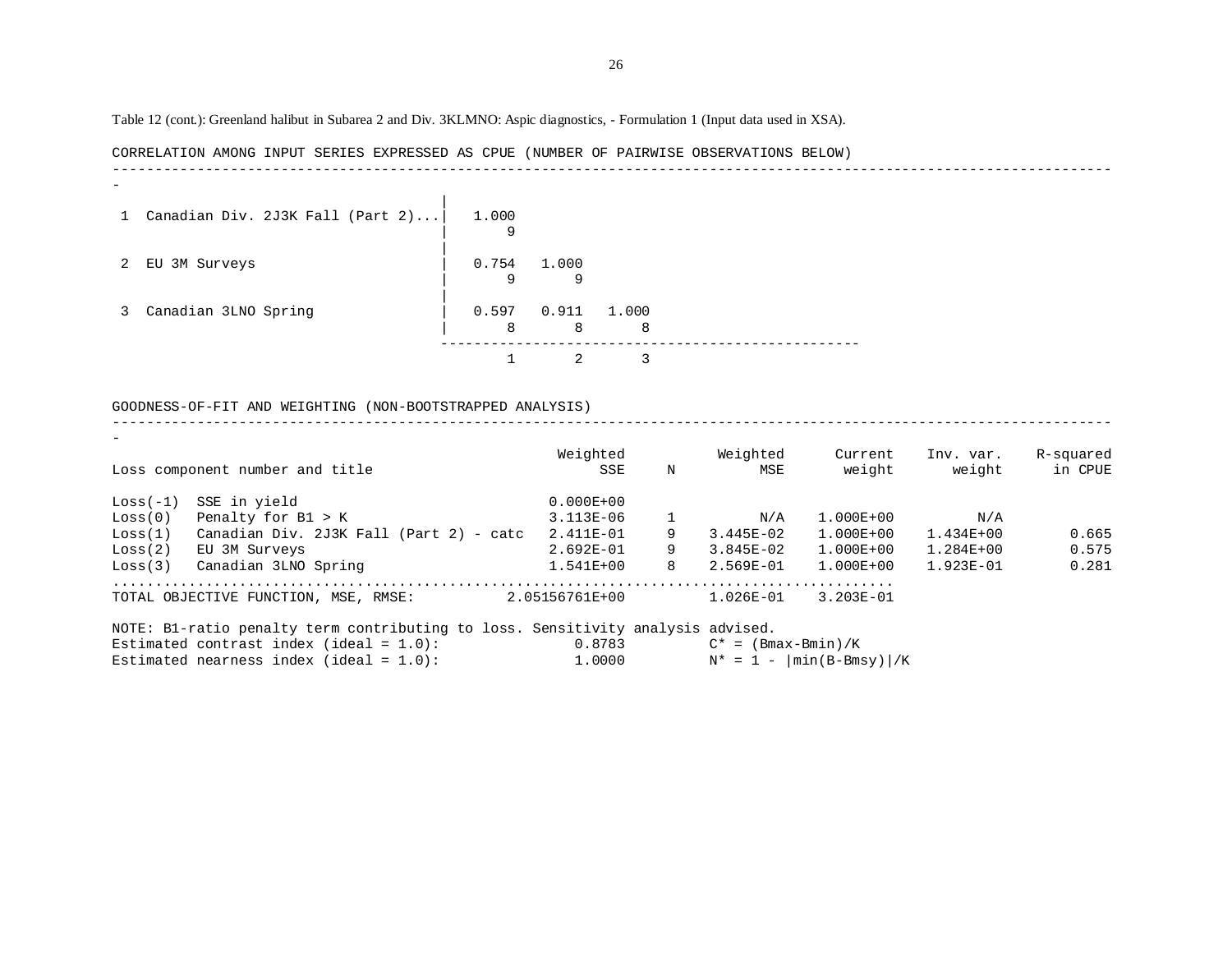### Table 12 (cont.): Greenland halibut in Subarea 2 and Div. 3KLMNO: Aspic diagnostics, - Formulation 1 (Input data used in XSA).

Greenland Halibut in SA 2+3 EU 95-03 catch in Ktons Page 2

MODEL PARAMETER ESTIMATES (NON-BOOTSTRAPPED) -----------------------------------------------------------------------------------------------------------------------

| Parameter |                                          | Estimate      | User/pgm quess | 2nd quess     | Estimated | User quess |
|-----------|------------------------------------------|---------------|----------------|---------------|-----------|------------|
| B1/K      | Starting relative biomass (in 1975)      | $1.002E + 00$ | 7.000E-01      | $5.049E - 01$ |           |            |
| MSY       | Maximum sustainable yield                | 3.240E+01     | 3.000E+01      | $2.763E + 01$ |           |            |
| K         | Maximum population size                  | $2.650E + 02$ | $3.000E + 02$  | $1.658E+02$   |           |            |
| phi       | Shape of production curve $(Bmsy/K)$     | 0.5000        | 0.5000         |               |           |            |
|           | Catchability Coefficients by Data Series |               |                |               |           |            |
| q(1)      | Canadian Div. 2J3K Fall (Part 2) - catc  | 3.153E-01     | $1.000E - 01$  | $4.750E - 01$ |           |            |
| q(2)      | EU 3M Surveys                            | $1.639E-01$   | $2.000E - 01$  | $1.140E + 00$ |           |            |
| q(3)      | Canadian 3LNO Spring                     | $2.954E-02$   | $3.500E - 02$  | $4.750E-01$   |           |            |

#### MANAGEMENT and DERIVED PARAMETER ESTIMATES (NON-BOOTSTRAPPED)

-----------------------------------------------------------------------------------------------------------------------

| Parameter |                                                                               | Estimate      | Logistic formula       | General formula          |
|-----------|-------------------------------------------------------------------------------|---------------|------------------------|--------------------------|
| MSY       | Maximum sustainable yield                                                     | 3.240E+01     |                        |                          |
| Bmsy      | Stock biomass giving MSY                                                      | 1.325E+02     | K/2                    | $K^*n^{**}(1/(1-n))$     |
| Fmsy      | Fishing mortality rate at MSY                                                 | 2.446E-01     | MSY/Bmsy               | MSY/Bmsy                 |
| n         | Exponent in production function                                               | 2.0000        |                        |                          |
| q         | Fletcher's gamma                                                              | $4.000E + 00$ |                        | $[n**(n/(n-1))] / [n-1]$ |
| B./Bmsy   | Ratio: $B(2004)/Bmsy$                                                         | 2.468E-01     |                        |                          |
| F./Fmsy   | Ratio: $F(2003)/Fmsy$                                                         | $3.527E + 00$ |                        |                          |
| Fmsy/F.   | Ratio: $Fmsy/F(2003)$                                                         | 2.835E-01     |                        |                          |
| Y. (Fmsy) | Approx. yield available at Fmsy in 2004                                       | 7.998E+00     | MSY*B./Bmsy            | MSY*B./Bmsy              |
|           | as proportion of MSY                                                          | 2.468E-01     |                        |                          |
| Ye.       | Equilibrium yield available in 2004                                           | $1.402E + 01$ | $4*MSY*(B/K-(B/K)**2)$ | $q*MSY*(B/K-(B/K)**n)$   |
|           | as proportion of MSY                                                          | 4.328E-01     |                        |                          |
|           | -------- Fishing effort rate at MSY in units of each CE or CC series -------- |               |                        |                          |

 $fmsy(1)$  Canadian Div. 2J3K Fall (Part 2) - catc 7.756E-01 Fmsy/q( 1) Fmsy/q( 1)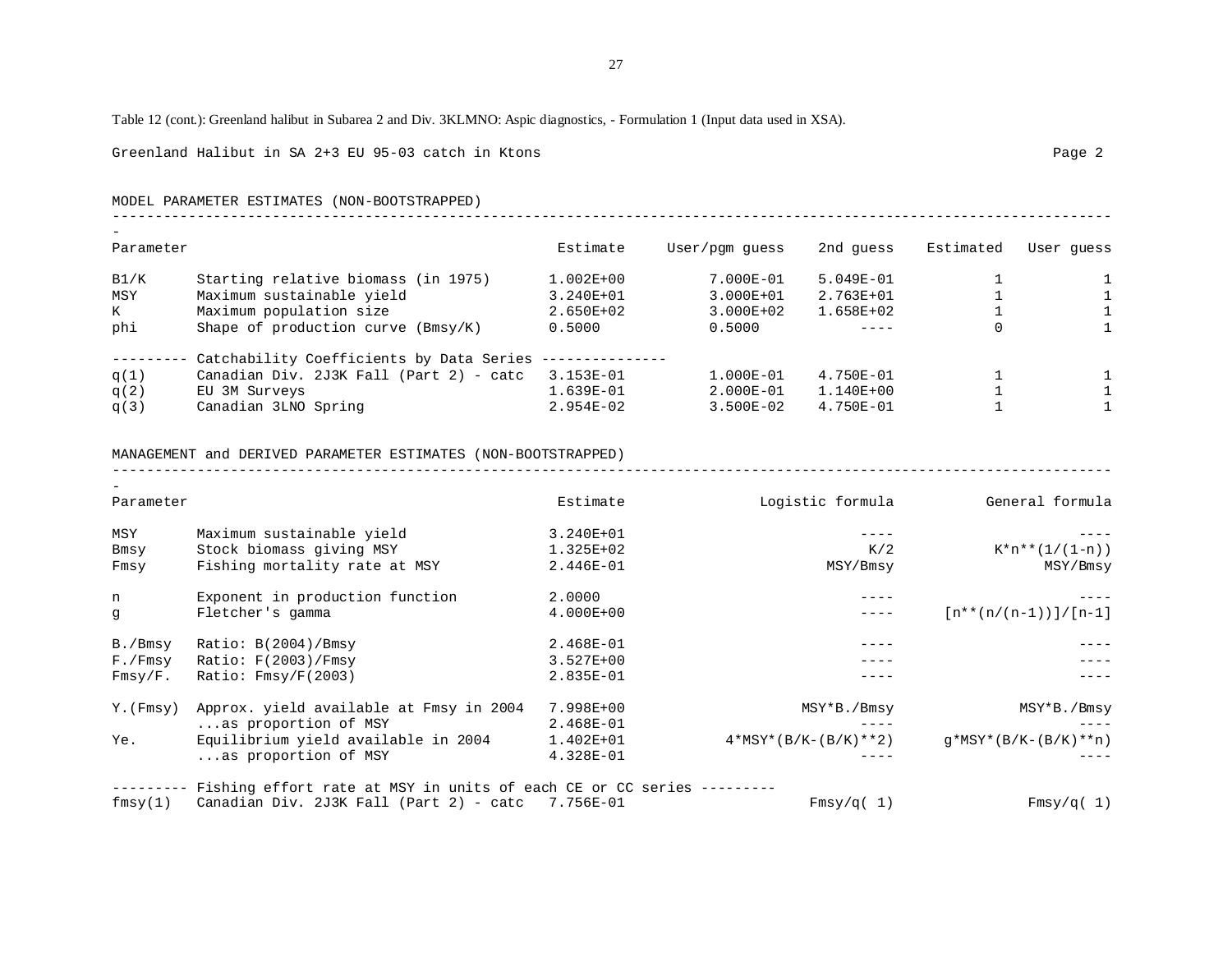Table 12 (cont.): Greenland halibut in Subarea 2 and Div. 3KLMNO: Aspic diagnostics, - Formulation 1 (Input data used in XSA).

Greenland Halibut in SA 2+3 EU 95-03 catch in Ktons Page 3 ESTIMATED POPULATION TRAJECTORY (NON-BOOTSTRAPPED)

# -----------------------------------------------------------------------------------------------------------------------

-

|                |       | Estimated | Estimated     | Estimated | Observed      | Model         | Estimated     | Ratio of      | Ratio of      |
|----------------|-------|-----------|---------------|-----------|---------------|---------------|---------------|---------------|---------------|
|                | Year  | total     | starting      | average   | total         | total         | surplus       | F mort        | biomass       |
| Obs            | or ID | F mort    | biomass       | biomass   | yield         | yield         | production    | to Fmsy       | to Bmsy       |
|                |       |           |               |           |               |               |               |               |               |
| 1              | 1975  | 0.114     | $2.654E+02$   | 2.528E+02 | 2.881E+01     | 2.881E+01     | $5.613E+00$   | $4.661E-01$   | $2.003E + 00$ |
| 2              | 1976  | 0.104     | $2.422E+02$   | 2.358E+02 | 2.461E+01     | 2.461E+01     | 1.268E+01     | $4.268E-01$   | 1.828E+00     |
| 3              | 1977  | 0.144     | 2.303E+02     | 2.224E+02 | 3.205E+01     | 3.205E+01     | $1.744E + 01$ | 5.892E-01     | 1.738E+00     |
| $\overline{4}$ | 1978  | 0.189     | 2.157E+02     | 2.066E+02 | 3.907E+01     | 3.907E+01     | 2.221E+01     | 7.732E-01     | $1.628E + 00$ |
| 5              | 1979  | 0.176     | 1.988E+02     | 1.942E+02 | 3.410E+01     | 3.410E+01     | 2.536E+01     | 7.181E-01     | $1.501E+00$   |
| 6              | 1980  | 0.176     | $1.901E + 02$ | 1.869E+02 | 3.287E+01     | 3.287E+01     | $2.692E + 01$ | 7.190E-01     | $1.435E + 00$ |
| $\overline{7}$ | 1981  | 0.168     | 1.841E+02     | 1.826E+02 | 3.075E+01     | 3.075E+01     | 2.777E+01     | 6.887E-01     | 1.390E+00     |
| 8              | 1982  | 0.144     | 1.812E+02     | 1.820E+02 | 2.628E+01     | 2.628E+01     | 2.787E+01     | 5.904E-01     | $1.367E + 00$ |
| 9              | 1983  | 0.152     | 1.828E+02     | 1.827E+02 | 2.786E+01     | 2.786E+01     | 2.775E+01     | $6.235E-01$   | 1.379E+00     |
| 10             | 1984  | 0.146     | 1.826E+02     | 1.831E+02 | 2.671E+01     | 2.671E+01     | 2.766E+01     | 5.963E-01     | 1.379E+00     |
| 11             | 1985  | 0.109     | 1.836E+02     | 1.870E+02 | 2.035E+01     | 2.035E+01     | $2.690E + 01$ | 4.449E-01     | $1.386E+00$   |
| 12             | 1986  | 0.093     | 1.901E+02     | 1.941E+02 | 1.798E+01     | 1.798E+01     | 2.539E+01     | 3.789E-01     | 1.435E+00     |
| 13             | 1987  | 0.167     | 1.976E+02     | 1.938E+02 | $3.244E + 01$ | 3.244E+01     | $2.544E+01$   | $6.843E-01$   | $1.491E + 00$ |
| 14             | 1988  | 0.099     | 1.906E+02     | 1.938E+02 | $1.922E + 01$ | 1.922E+01     | $2.544E+01$   | $4.054E-01$   | 1.438E+00     |
| 15             | 1989  | 0.101     | 1.968E+02     | 1.990E+02 | $2.003E + 01$ | 2.003E+01     | 2.423E+01     | 4.115E-01     | 1.485E+00     |
| 16             | 1990  | 0.250     | $2.010E + 02$ | 1.896E+02 | 4.745E+01     | 4.745E+01     | $2.631E+01$   | $1.023E + 00$ | $1.517E+00$   |
| 17             | 1991  | 0.403     | 1.798E+02     | 1.612E+02 | $6.501E + 01$ | 6.501E+01     | $3.070E + 01$ | $1.649E + 00$ | $1.357E + 00$ |
| 18             | 1992  | 0.491     | 1.455E+02     | 1.288E+02 | 6.319E+01     | 6.319E+01     | 3.223E+01     | 2.006E+00     | $1.098E + 00$ |
| 19             | 1993  | 0.645     | 1.146E+02     | 9.691E+01 | $6.246E + 01$ | $6.246E + 01$ | 2.991E+01     | 2.635E+00     | 8.648E-01     |
| 20             | 1994  | 0.754     | 8.202E+01     | 6.764E+01 | 5.103E+01     | 5.103E+01     | $2.453E+01$   | $3.085E + 00$ | 6.191E-01     |
| 21             | 1995  | 0.258     | $5.552E + 01$ | 5.911E+01 | 1.527E+01     | 1.527E+01     | 2.245E+01     | 1.056E+00     | 4.191E-01     |
| 22             | 1996  | 0.288     | $6.271E + 01$ | 6.534E+01 | 1.884E+01     | 1.884E+01     | 2.408E+01     | 1.179E+00     | 4.733E-01     |
| 23             | 1997  | 0.281     | $6.794E + 01$ | 7.071E+01 | 1.986E+01     | 1.986E+01     | 2.535E+01     | 1.148E+00     | 5.128E-01     |
| 24             | 1998  | 0.260     | 7.344E+01     | 7.683E+01 | 1.995E+01     | 1.995E+01     | $2.668E + 01$ | $1.061E + 00$ | $5.543E-01$   |
| 25             | 1999  | 0.296     | 8.017E+01     | 8.192E+01 | $2.423E+01$   | 2.423E+01     | 2.768E+01     | 1.209E+00     | $6.051E-01$   |
| 26             | 2000  | 0.427     | 8.362E+01     | 8.006E+01 | 3.418E+01     | 3.418E+01     | 2.732E+01     | 1.746E+00     | $6.311E-01$   |
| 27             | 2001  | 0.547     | 7.676E+01     | 6.987E+01 | 3.823E+01     | 3.823E+01     | 2.514E+01     | 2.237E+00     | $5.794E-01$   |
| 28             | 2002  | 0.600     | $6.367E + 01$ | 5.713E+01 | 3.430E+01     | 3.430E+01     | 2.190E+01     | 2.455E+00     | $4.806E-01$   |
| 29             | 2003  | 0.863     | 5.126E+01     | 4.117E+01 | $3.552E + 01$ | 3.552E+01     | $1.696E + 01$ | 3.527E+00     | $3.869E-01$   |
| 30             | 2004  |           | 3.270E+01     |           |               |               |               |               | $2.468E - 01$ |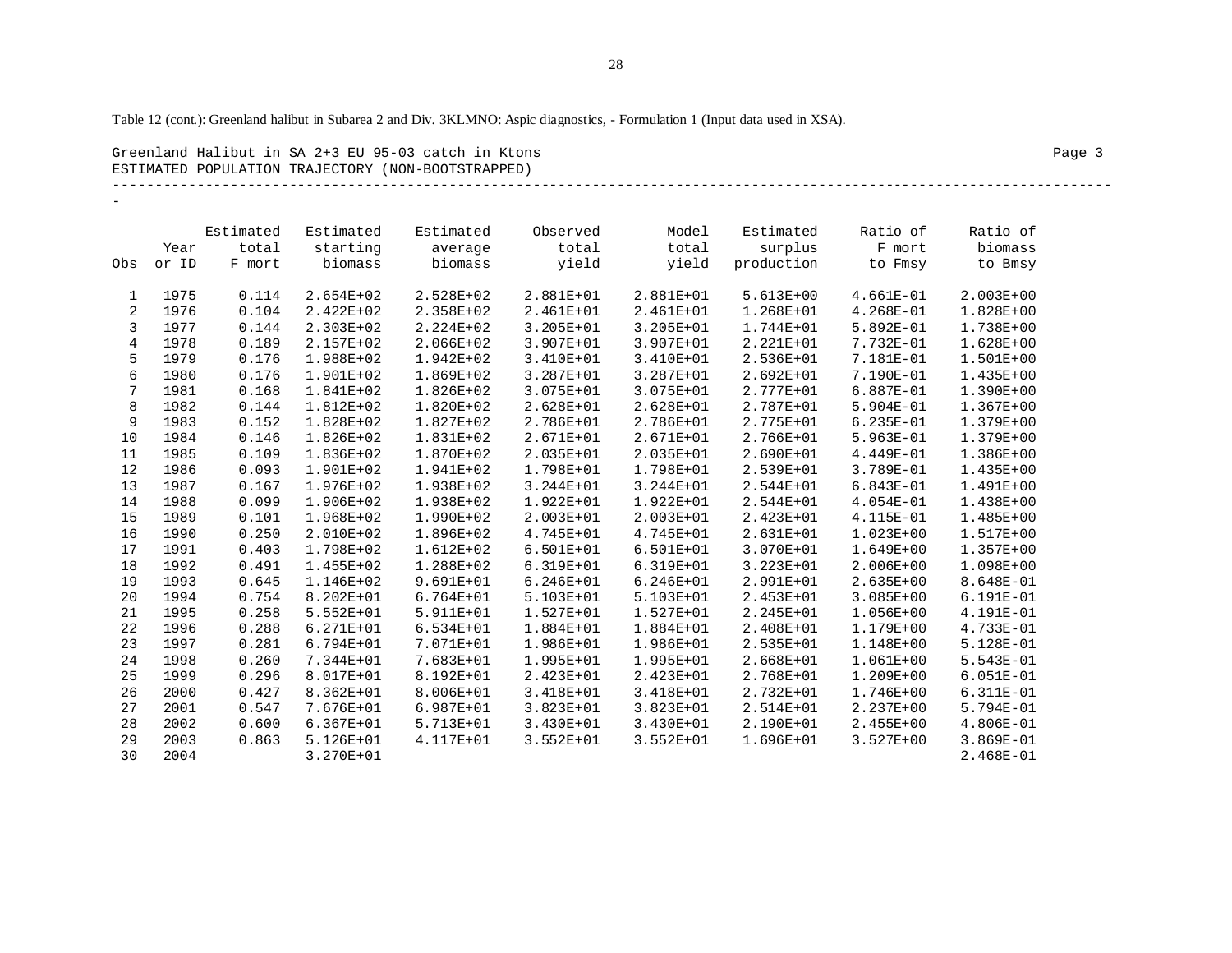Table 13: Greenland halibut in Subarea 2 and Div. 3KLMNO: Aspic Input Data, - Formulation 2 (All available input data).

| catch data 1960-2003                        |                                                                             |
|---------------------------------------------|-----------------------------------------------------------------------------|
| Indices : $Can 2J3KL fall 1978 - 1994$      |                                                                             |
|                                             | Can 2J3KL fall 1995 - 2003                                                  |
|                                             | EU 3M survey 1995 - 2003                                                    |
|                                             | Can 3LNO Spring 1996-2003                                                   |
|                                             |                                                                             |
| FIT                                         | ## Run type (FIT, BOT, or IRF)                                              |
|                                             | Greenland Halibut in SA 2+3 EU 95-03 catch in Ktons                         |
| LOGISTIC YLD SSE                            | ## See notes at end of this file                                            |
| 13                                          | ## Verbosity on screen $(0-3)$ ; add 10 for SUM & PRN files                 |
| 500                                         | ## Number of bootstrap trials, $\le$ 1000                                   |
| 0 20000                                     | ## 0=no MC search, 1=search, 2=repeated srch; N trials                      |
| $1d-8$                                      | ## Convergence crit. for simplex                                            |
| $3d-8$<br>6                                 | ## Convergence crit. for restarts, N restarts                               |
| $1d-4$<br>24                                | ## Conv. crit. for F; N steps/yr for gen. model                             |
| 8d0                                         | ## Maximum F when cond. on yield                                            |
| 1d0                                         | ## Stat weight for B1>K as residual (usually 0 or 1)                        |
| $4\overline{ }$                             | ## Number of fisheries (data series)                                        |
| 1d0<br>1d0<br>1d0<br>1d0                    | ## Statistical weights for data series                                      |
| 1.0                                         | ## B1/K (starting quess, usually 0 to 1)                                    |
| 35                                          | ## MSY (starting quess)                                                     |
| 250                                         | ## K (carrying capacity) (starting quess)                                   |
|                                             | $2.00d-1$ 3.0d-1 2.0d-1 3.5d-2 ## q (starting guesses -- 1 per data series) |
| 1 1 1 1 1 1 1                               | ## Estimate flags (0 or 1) $(B1/K, MSY, K, q1qn)$                           |
| 5 300                                       | ## Min and max constraints -- MSY                                           |
| 50 2000                                     | ## Min and max constraints -- K                                             |
| 3941285                                     | ## Random number seed (large integer)                                       |
| 44 # Number of years of data in each series |                                                                             |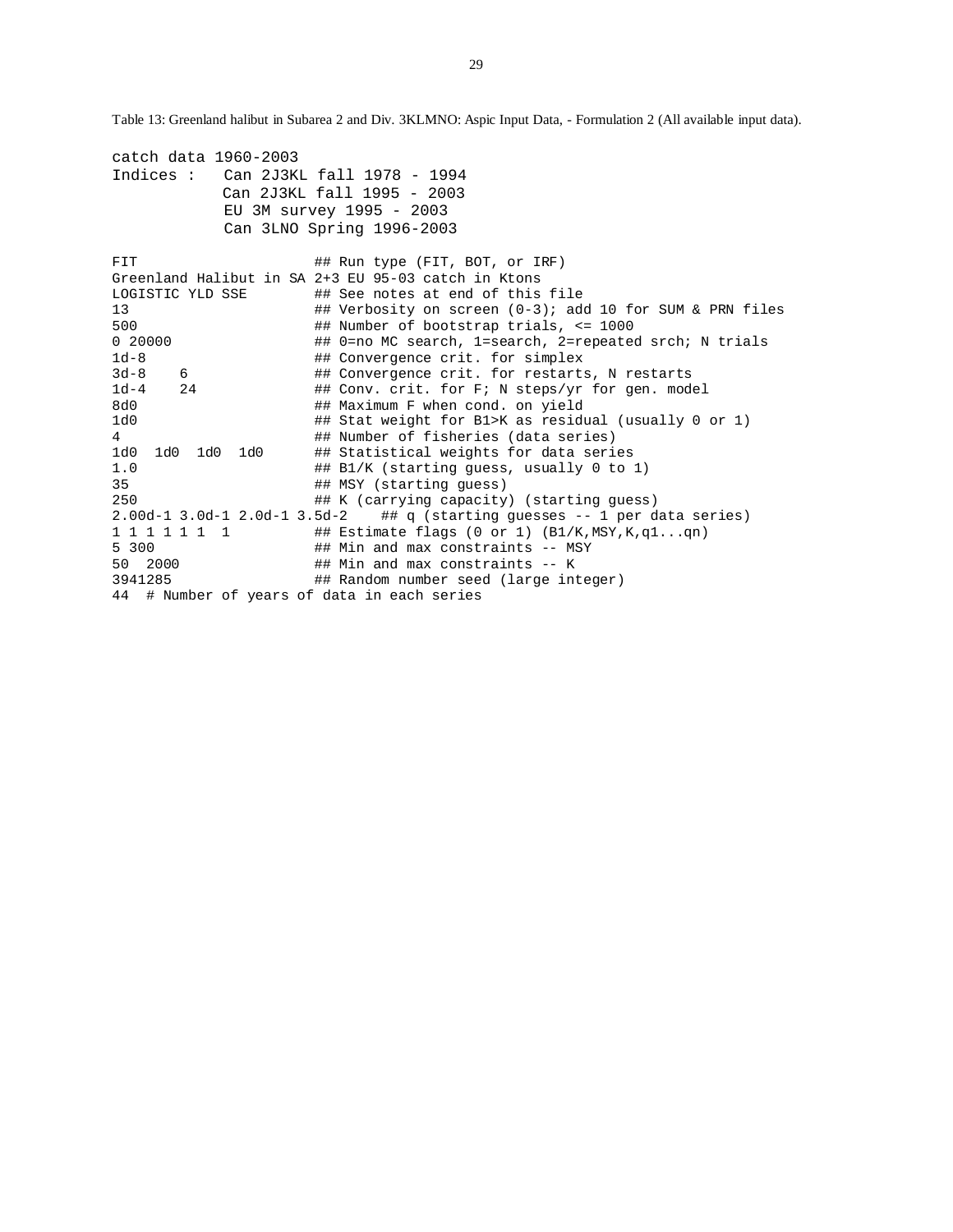Table 14: Greenland halibut in Subarea 2 and Div. 3KLMNO: Aspic diagnostics, - Formulation 2 (All available input data).

|                    | Greenland Halibut in SA 2+3 EU 95-03 catch in Ktons                       |                |                                                                                                                    |                                   | Page 1         |
|--------------------|---------------------------------------------------------------------------|----------------|--------------------------------------------------------------------------------------------------------------------|-----------------------------------|----------------|
|                    |                                                                           |                |                                                                                                                    | Thursday, 10 Jun 2004 at 10:32:25 |                |
|                    | ASPIC -- A Surplus-Production Model Including Covariates (Ver. 5.05)      |                |                                                                                                                    |                                   |                |
|                    |                                                                           |                |                                                                                                                    | FIT program mode                  |                |
| Author:            |                                                                           |                | Michael H. Prager; NOAA Center for Coastal Fisheries and Habitat Research [1061STIC model mode                     |                                   |                |
|                    | 101 Pivers Island Road; Beaufort, North Carolina 28516 USA                |                |                                                                                                                    | YLD conditioning                  |                |
|                    | Mike.Prager@noaa.gov                                                      |                |                                                                                                                    | SSE optimization                  |                |
|                    |                                                                           |                | Reference: Prager, M. H. 1994. A suite of extensions to a nonequilibrium ASPIC User's Manual is available          |                                   |                |
|                    | surplus-production model. Fishery Bulletin 92: 374-389.                   |                |                                                                                                                    | gratis from the author.           |                |
|                    |                                                                           |                |                                                                                                                    |                                   |                |
|                    |                                                                           |                | CONTROL PARAMETERS USED (FROM INPUT FILE) Input file: c:\valise\nwatlq\nafo\06_2004\glh2+3\aspic\ghl60_03_kt_v55.i |                                   |                |
|                    |                                                                           |                |                                                                                                                    |                                   |                |
|                    | Operation of ASPIC: Fit logistic (Schaefer) model by direct optimization. |                |                                                                                                                    |                                   |                |
|                    | Number of years analyzed:                                                 | 44             | Number of bootstrap trials:                                                                                        |                                   | $\Omega$       |
|                    | Number of data series:                                                    | $\overline{4}$ | Lower bound on MSY:                                                                                                |                                   | $5.000E + 00$  |
|                    | Objective function: The Least squares The Upper bound on MSY:             |                |                                                                                                                    |                                   | 1.000E+02      |
|                    | Relative conv. criterion (simplex): 1.000E-08                             |                | Lower bound on K:                                                                                                  |                                   | 5.000E+01      |
|                    | Relative conv. criterion (restart): 3.000E-08                             |                | Upper bound on K:                                                                                                  |                                   | 5.000E+02      |
|                    | Relative conv. criterion (effort): 1.000E-04                              |                | Random number seed:                                                                                                |                                   | 3941285        |
|                    | Maximum F allowed in fitting: 8.000                                       |                | Monte Carlo search mode, trials:                                                                                   | $\Omega$                          | $\overline{a}$ |
|                    | Identical convergences required in fitting:                               | 6              |                                                                                                                    |                                   |                |
|                    |                                                                           |                |                                                                                                                    |                                   |                |
|                    | PROGRAM STATUS INFORMATION (NON-BOOTSTRAPPED ANALYSIS)                    |                |                                                                                                                    |                                   | error code 0   |
|                    |                                                                           |                |                                                                                                                    |                                   |                |
| Normal convergence |                                                                           |                |                                                                                                                    |                                   |                |
|                    | Number of restarts required for convergence:                              | 5              |                                                                                                                    |                                   |                |
|                    |                                                                           |                |                                                                                                                    |                                   |                |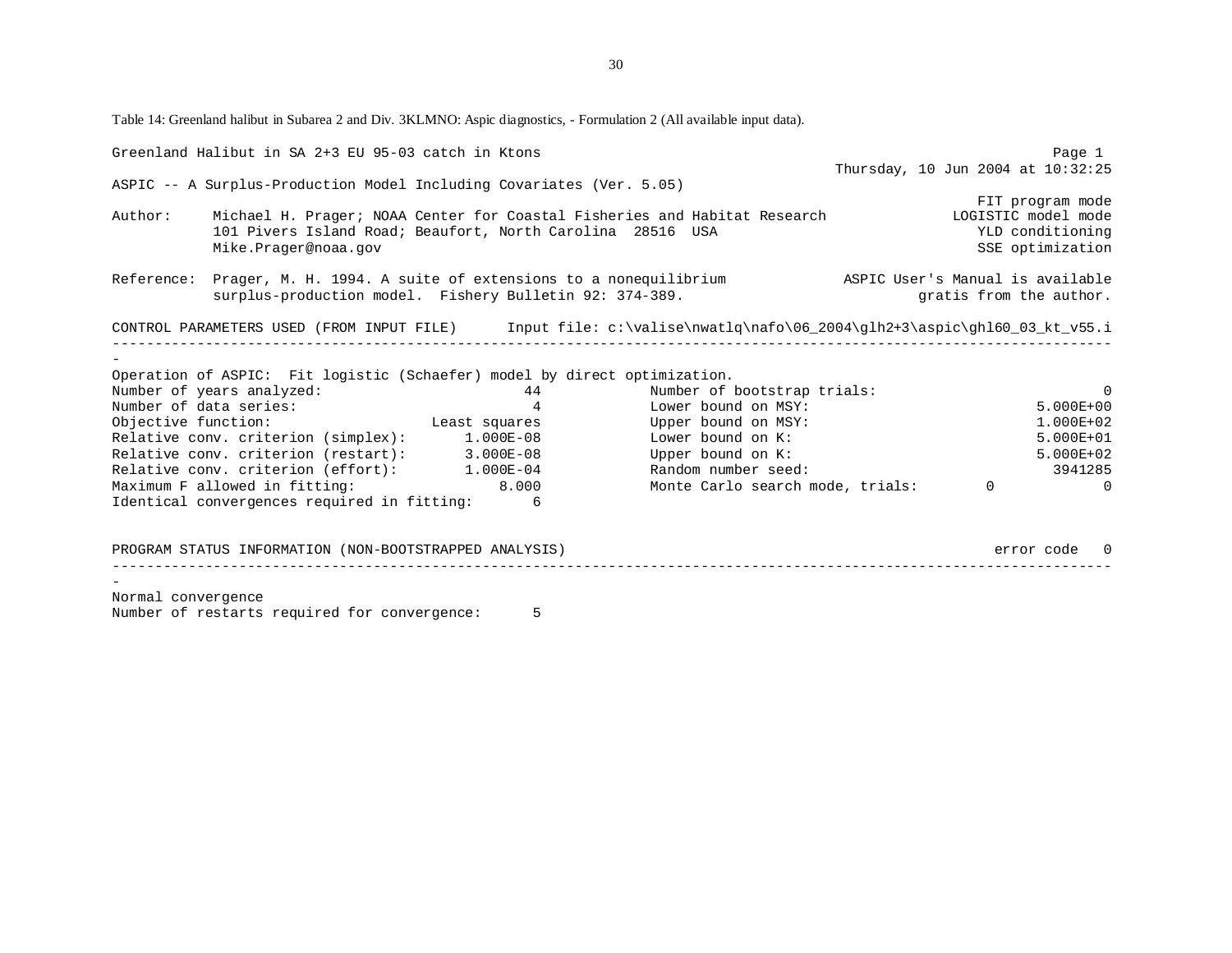Table 14 (cont.): Greenland halibut in Subarea 2 and Div. 3KLMNO: Aspic diagnostics, - Formulation 2 (All available input data).

|                | CORRELATION AMONG INPUT SERIES EXPRESSED AS CPUE (NUMBER OF PAIRWISE OBSERVATIONS BELOW) |  |  |  |       |    |            |       |            |            |  |  |  |  |  |  |
|----------------|------------------------------------------------------------------------------------------|--|--|--|-------|----|------------|-------|------------|------------|--|--|--|--|--|--|
|                |                                                                                          |  |  |  |       |    |            |       |            |            |  |  |  |  |  |  |
|                | 1 Canadian Div. 2J3K Fall (Part $1$ )                                                    |  |  |  | 1.000 | 17 |            |       |            |            |  |  |  |  |  |  |
|                | 2 Canadian Div. 2J3K Fall (Part 2)                                                       |  |  |  | 0.000 |    | 1.000<br>9 |       |            |            |  |  |  |  |  |  |
| 3              | EU 3M Surveys                                                                            |  |  |  | 0.000 |    | 0.754<br>9 | 1.000 | 9          |            |  |  |  |  |  |  |
| $\overline{4}$ | Canadian                                                                                 |  |  |  | 0.000 |    | 0.597<br>8 |       | 0.911<br>8 | 1.000<br>8 |  |  |  |  |  |  |
|                |                                                                                          |  |  |  |       |    | 2          |       | 3          |            |  |  |  |  |  |  |

GOODNESS-OF-FIT AND WEIGHTING (NON-BOOTSTRAPPED ANALYSIS)

|            | Loss component number and title              | Weighted<br>SSE | N  | Weighted<br>MSE | Current<br>weight | Inv. var.<br>weight | R-squared<br>in CPUE |
|------------|----------------------------------------------|-----------------|----|-----------------|-------------------|---------------------|----------------------|
| $Loss(-1)$ | SSE in yield                                 | $0.000E + 00$   |    |                 |                   |                     |                      |
| Loss(0)    | Penalty for B1 > K                           | $4.741E-06$     |    | N/A             | $1.000E + 00$     | N/A                 |                      |
| Loss(1)    | Canadian Div. 2J3K Fall<br>$(Part 1) - catc$ | $2.067E + 00$   | 17 | 1.378E-01       | $1.000E + 00$     | $4.685E - 01$       | 0.356                |
| Loss(2)    | Canadian Div. 2J3K Fall (Part 2)             | $2.366E-01$     | 9  | $3.380E - 02$   | $1.000E + 00$     | $1.910E + 00$       | 0.673                |
| Loss(3)    | EU 3M Surveys                                | $2.563E-01$     | 9  | $3.662E-02$     | $1.000E + 00$     | $1.763E + 00$       | 0.586                |
| Loss(4)    | Canadian                                     | $1.571E + 00$   | 8  | 2.619E-01       | $1.000E + 00$     | $2.466E - 01$       | 0.274                |
|            | TOTAL OBJECTIVE FUNCTION, MSE, RMSE:         | 4.13174124E+00  |    | 1.148E-01       | 3.388E-01         |                     |                      |

-----------------------------------------------------------------------------------------------------------------------

|  |  | NOTE: Bl-ratio penalty term contributing to loss. Sensitivity analysis advised. |  |        |                             |  |
|--|--|---------------------------------------------------------------------------------|--|--------|-----------------------------|--|
|  |  | Estimated contrast index (ideal = $1.0$ ):                                      |  | 0.8850 | $C^* = (Bmax-Bmin)/K$       |  |
|  |  | Estimated nearness index (ideal = $1.0$ ):                                      |  | 1,0000 | $N^* = 1 -  min(B-Bmsy) /K$ |  |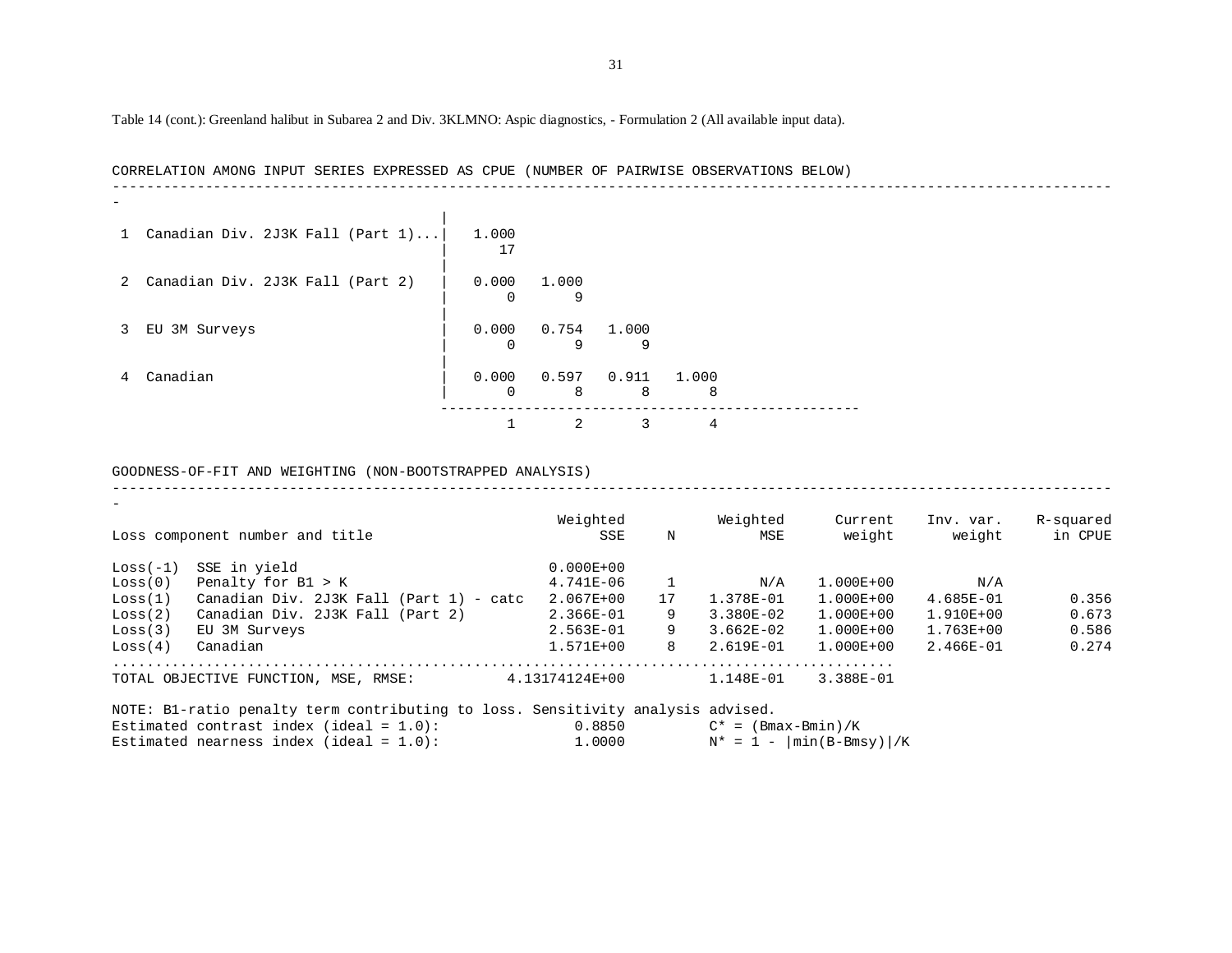Table 14 (cont.): Greenland halibut in Subarea 2 and Div. 3KLMNO: Aspic diagnostics, - Formulation 2 (All available input data).

#### MODEL PARAMETER ESTIMATES (NON-BOOTSTRAPPED)

| Parameter |                                          | Estimate      | User/pgm quess | 2nd quess     | Estimated | User quess |
|-----------|------------------------------------------|---------------|----------------|---------------|-----------|------------|
|           |                                          |               |                |               |           |            |
| B1/K      | Starting relative biomass (in 1960)      | $1.002E + 00$ | $1.000E + 00$  | 9.000E-01     |           |            |
| MSY       | Maximum sustainable yield                | 3.349E+01     | 3.500E+01      | $2.367E + 01$ |           |            |
| K         | Maximum population size                  | $2.495E+02$   | $2.500E + 02$  | $1.420E + 02$ |           |            |
| phi       | Shape of production curve $(Bmsy/K)$     | 0.5000        | 0.5000         |               | $\Omega$  |            |
|           | Catchability Coefficients by Data Series |               |                |               |           |            |
| q(1)      | Canadian Div. 2J3K Fall (Part 1) - catc  | 1.577E-01     | 2.000E-01      | $1.140E + 00$ |           |            |
| q(2)      | Canadian Div. 2J3K Fall (Part 2)         | $3.446E - 01$ | 3.000E-01      | $1.140E + 00$ |           |            |
| q(3)      | EU 3M Surveys                            | 1.791E-01     | 2.000E-01      | $1.140E + 00$ |           |            |
| q(4)      | Canadian                                 | $3.215E-02$   | $3.500E - 02$  | $4.750E - 01$ |           |            |

-----------------------------------------------------------------------------------------------------------------------

-----------------------------------------------------------------------------------------------------------------------

#### MANAGEMENT and DERIVED PARAMETER ESTIMATES (NON-BOOTSTRAPPED)

| Parameter   |                                                                       | Estimate                   | Logistic formula       | General formula          |
|-------------|-----------------------------------------------------------------------|----------------------------|------------------------|--------------------------|
| MSY<br>Bmsy | Maximum sustainable yield<br>Stock biomass giving MSY                 | 3.349E+01<br>$1.248E + 02$ | K/2                    | $K^*n^{**}(1/(1-n))$     |
| Fmsy        | Fishing mortality rate at MSY                                         | 2.685E-01                  | MSY/Bmsy               | MSY/Bmsy                 |
| n           | Exponent in production function                                       | 2,0000                     |                        |                          |
| g           | Fletcher's gamma                                                      | $4.000E + 00$              |                        | $[n**(n/(n-1))] / [n-1]$ |
| B./Bmsy     | Ratio: $B(2004)/Bmsy$                                                 | 2.343E-01                  |                        |                          |
| F./Fmsy     | Ratio: $F(2003)/Fmsy$                                                 | $3.520E + 00$              |                        |                          |
| Fmsy/F.     | Ratio: $Fmsy/F(2003)$                                                 | 2.841E-01                  |                        |                          |
| Y. (Fmsy)   | Approx. yield available at Fmsy in 2004                               | 7.849E+00                  | MSY*B./Bmsy            | MSY*B./Bmsy              |
|             | as proportion of MSY                                                  | 2.343E-01                  |                        |                          |
| Ye.         | Equilibrium yield available in 2004                                   | 1.386E+01                  | $4*MSY*(B/K-(B/K)**2)$ | $q*MSY*(B/K-(B/K)**n)$   |
|             | as proportion of MSY                                                  | 4.137E-01                  |                        |                          |
|             | Fishing effort rate at MSY in units of each CE or CC series --------- |                            |                        |                          |
| fmsy(1)     | Canadian Div. $2J3K$ Fall (Part 1) - catc 1.702E+00                   |                            | Fmsy/q(1)              | Fmsy/q(1)                |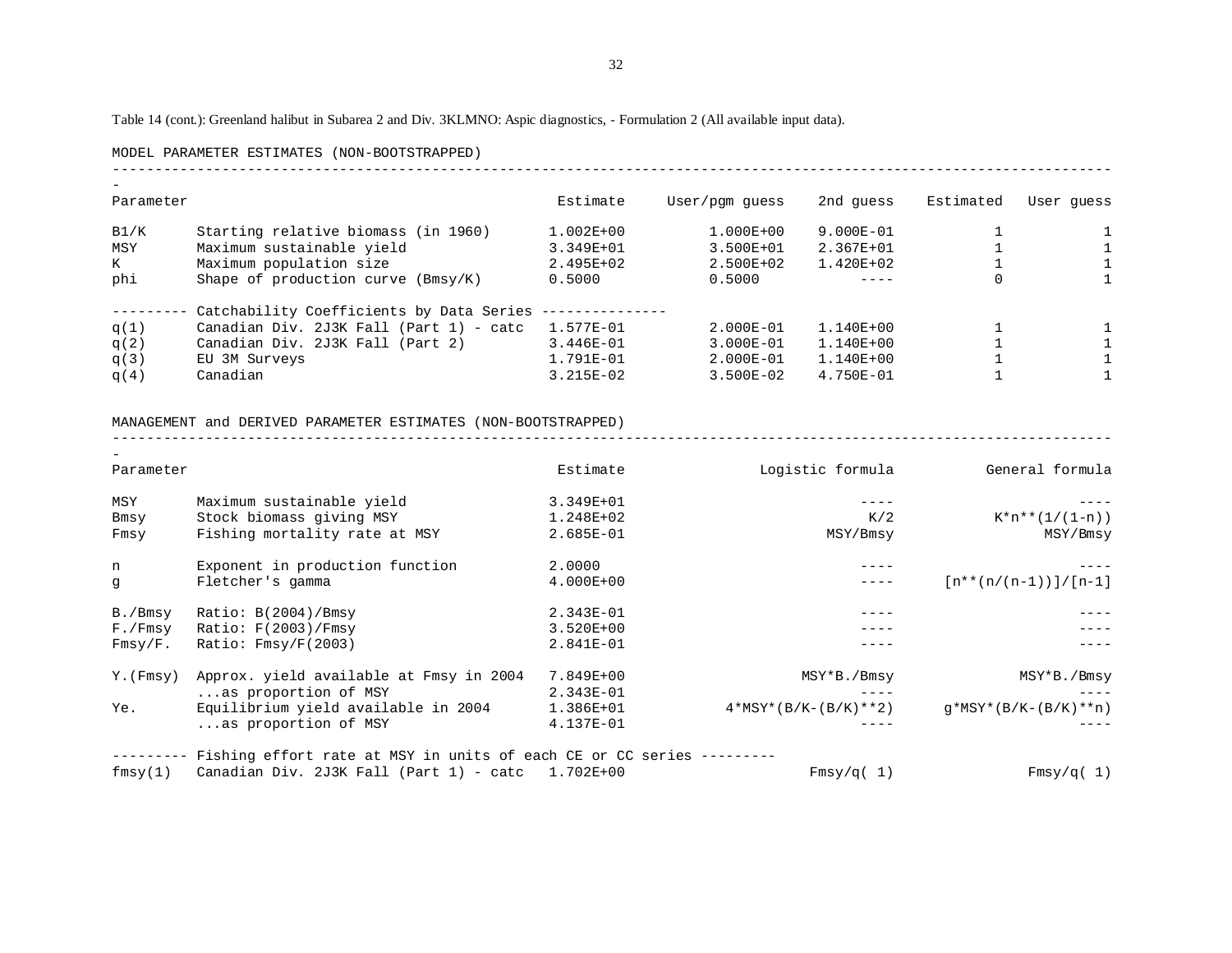ESTIMATED POPULATION TRAJECTORY (NON-BOOTSTRAPPED)

|                 |       | Estimated | Estimated     | Estimated     | Observed      | Model         | Estimated     | Ratio of      | Ratio of      |
|-----------------|-------|-----------|---------------|---------------|---------------|---------------|---------------|---------------|---------------|
|                 | Year  | total     | starting      | average       | total         | total         | surplus       | F mort        | biomass       |
| Obs             | or ID | F mort    | biomass       | biomass       | yield         | yield         | production    | to Fmsy       | to Bmsy       |
|                 |       |           |               |               |               |               |               |               |               |
| 1               | 1960  | 0.004     | 2.500E+02     | 2.508E+02     | 9.900E-01     | 9.900E-01     | 1.867E-03     | 1.470E-02     | $2.004E + 00$ |
| 2               | 1961  | 0.003     | 2.491E+02     | 2.501E+02     | 7.900E-01     | 7.900E-01     | $3.656E-01$   | 1.177E-02     | 1.996E+00     |
| 3               | 1962  | 0.002     | 2.486E+02     | 2.498E+02     | $6.200E-01$   | $6.200E-01$   | 5.022E-01     | $9.243E-03$   | 1.993E+00     |
| $\overline{4}$  | 1963  | 0.007     | 2.485E+02     | 2.481E+02     | 1.620E+00     | 1.620E+00     | 7.728E-01     | 2.432E-02     | 1.992E+00     |
| 5               | 1964  | 0.017     | 2.477E+02     | 2.463E+02     | $4.250E+00$   | $4.250E+00$   | 1.706E+00     | 6.427E-02     | 1.985E+00     |
| 6               | 1965  | 0.042     | 2.451E+02     | 2.418E+02     | 1.007E+01     | 1.007E+01     | $3.996E + 00$ | 1.551E-01     | 1.965E+00     |
| $7\phantom{.0}$ | 1966  | 0.083     | 2.391E+02     | 2.330E+02     | 1.928E+01     | 1.928E+01     | 8.241E+00     | 3.082E-01     | 1.916E+00     |
| 8               | 1967  | 0.120     | 2.280E+02     | 2.209E+02     | 2.653E+01     | 2.653E+01     | 1.355E+01     | 4.472E-01     | 1.828E+00     |
| 9               | 1968  | 0.156     | 2.150E+02     | 2.076E+02     | 3.239E+01     | 3.239E+01     | 1.869E+01     | 5.811E-01     | 1.724E+00     |
| 10              | 1969  | 0.192     | 2.013E+02     | 1.937E+02     | 3.724E+01     | 3.724E+01     | 2.321E+01     | 7.159E-01     | 1.614E+00     |
| 11              | 1970  | 0.203     | 1.873E+02     | 1.817E+02     | 3.684E+01     | 3.684E+01     | 2.649E+01     | 7.550E-01     | 1.501E+00     |
| 12              | 1971  | 0.139     | 1.770E+02     | 1.783E+02     | 2.483E+01     | 2.483E+01     | 2.733E+01     | 5.187E-01     | 1.418E+00     |
| 13              | 1972  | 0.169     | 1.794E+02     | 1.780E+02     | $3.004E + 01$ | $3.004E + 01$ | 2.738E+01     | $6.284E-01$   | 1.438E+00     |
| 14              | 1973  | 0.166     | 1.768E+02     | 1.760E+02     | 2.929E+01     | 2.929E+01     | 2.784E+01     | 6.198E-01     | 1.417E+00     |
| 15              | 1974  | 0.157     | 1.753E+02     | 1.755E+02     | 2.759E+01     | 2.759E+01     | 2.795E+01     | 5.854E-01     | 1.406E+00     |
| 16              | 1975  | 0.164     | 1.757E+02     | 1.753E+02     | 2.881E+01     | 2.881E+01     | 2.800E+01     | 6.122E-01     | 1.408E+00     |
| 17              | 1976  | 0.139     | 1.749E+02     | 1.765E+02     | 2.461E+01     | 2.461E+01     | 2.772E+01     | 5.192E-01     | $1.402E + 00$ |
| 18              | 1977  | 0.182     | 1.780E+02     | 1.758E+02     | 3.205E+01     | 3.205E+01     | 2.789E+01     | 6.791E-01     | 1.427E+00     |
| 19              | 1978  | 0.232     | 1.738E+02     | 1.686E+02     | 3.907E+01     | 3.907E+01     | 2.933E+01     | 8.629E-01     | 1.393E+00     |
| 20              | 1979  | 0.210     | 1.641E+02     | 1.622E+02     | 3.410E+01     | 3.410E+01     | 3.048E+01     | 7.831E-01     | 1.315E+00     |
| 21              | 1980  | 0.206     | 1.605E+02     | 1.594E+02     | 3.287E+01     | 3.287E+01     | 3.090E+01     | 7.678E-01     | 1.286E+00     |
| 22              | 1981  | 0.194     | 1.585E+02     | 1.587E+02     | 3.075E+01     | 3.075E+01     | 3.102E+01     | 7.219E-01     | 1.271E+00     |
| 23              | 1982  | 0.163     | 1.588E+02     | 1.611E+02     | 2.628E+01     | 2.628E+01     | 3.065E+01     | 6.076E-01     | 1.273E+00     |
| 24              | 1983  | 0.170     | 1.632E+02     | 1.643E+02     | 2.786E+01     | 2.786E+01     | 3.012E+01     | 6.314E-01     | 1.308E+00     |
| 25              | 1984  | 0.160     | 1.654E+02     | 1.670E+02     | 2.671E+01     | 2.671E+01     | 2.966E+01     | 5.958E-01     | 1.326E+00     |
| 26              | 1985  | 0.118     | 1.684E+02     | 1.727E+02     | 2.035E+01     | 2.035E+01     | 2.854E+01     | 4.389E-01     | 1.350E+00     |
| 27              | 1986  | 0.099     | 1.766E+02     | 1.811E+02     | 1.798E+01     | 1.798E+01     | 2.664E+01     | 3.697E-01     | 1.415E+00     |
| 28              | 1987  | 0.178     | 1.852E+02     | 1.820E+02     | 3.244E+01     | 3.244E+01     | 2.644E+01     | $6.639E-01$   | 1.485E+00     |
| 29              | 1988  | 0.105     | 1.792E+02     | 1.829E+02     | 1.922E+01     | 1.922E+01     | 2.621E+01     | 3.914E-01     | 1.437E+00     |
| 30              | 1989  | 0.106     | $1.862E+02$   | 1.887E+02     | 2.003E+01     | 2.003E+01     | 2.470E+01     | 3.954E-01     | 1.493E+00     |
| 31              | 1990  | 0.264     | 1.909E+02     | 1.797E+02     | 4.745E+01     | 4.745E+01     | 2.691E+01     | 9.833E-01     | 1.530E+00     |
| 32              | 1991  | 0.427     | 1.703E+02     | 1.521E+02     | 6.501E+01     | 6.501E+01     | 3.168E+01     | 1.591E+00     | 1.365E+00     |
| 33              | 1992  | 0.523     | 1.370E+02     | 1.208E+02     | 6.319E+01     | 6.319E+01     | 3.330E+01     | 1.948E+00     | 1.098E+00     |
| 34              | 1993  | 0.696     | 1.071E+02     | 8.978E+01     | $6.246E + 01$ | $6.246E + 01$ | 3.068E+01     | 2.591E+00     | 8.586E-01     |
| 35              | 1994  | 0.838     | 7.533E+01     | $6.088E + 01$ | 5.103E+01     | 5.103E+01     | 2.459E+01     | 3.122E+00     | 6.038E-01     |
| 36              | 1995  | 0.292     | 4.889E+01     | 5.235E+01     | 1.527E+01     | 1.527E+01     | 2.220E+01     | 1.086E+00     | 3.919E-01     |
| 37              | 1996  | 0.322     | 5.583E+01     | 5.843E+01     | 1.884E+01     | 1.884E+01     | 2.402E+01     | 1.201E+00     | 4.475E-01     |
| 38              | 1997  | 0.311     | 6.101E+01     | $6.386E + 01$ | 1.986E+01     | 1.986E+01     | 2.551E+01     | 1.158E+00     | 4.891E-01     |
| 39              | 1998  | 0.284     | $6.666E + 01$ | 7.026E+01     | 1.995E+01     | 1.995E+01     | 2.709E+01     | 1.058E+00     | 5.343E-01     |
| 40              | 1999  | 0.319     | 7.380E+01     | 7.590E+01     | 2.423E+01     | 2.423E+01     | 2.836E+01     | 1.189E+00     | 5.916E-01     |
| 41              | 2000  | 0.457     | 7.793E+01     | 7.477E+01     | 3.418E+01     | 3.418E+01     | 2.811E+01     | 1.703E+00     | 6.247E-01     |
| 42              | 2001  | 0.585     | 7.186E+01     | 6.534E+01     | 3.823E+01     | 3.823E+01     | 2.587E+01     | 2.179E+00     | 5.760E-01     |
| 43              | 2002  | 0.644     | 5.950E+01     | 5.325E+01     | 3.430E+01     | 3.430E+01     | 2.247E+01     | 2.399E+00     | 4.770E-01     |
| 44              | 2003  | 0.945     | 4.767E+01     | 3.758E+01     | $3.552E + 01$ | $3.552E + 01$ | 1.708E+01     | $3.520E + 00$ | 3.821E-01     |
| 45              | 2004  |           | 2.923E+01     |               |               |               |               |               | 2.343E-01     |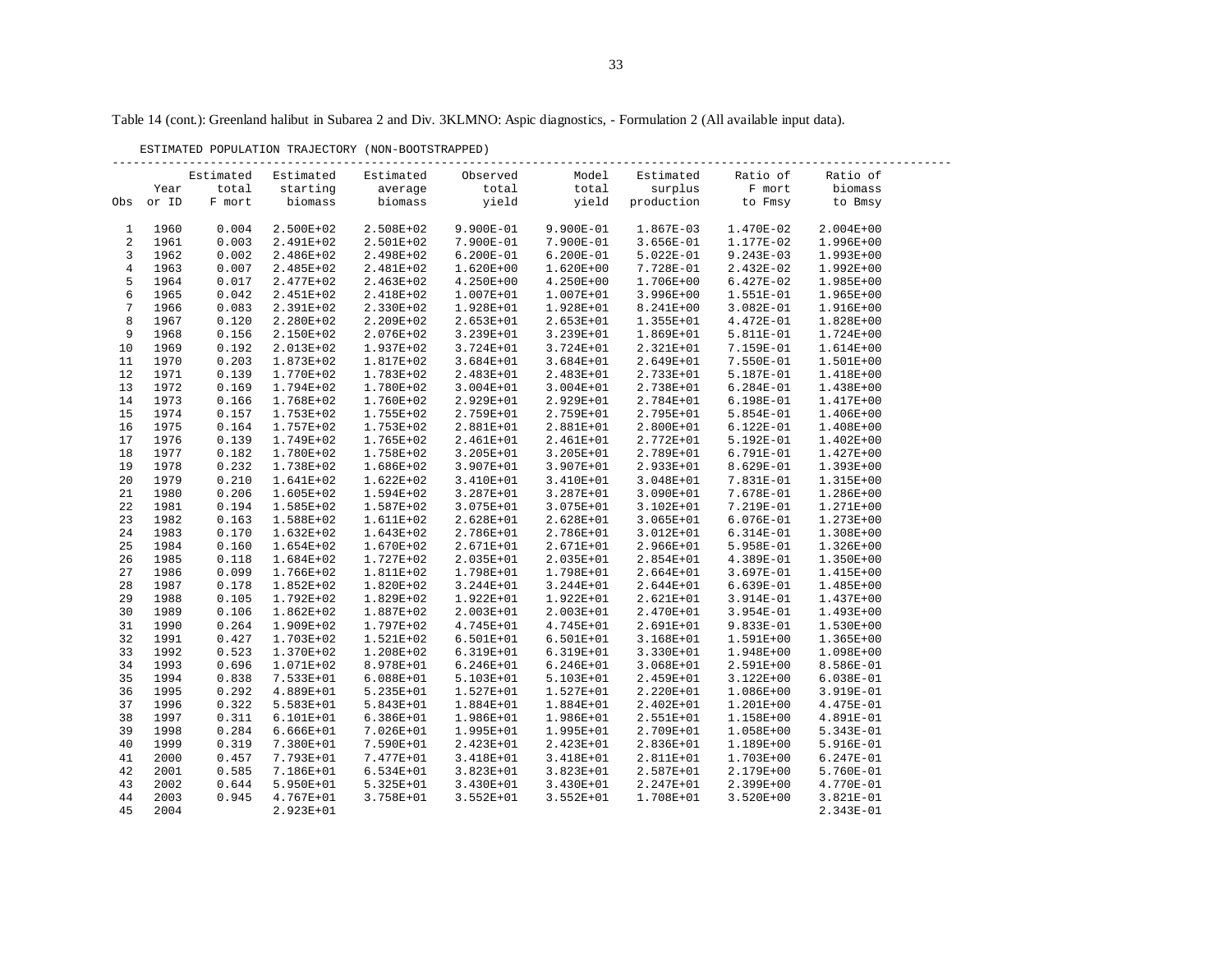Table 15. Greenland halibut in Subarea 2 + Div. 3KLMNO: Inputs for projections.

## **Greenland Halibut in Subareas 2 + 3KLMNO Input data for stochastic projections**

| Name            | <b>Value Uncertainty</b>        |      | Name              |       | Value ncertainty               |
|-----------------|---------------------------------|------|-------------------|-------|--------------------------------|
|                 |                                 | (CV) |                   |       | (CV)                           |
|                 | Population at age in 2004       |      | Selection pattern |       | (2001-2003                     |
| N1              | Bootstrap (1975-2000)           |      | sH1               | 0.000 | 0.00                           |
| N2              | 96136                           | 0.29 | sH <sub>2</sub>   | 0.000 | 0.00                           |
| N <sub>3</sub>  | 71971                           | 0.22 | sH <sub>3</sub>   | 0.000 | 0.00                           |
| N <sub>4</sub>  | 51008                           | 0.18 | sH4               | 0.033 | 0.24                           |
| N <sub>5</sub>  | 39879                           | 0.15 | sH <sub>5</sub>   | 0.171 | 0.56                           |
| N <sub>6</sub>  | 19254                           | 0.16 | sH <sub>6</sub>   | 0.688 | 0.39                           |
| N7              | 10126                           | 0.15 | sH7               | 1.948 | 0.10                           |
| N8              | 4757                            | 0.15 | sH8               | 1.598 | 0.14                           |
| N <sub>9</sub>  | 3907                            | 0.16 | sH9               | 0.841 | 0.08                           |
| N10             | 2066                            | 0.20 | sH <sub>10</sub>  | 0.752 | 0.31                           |
| N11             | 1148                            | 0.20 | sH11              | 0.914 | 0.31                           |
| N12             | 536                             | 0.20 | sH12              | 0.818 | 0.37                           |
| N13             | 267                             | 0.22 | sH13              | 0.699 | 0.17                           |
| $N14+$          | 312                             | 0.25 | sH14+             | 0.699 | 0.17                           |
|                 | Weight in the catch (2001-2003) |      |                   |       | Weight in the stock (2001-2003 |
| WH1             | 0.000                           | 0.00 | WS1               | 0.000 | 0.00                           |
| WH <sub>2</sub> | 0.000                           | 0.00 | WS <sub>2</sub>   | 0.000 | 0.00                           |
| WH <sub>3</sub> | 0.000                           | 0.00 | WS3               | 0.000 | 0.00                           |
| WH4             | 0.249                           | 0.01 | WS4               | 0.000 | 0.00                           |
| WH <sub>5</sub> | 0.378                           | 0.03 | WS5               | 0.378 | 0.03                           |
| WH <sub>6</sub> | 0.564                           | 0.01 | WS6               | 0.564 | 0.01                           |
| WH7             | 0.831                           | 0.01 | WS7               | 0.831 | 0.01                           |
| WH <sub>8</sub> | 1.187                           | 0.01 | WS8               | 1.187 | 0.01                           |
| WH9             | 1.735                           | 0.04 | WS9               | 1.735 | 0.04                           |
| <b>WH10</b>     | 2.270                           | 0.04 | <b>WS10</b>       | 2.270 | 0.04                           |
| <b>WH11</b>     | 2.849                           | 0.05 | <b>WS11</b>       | 2.849 | 0.05                           |
| WH12            | 3.566                           | 0.04 | WS12              | 3.566 | 0.04                           |
| WH13            | 4.456                           | 0.03 | <b>WS13</b>       | 4.456 | 0.03                           |
| WH14+           | 5.448                           | 0.01 | $WS14+$           | 5.448 | 0.01                           |
| TAC             |                                 |      |                   |       |                                |
| 2004            | 20000                           | 0.05 |                   |       |                                |
| 2005            | 19000                           | 0.05 |                   |       |                                |
| 2006            | 18500                           | 0.05 |                   |       |                                |
| 2007            | 16000                           | 0.05 |                   |       |                                |
| 2008            | 16000                           | 0.05 |                   |       |                                |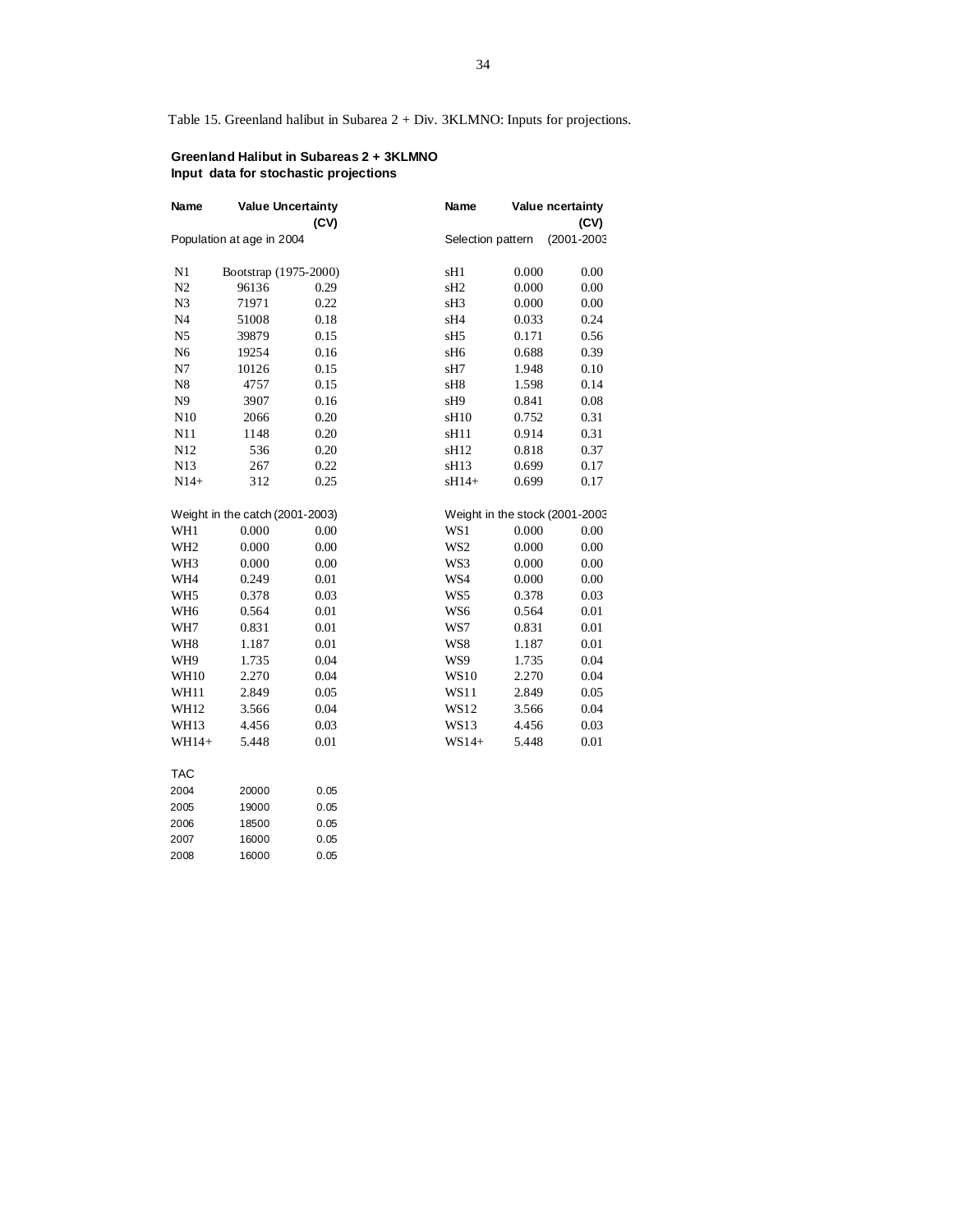Table 16: Greenland halibut in Subarea 2 + Div. 3KLMNO: Results of Deterministic and Stochastic Projections assuming the catches follow the rebuilding plan TACs.

| Deterministic | 2004  | 2005  | 2006  | 2007  | 2008  |
|---------------|-------|-------|-------|-------|-------|
| Catch (t)     | 20000 | 19000 | 18500 | 16000 |       |
| $5+ B(t)$     | 59500 | 59100 | 62700 | 69600 | 81200 |

| Stochastic (median |       |       |       |       |       |
|--------------------|-------|-------|-------|-------|-------|
| values)            | 2004  | 2005  | 2006  | 2007  | 2008  |
| $F(5-10)$          | 0.60  | 0.59  | 0.49  | 0.35  |       |
| $5+ B(t)$          | 59300 | 58700 | 61900 | 68800 | 81300 |
| $10 + B(t)$        | 12600 | 12200 | 9400  | 7200  | 6700  |



Fig. 1: Catches and Total Allowable Catches (TACs) for Greenland Halibut in Subarea 2 and Div. 3KLMNO. TACs were set autonomously by Canada from 1985-1994, and have been subsequently established by Fisheries Commission.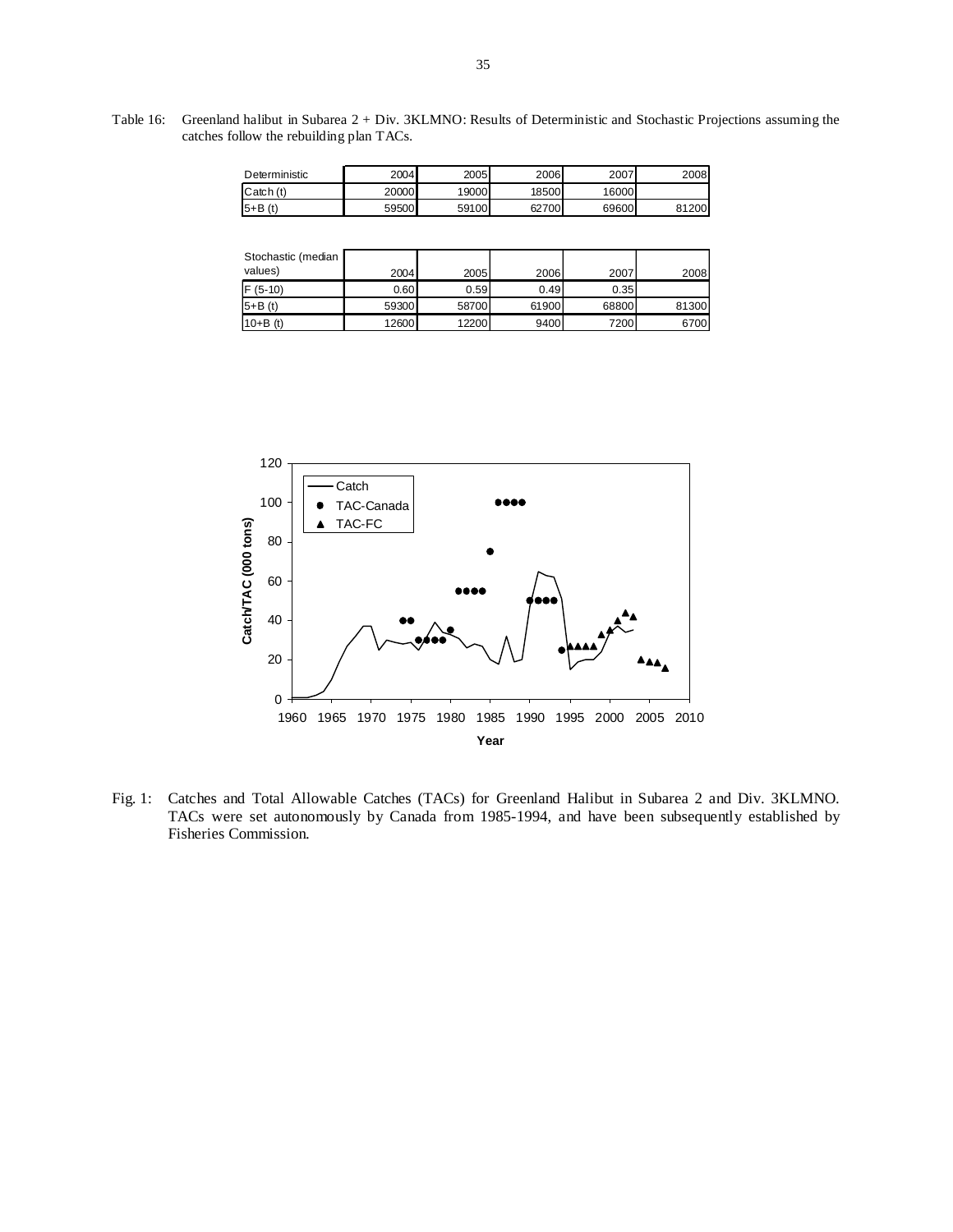

Fig. 2a: Greenland halibut in Subarea 2 and Div. 3KLMNO: Estimated 5+ Biomass (t) from XSA Analysis.



Fig. 2b: Greenland halibut in Subarea 2 and Div. 3KLMNO: Average Fishing Mortality (ages 5-10) from XSA Analysis.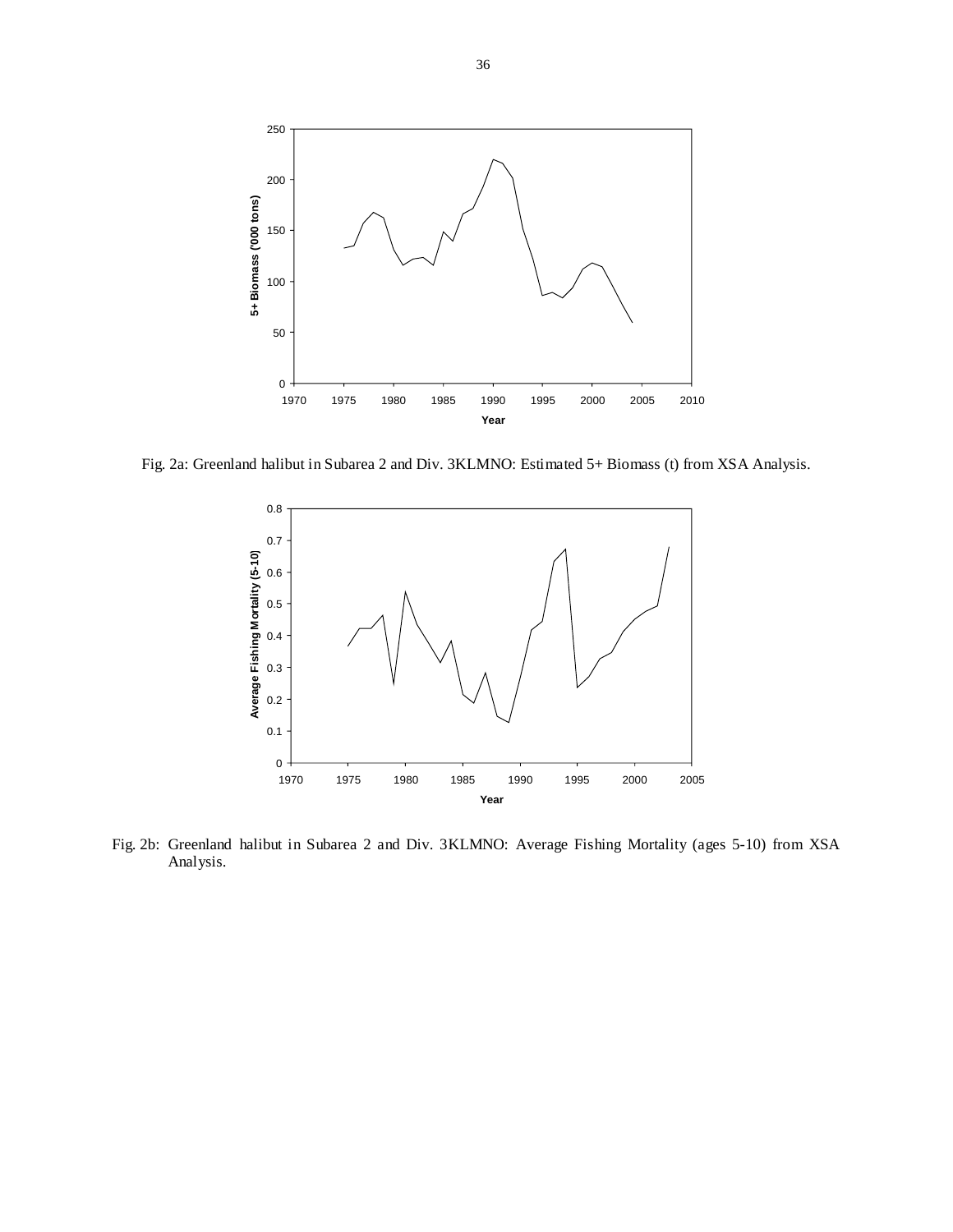

Fig. 2c: Greenland halibut in Subarea 2 and Div. 3KLMNO: Age 1 Recruitment (millions) estimated from XSA analysis.



Fig. 2d: Greenland halibut in Subarea 2 and Div. 3KLMNO: Estimates of Survey Catchabilities from XSA analysis.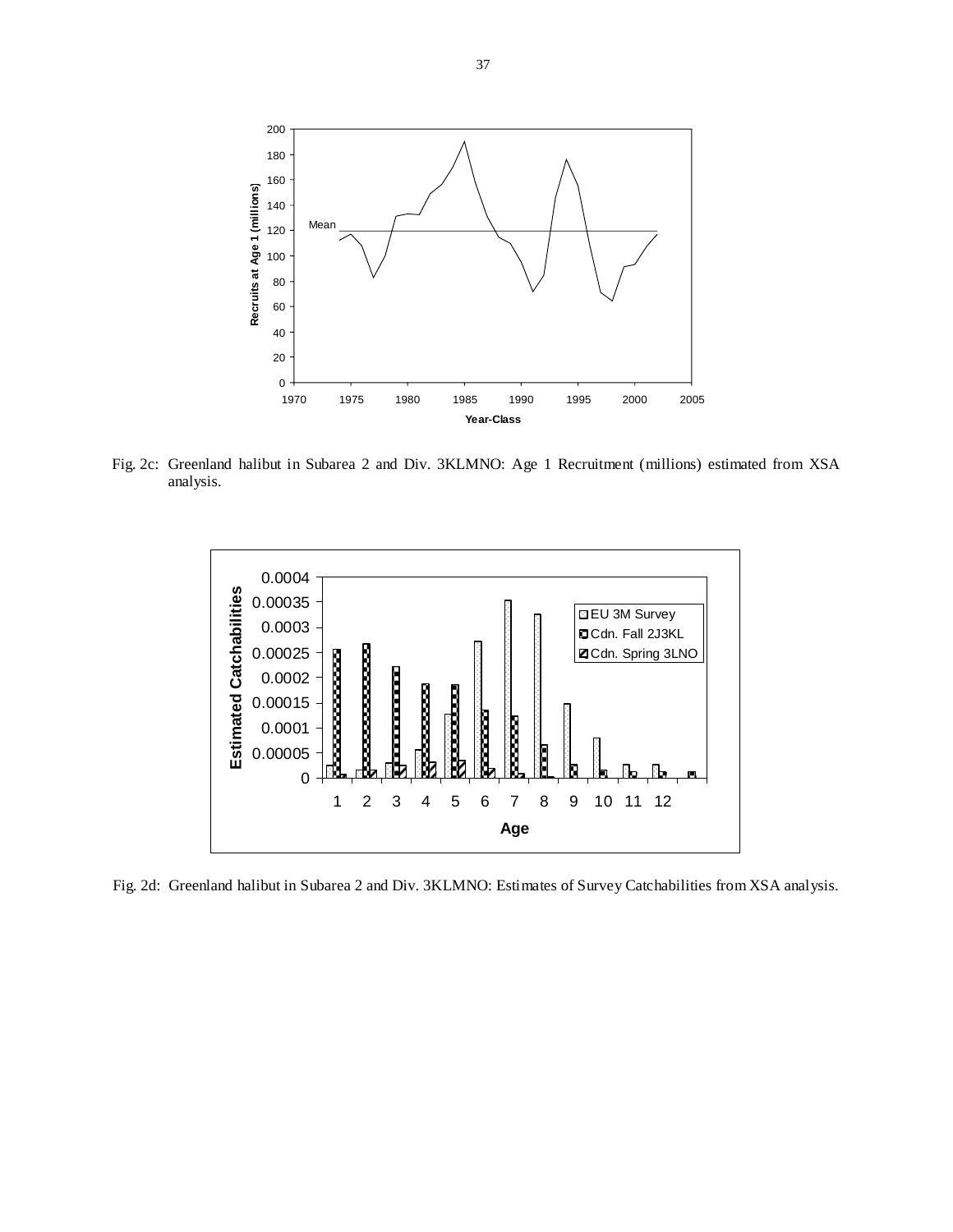

Fig. 2e: Greenland halibut in Subarea 2 and Div. 3KLMNO: Estimates of scaled weights from XSA analysis. (Weightings used to compute log-survivors at age).



Fig. 2f: Greenland halibut in Subarea 2 and Div. 3KLMNO: Survivor estimates at age from each tuning index; from XSA analysis.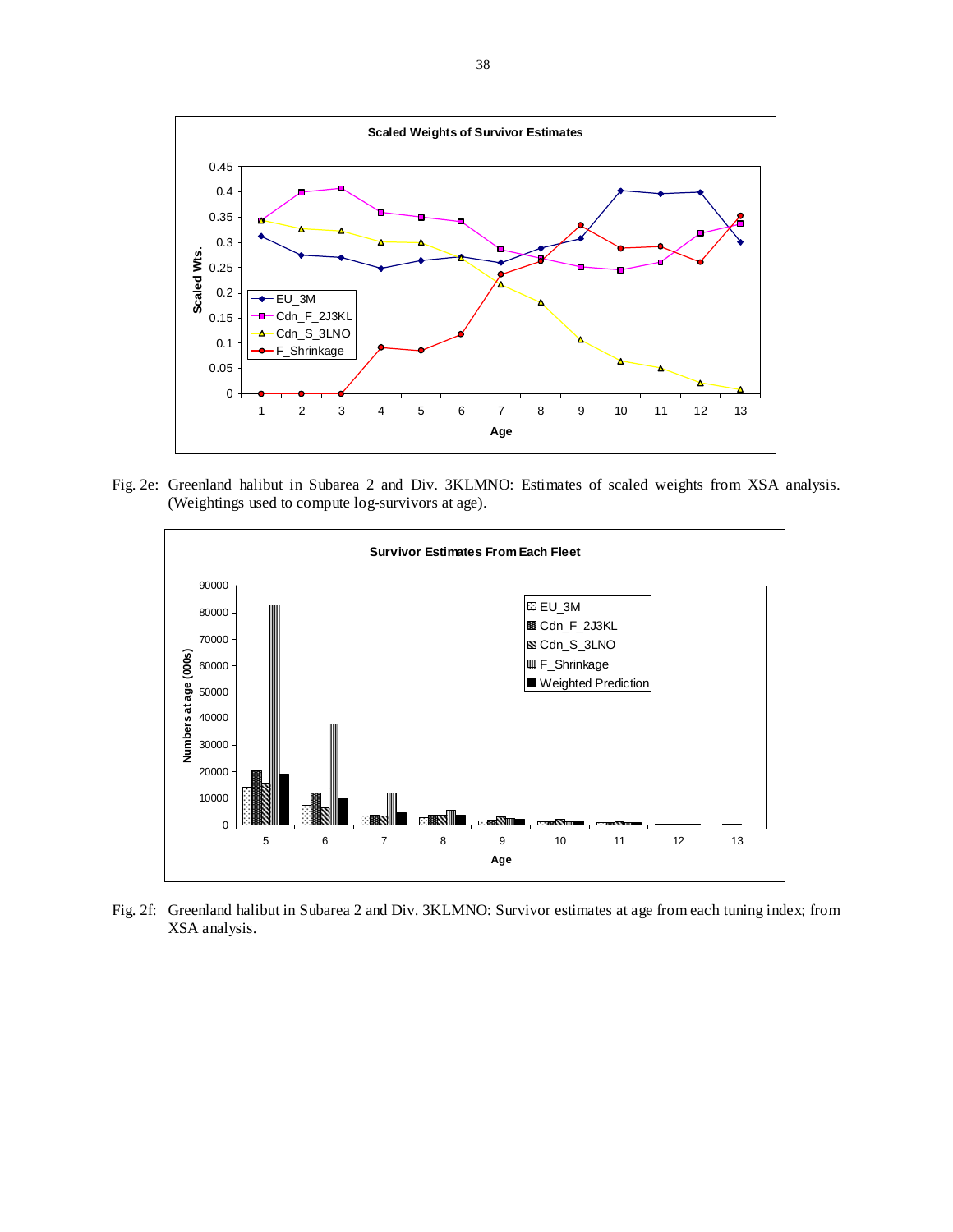

Fig. 3a: Greenland halibut in Subarea 2 and Div. 3KLMNO: Residuals from XSA analysis; EU Div. 3M Summer Survey Series.



Fig. 3b: Greenland halibut in Subarea 2 and Div. 3KLMNO: Residuals from XSA analysis; Canadian Autumn Div. 2J3KL Series.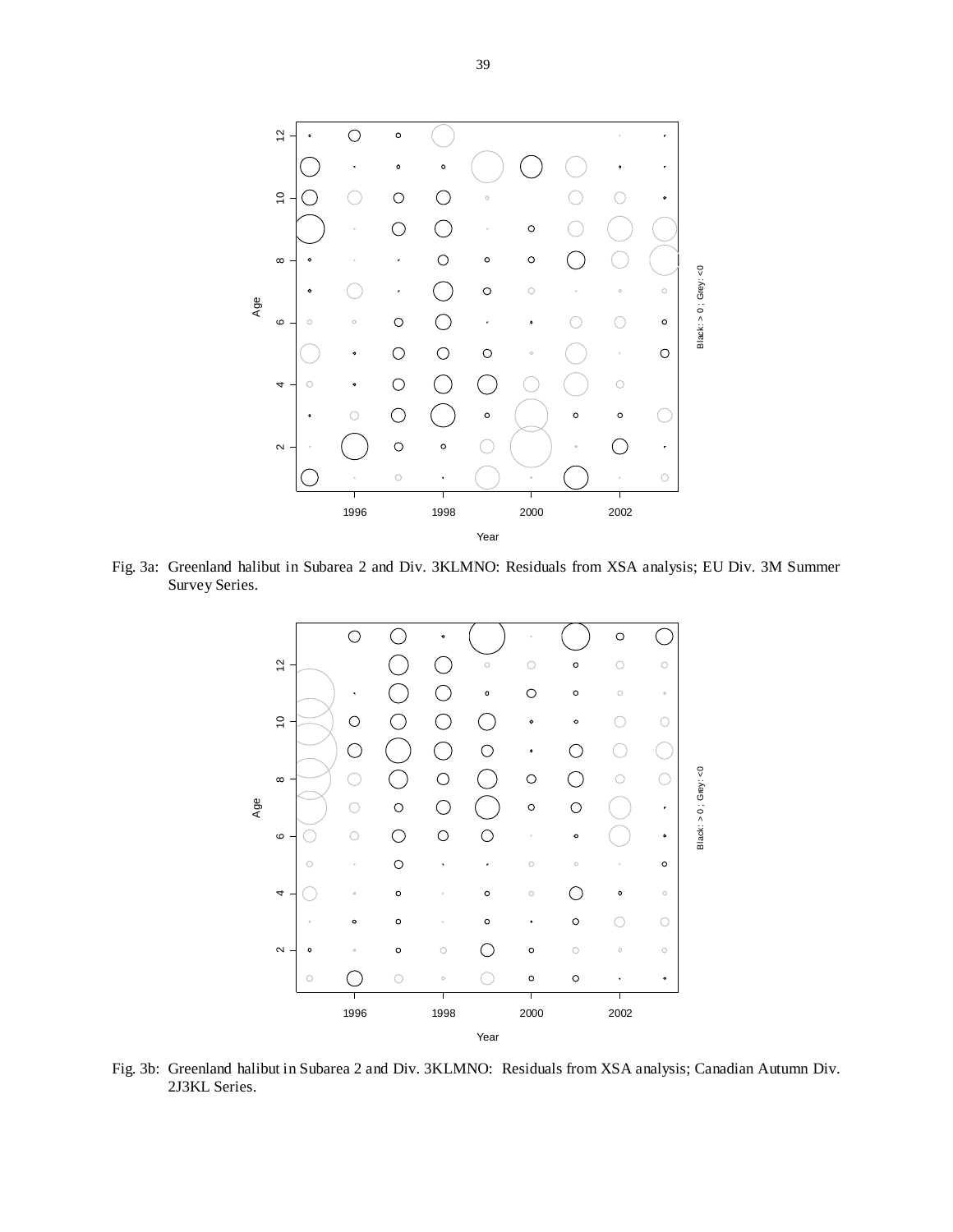

Fig. 3c: Greenland halibut in Subarea 2 and Div. 3KLMNO: Residuals from XSA analysis; Canadian Spring Div. 3LNO Series.



Fig. 4a: Greenland halibut in Subarea 2 + Div. 3KLMNO: XSA retrospective analysis; age 1 recruitment.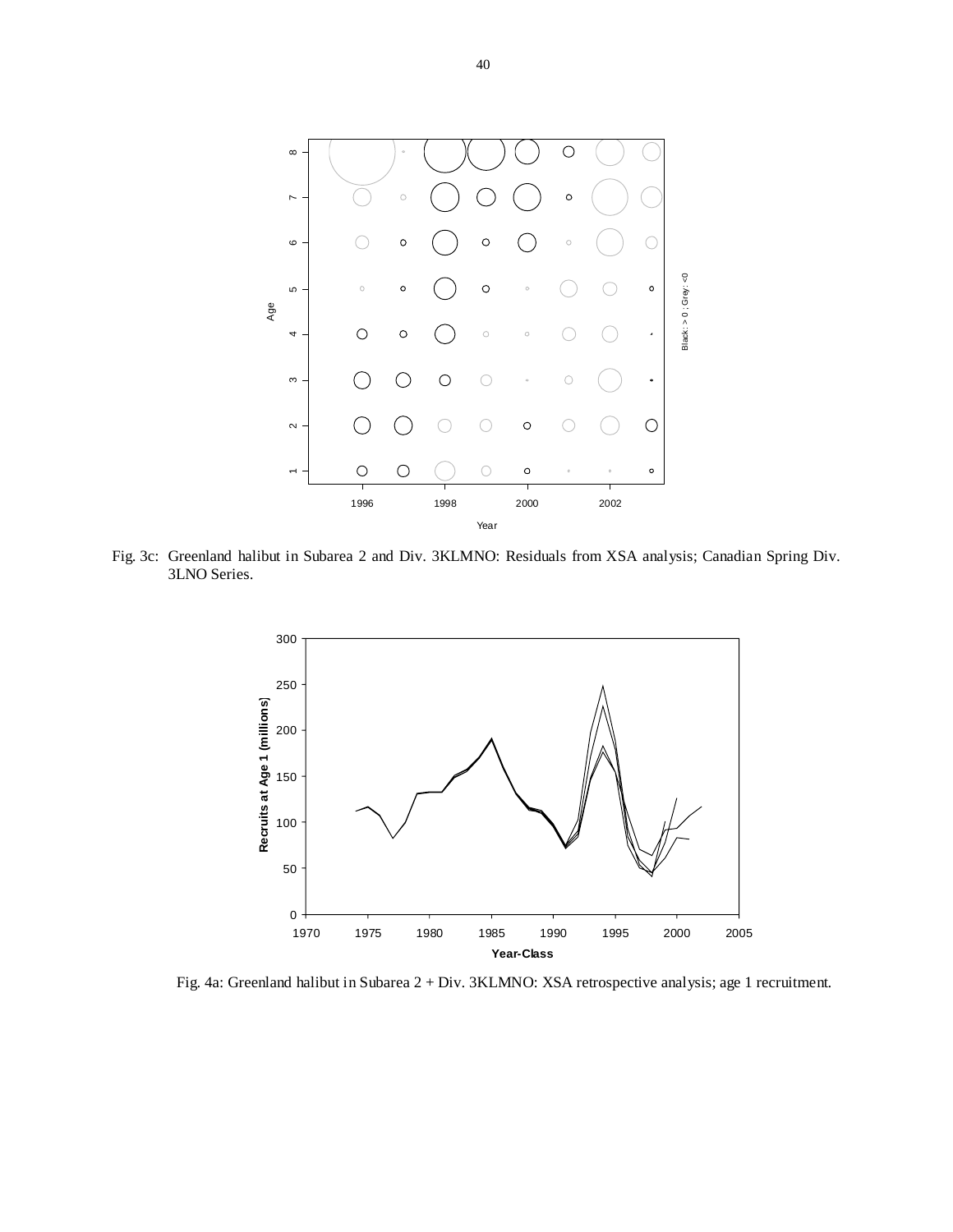

Fig. 4b: Greenland halibut in Subarea 2 + Div. 3KLMNO: XSA retrospective analysis; 5+ biomass.



Fig. 4c: Greenland halibut in Subarea 2 + Div. 3KLMNO: XSA retrospective analysis; average fishing mortality at ages 5 – 10.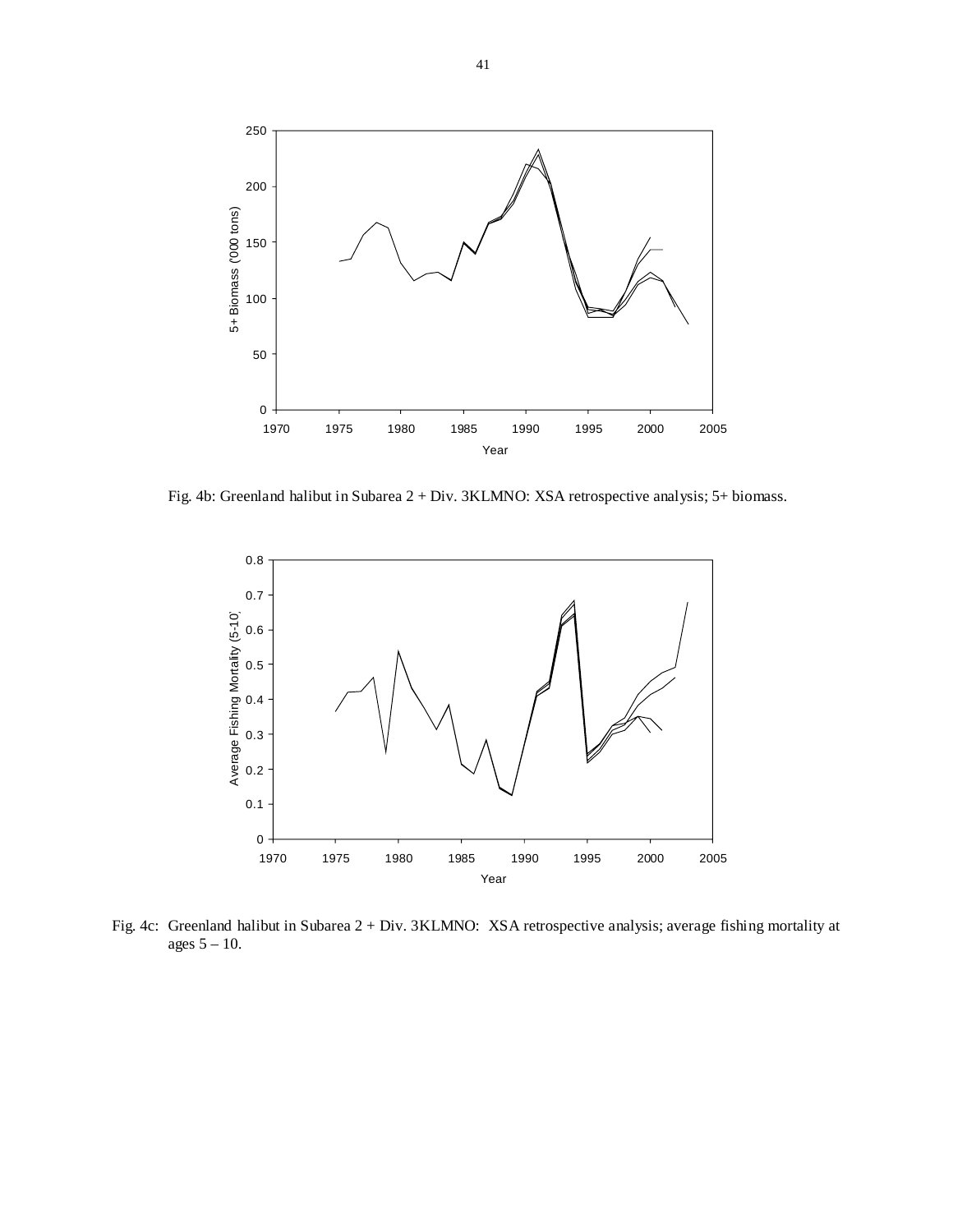

Fig. 5a: Greenland halibut in Subarea 2 + Div. 3KLMNO: 5+ biomass trends estimated by XSA applied to the Canadian Spring, Fall and EU survey data series. The Solid line illustrates the fit to all series the thin lines the Fall and EU surveys and the thin line with boxes the spring survey which only records ages  $1 - 8$ .



Fig. 5b: Greenland halibut in Subarea 2 + Div. 3KLMNO: 5+ biomass trends in 2000 – 2004, as estimated by XSA applied to the Canadian Spring, Fall and EU survey data series. The Solid line illustrates the fit to all series the thin lines the Fall and EU surveys and the thin line with boxes the spring survey which only records ages  $1 - 8$ .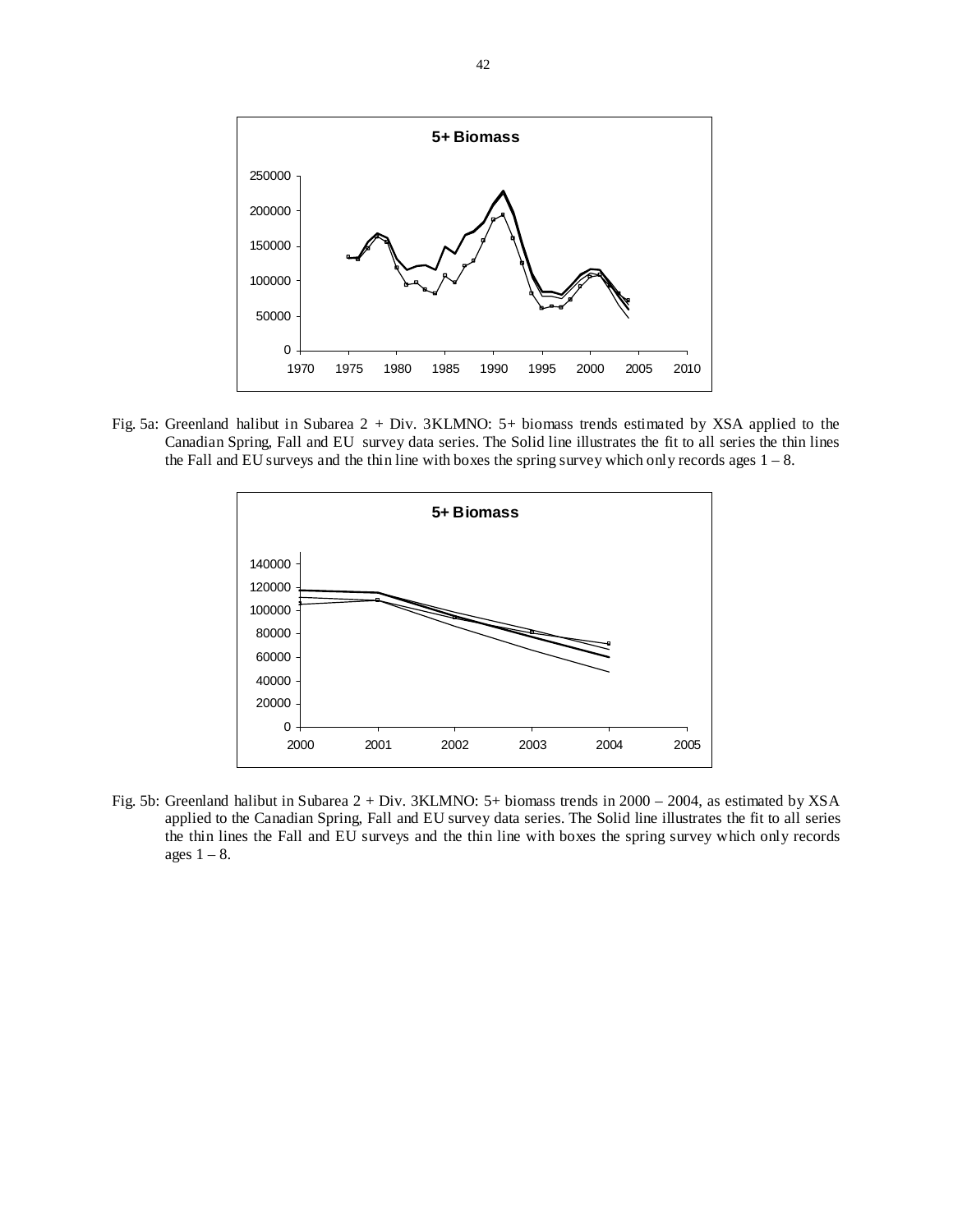

Fig. 5c: Greenland halibut in Subarea 2 + Div. 3KLMNO: Average fishing mortality as estimated by XSA applied to the Canadian Spring, Fall and EU survey data series. The Solid line illustrates the fit to all series the thin lines the Fall and EU surveys and the thin line with boxes the spring survey which only records ages  $1 - 8$ .



Fig. 6a: Greenland halibut in Subarea 2 + Div. 3KLMNO: XSA log catchability residuals for the Canadian fall survey for ages  $1 - 6$  during  $1978 - 1994$ .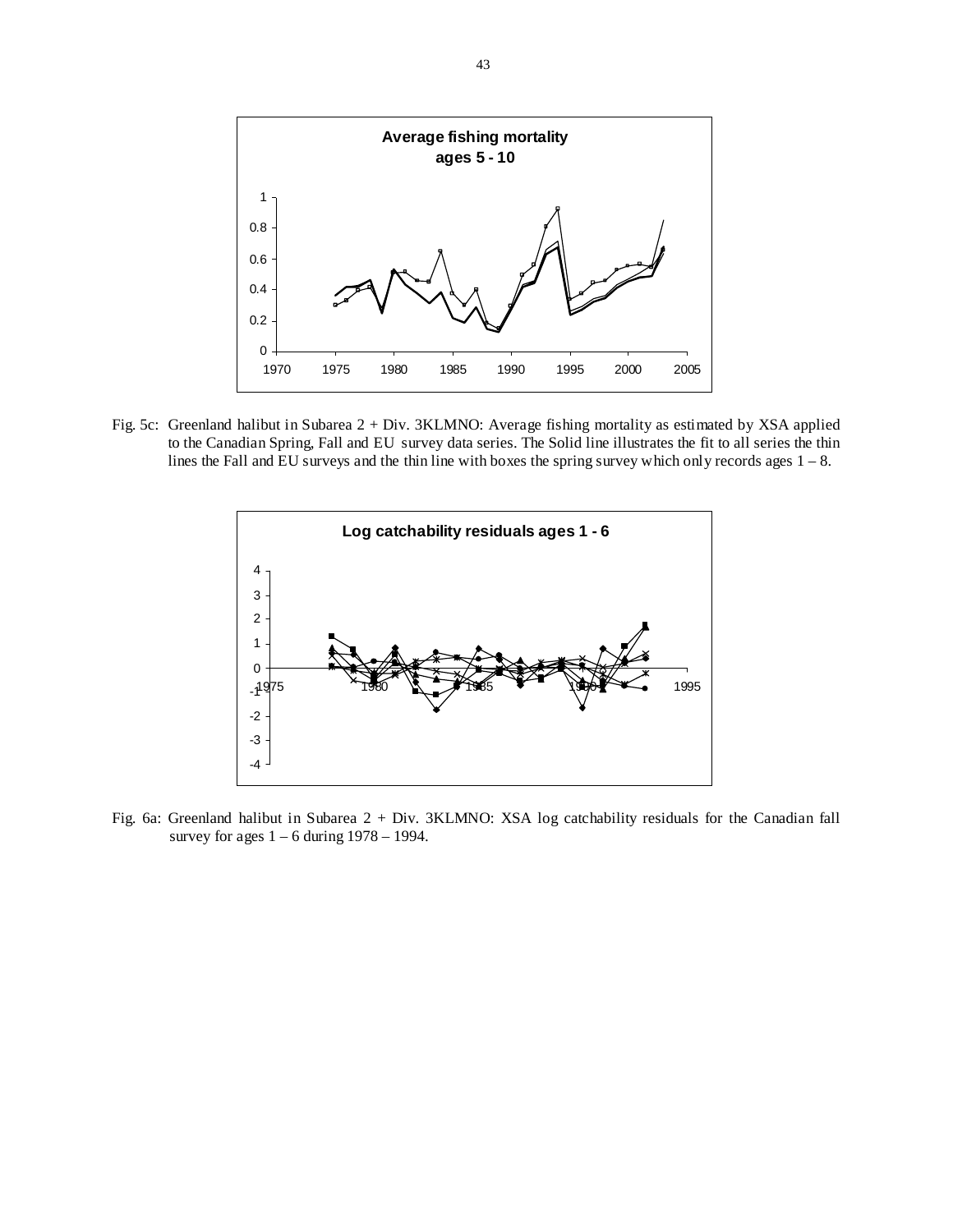

Fig. 6b: Greenland halibut in Subarea 2 + Div. 3KLMNO: XSA log catchability residuals for the Canadian fall survey for ages 7 – 13 during 1978 – 1994.



Fig. 6c Greenland halibut in Subarea 2 + Div. 3KLMNO: 5+ biomass trends, as estimated by XSA applied to the Canadian Spring, Fall and EU survey data series. The two lines represent the inclusion, exclusion of the Canadian Fall 1978 – 1994 series.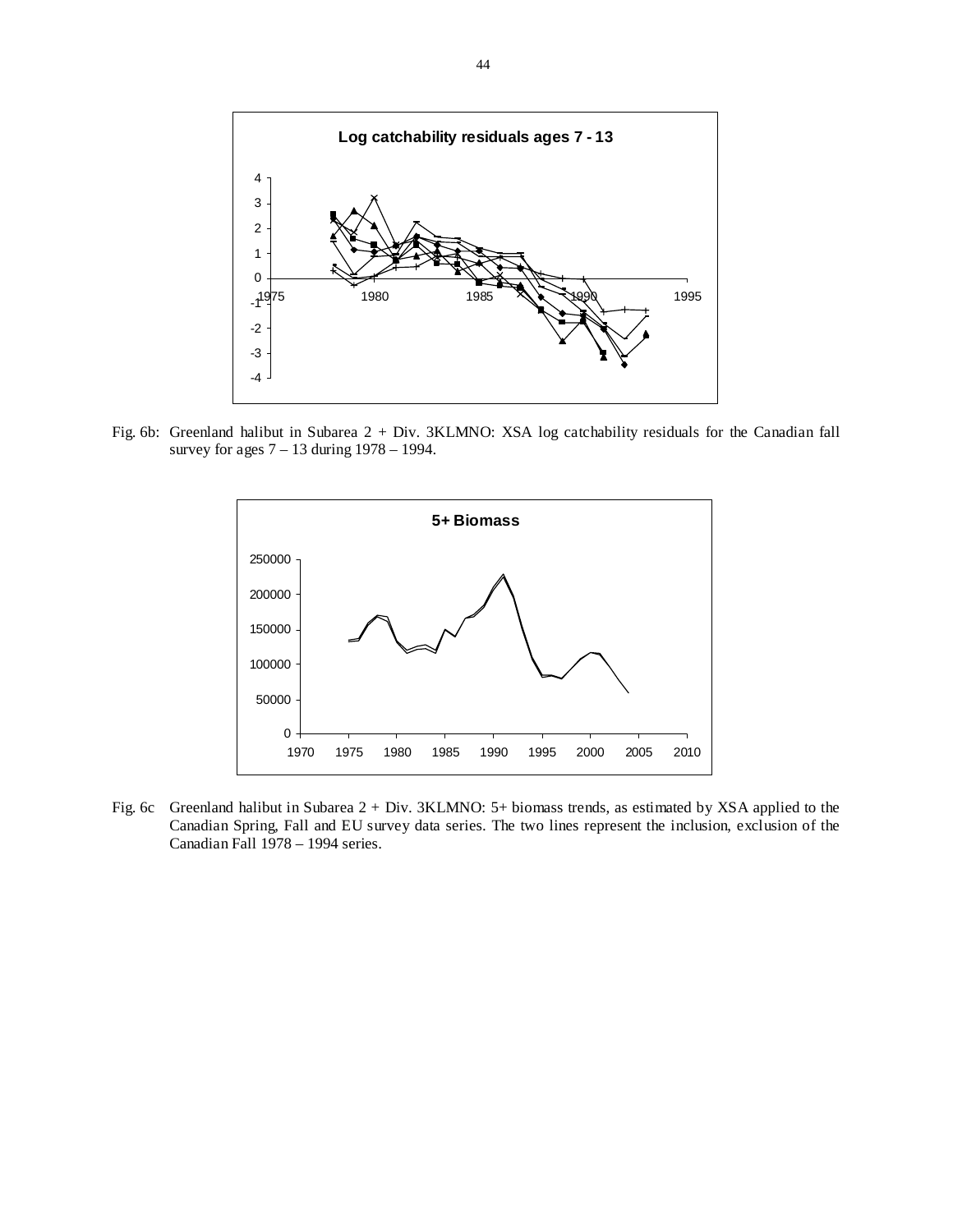

Fig. 7a: Greenland halibut in Subarea 2 + Div. 3KLMNO: 5+ biomass, as estimated by XSA applied to the Canadian Spring, Fall and EU survey data series. The Solid line illustrates the fit to a 14+ group, large hashes 12+ and small hashes 11+.



Fig. 7b: Greenland halibut in Subarea 2 + Div. 3KLMNO: Average fishing mortality (ages 5 – 9) as estimated by XSA applied to the Canadian Spring, Fall and EU survey data series. The Solid line illustrates the fit to a 14+ group, large hashes 12+ and small hashes 11+.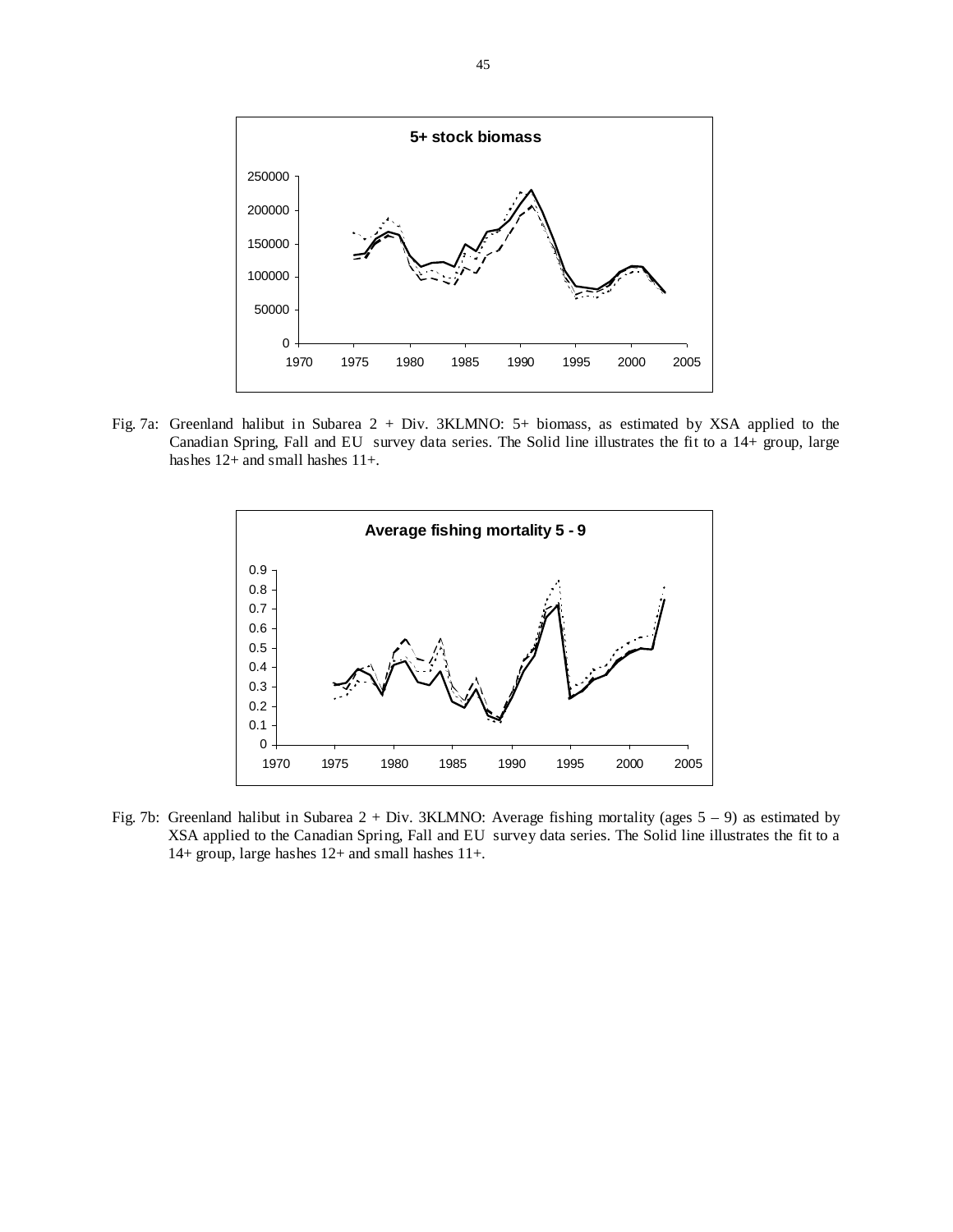

Fig. 8a: Greenland halibut in Subarea 2 + Div. 3KLMNO: Estimated average fishing mortality (ages 5-10) assuming three levels of 2003 landings.



Fig. 8b: Greenland halibut in Subarea 2 + Div. 3KLMNO: Estimated biomass assuming three levels of 2003 landings.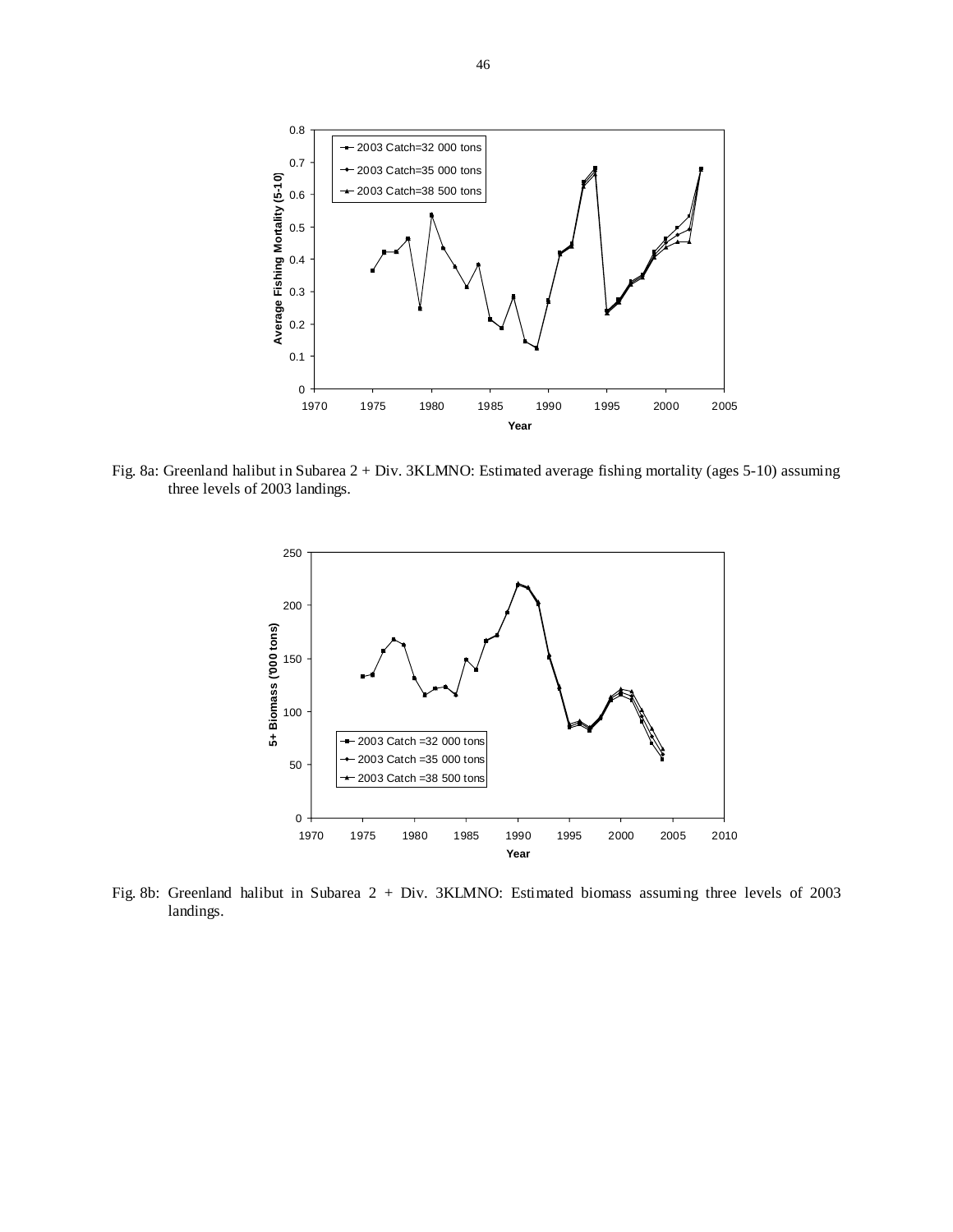

Fig. 9a: Greenland halibut in Subarea 2 + Div. 3KLMNO: Exploitable biomass estimated from ADAPT.



Fig. 9b: Greenland halibut in Subarea 2 + Div. 3KLMNO: Average fishing mortality estimated from ADAPT.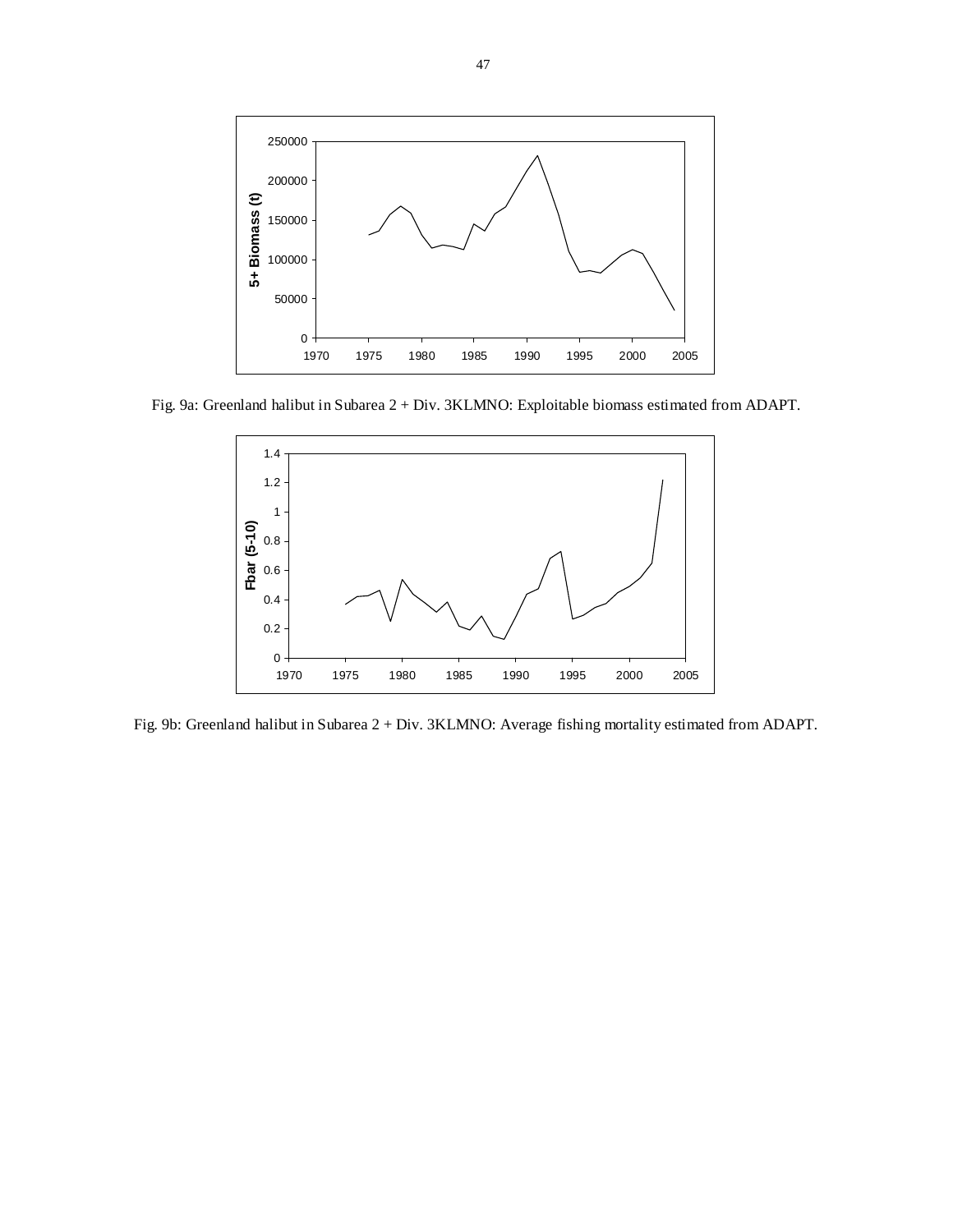

Fig. 10a: Greenland halibut in Subarea 2 + Div. 3KLMNO: ASPIC fitted as XSA estimated and observed CPUE.



Fig. 10b: Greenland halibut in Subarea 2 + Div. 3KLMNO: ASPIC fitted as XSA, F and B trajectories.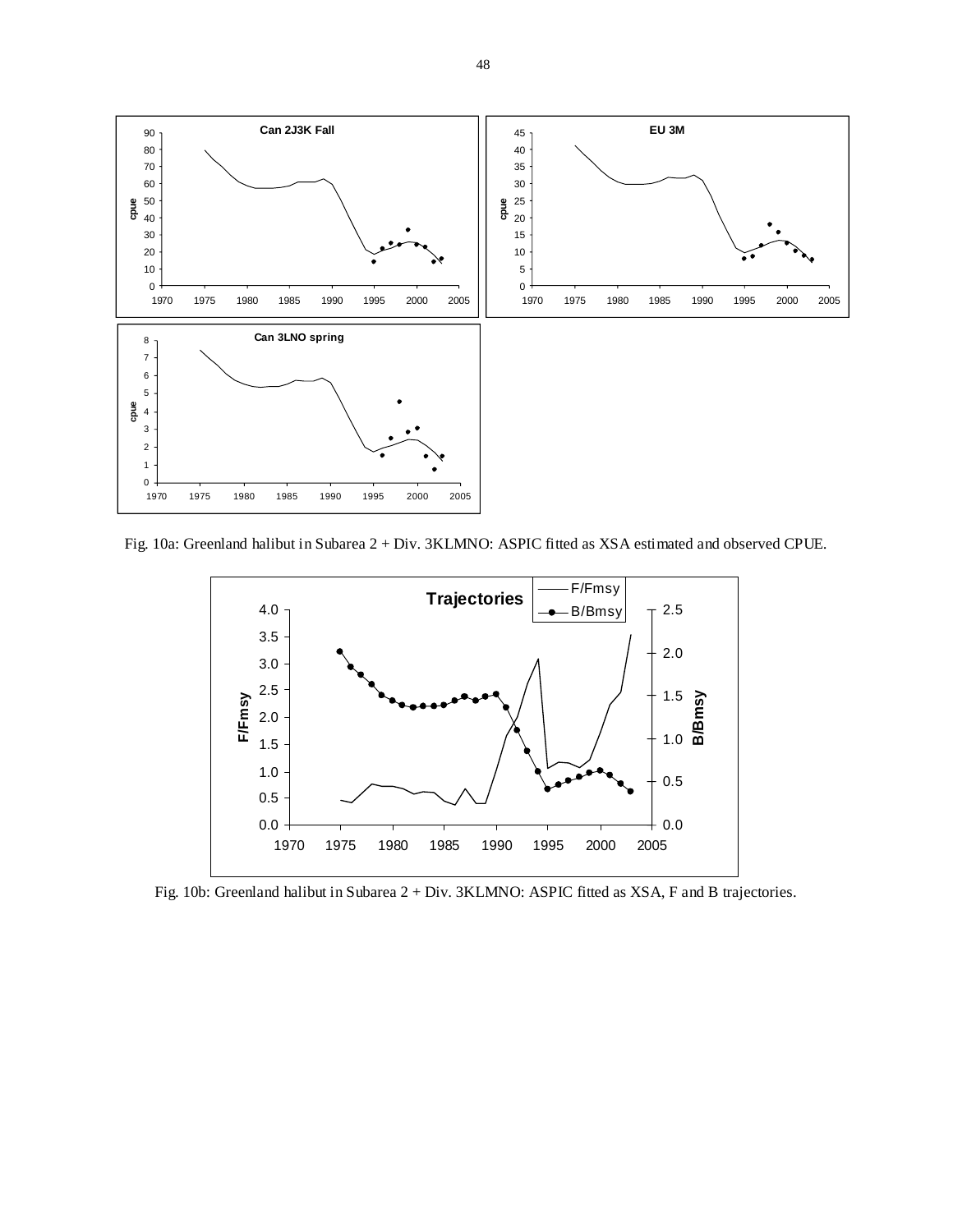

Fig. 11a: Greenland halibut in Subarea 2 + Div. 3KLMNO: ASPIC formulation 2; estimated and observed CPUE.



Fig. 11b: Greenland halibut in Subarea 2 + Div. 3KLMNO: ASPIC formulation 2; F and B trajectories.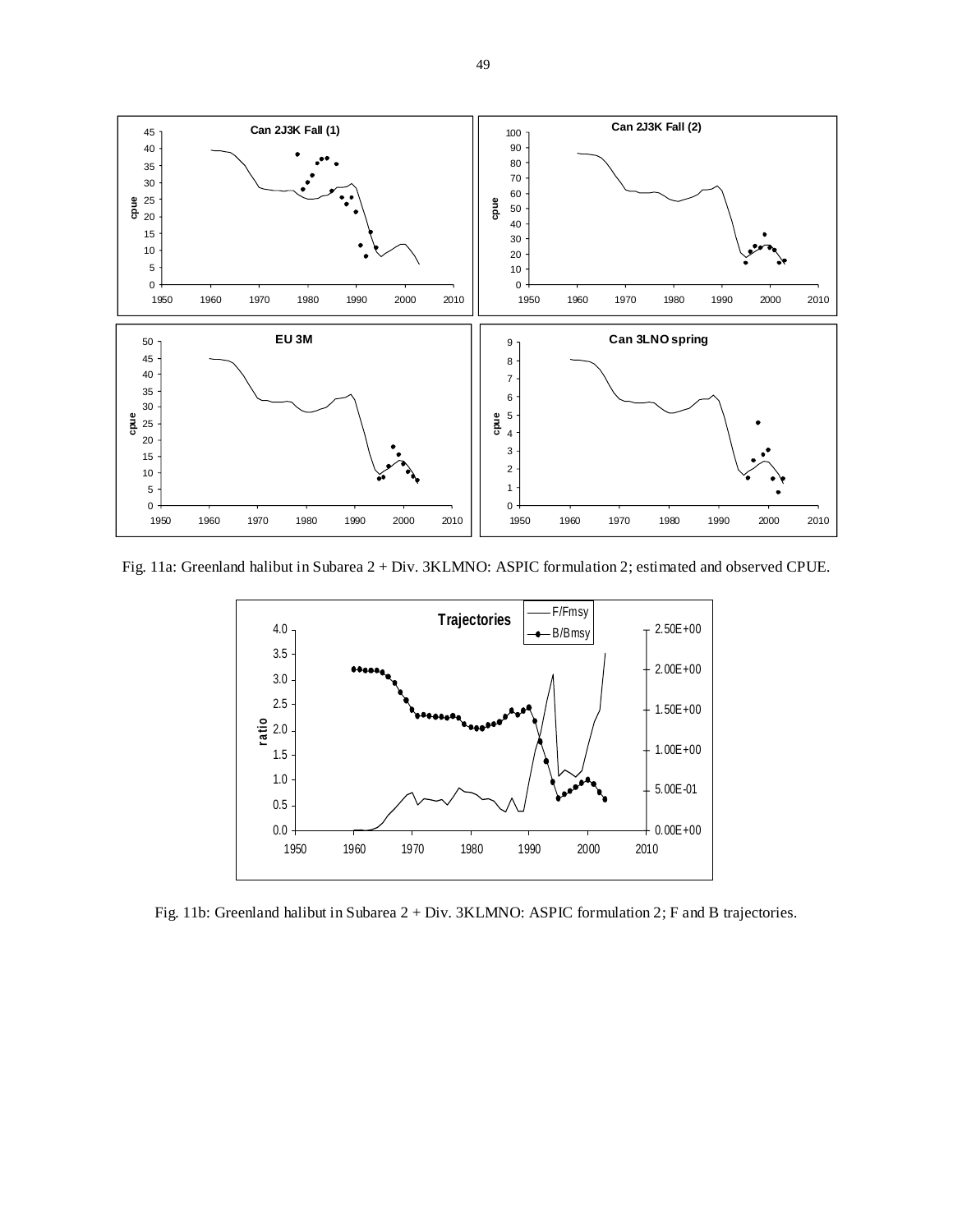

Fig. 12: Greenland halibut in Subarea 2 + Div. 3KLMNO: Comparison of estimates from each ASPIC formulation, with comparison to XSA (Biomass).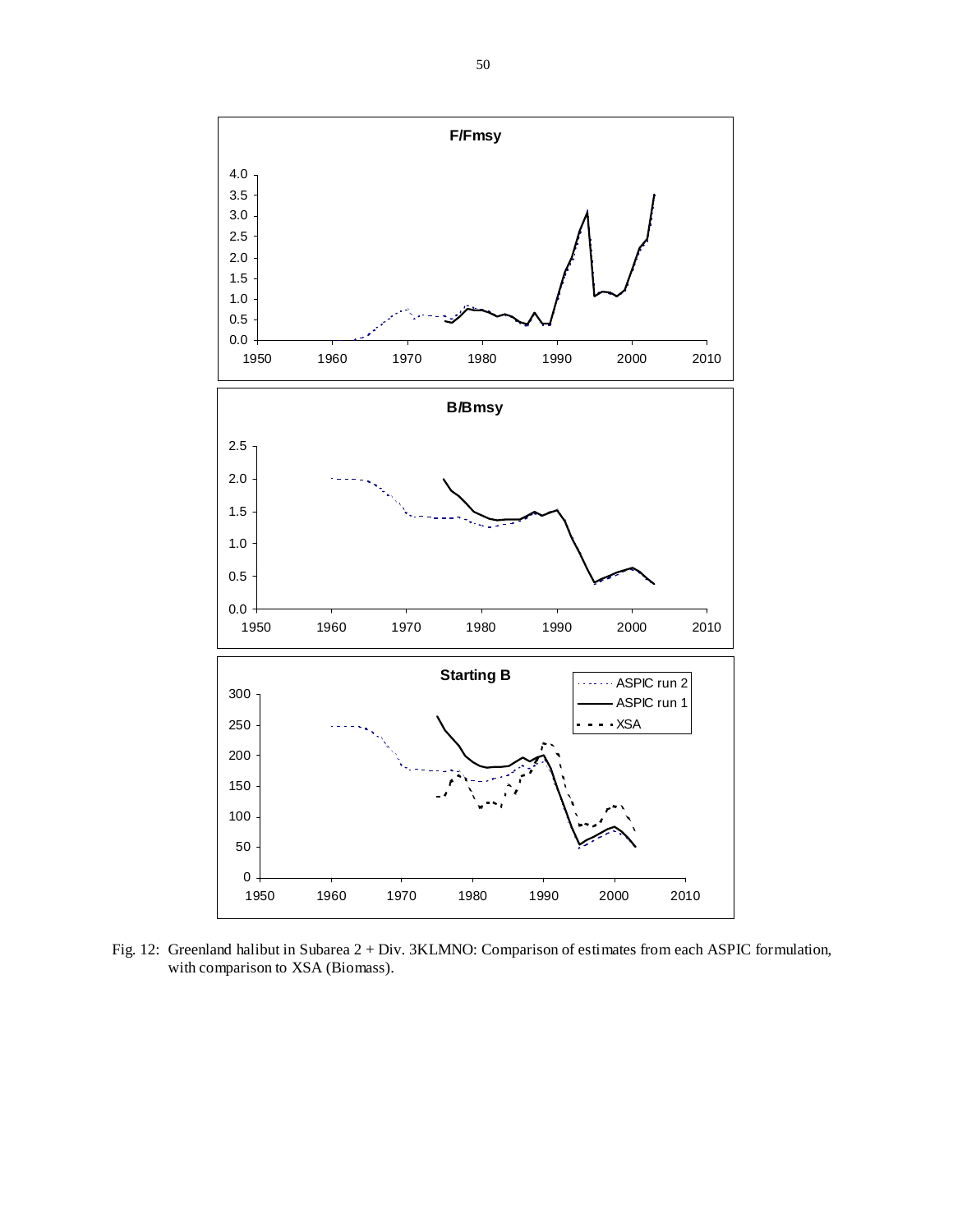

Fig. 13a: Greenland halibut in Subarea 2 + Div. 3KLMNO: 5+ biomass (5th, 25th,50th,75th and 95th percentiles) computed by non-parametric bootstrap XSA.



Fig. 13b: Greenland halibut in Subarea 2 + Div. 3KLMNO: Average fishing for ages 5-10 (5th, 25th,50th,75th and 95th percentiles) computed by non-parametric bootstrap XSA.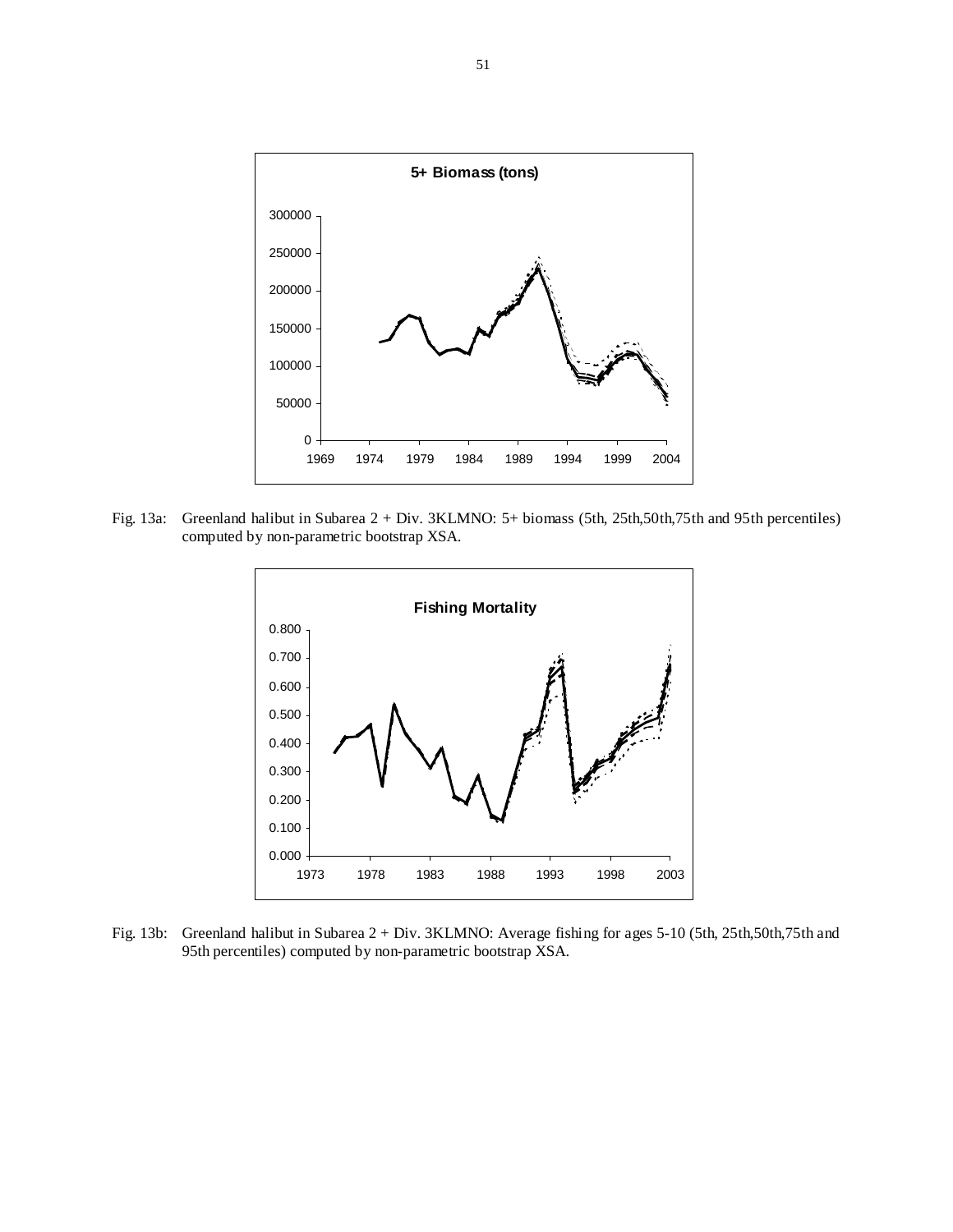

Fig. 13c: Greenland halibut in Subarea 2 + Div. 3KLMNO: Recruitment at age 1 (5th, 25th,50th,75th and 95th percentiles) computed by non-parametric bootstrap XSA.